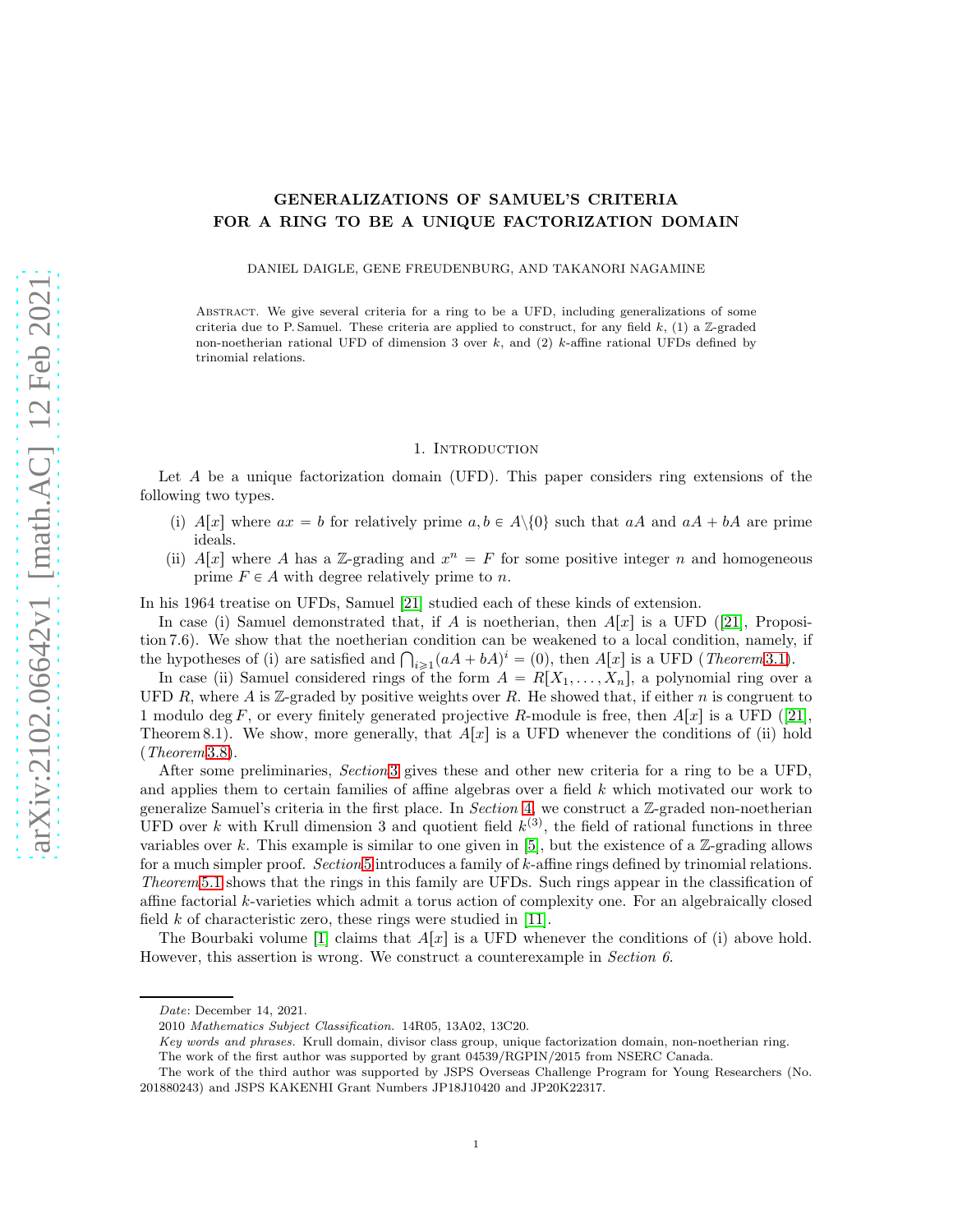#### 2. Preliminaries

All rings are commutative with unity and any domain is understood to be an integral domain. For the ring  $A$ ,  $A^*$  is the group of units of  $A$ , dim  $A$  is the Krull dimension of  $A$  and, for an ideal  $I \subset A$ ,  $\text{ht}(I)$  is the height of I. If  $f \in A$  then  $A_f = S^{-1}A$  where  $S = \{f^n | n \in \mathbb{N}\}\$ . For the integer  $n \geq 0$ ,  $A^{[n]}$  is the polynomial ring in n variables over A, and  $A^{[\pm n]}$  is the ring of Laurent polynomials in n variables over A. When A is an integral domain, frac $(A)$  is its field of fractions, and if  $A \subset B$ are integral domains, then tr.deg<sub>A</sub>B is the transcendence degree of frac(B) over frac(A). For the field K,  $K^{(n)}$  denotes the field of fractions of the polynomial ring  $K^{[n]}$ .

<span id="page-1-5"></span>2.1. Krull Domains and Divisor Class Groups. Given an integral domain A, we write  $P(A)$  for the set of height 1 prime ideals of A. Krull domains can be characterized as follows ([\[1\]](#page-21-3), Chap. VII,  $\S 1, n^{\circ} 7, Thm 4)$ :

<span id="page-1-0"></span>**Theorem 2.1.** A ring A is a Krull domain if and only if it is an integral domain satisfying each of the following three conditions.

- (a) For each  $\mathfrak{p} \in \mathbf{P}(A)$ ,  $A_{\mathfrak{p}}$  is a DVR.
- (b)  $A = \bigcap_{\mathfrak{p} \in \mathbf{P}(A)} A_{\mathfrak{p}}$
- (c) For each  $x \in A \setminus \{0\}$ ,  $\{ \mathfrak{p} \in \mathbf{P}(A) \mid x \in \mathfrak{p} \}$  is a finite set.

Let A be a Krull domain,  $K = \text{frac}(A)$ , and Div $(A)$  the free abelian group on the set  $P(A)$ . Elements of Div(A) are formal sums  $\sum_{\mathfrak{p}\in \mathbf{P}(A)} n_{\mathfrak{p}} \mathfrak{p}$  with  $n_{\mathfrak{p}} \in \mathbb{Z}$  for all  $\mathfrak{p} \in \mathbf{P}(A)$  and  $n_{\mathfrak{p}} = 0$  for almost all **p**. For each  $\mathbf{p} \in \mathbf{P}(A)$ ,  $A_{\mathbf{p}}$  is a discrete valuation ring and we denote by  $v_{\mathbf{p}} : K^* \to \mathbb{Z}$  the corresponding normalized valuation (i.e., the valuation with  $v_p(K^*) = \mathbb{Z}$ ). Given  $x \in K^*$ , the set  $\{ \mathfrak{p} \in \mathbf{P}(A) \mid v_{\mathfrak{p}}(x) \neq 0 \}$  is finite by *Theorem [2.1](#page-1-0)(c)*; so

$$
\operatorname{div}_A: K^* \to \operatorname{Div}(A), \quad \operatorname{div}_A(x) = \sum_{\mathfrak{p} \in \mathbf{P}(A)} v_{\mathfrak{p}}(x) \mathfrak{p} \quad (x \in K^*)
$$

defines a group homomorphism. The elements of  $Div(A)$  are called the **divisors** of A and those of  $Prin(A) = \{ \text{div}_A(x) \mid x \in K^* \}$  are called the **principal divisors** of A. The quotient group  $Cl(A) = Div(A)/Prim(A)$  is the **divisor class group** of A. See [\[17\]](#page-21-4), § 20.

<span id="page-1-1"></span>**Proposition 2.2.** ( [\[21\]](#page-21-0), Cor. (a) to Prop. 4.1) The intersection of a finite number of Krull domains (within a common field) is a Krull domain.

<span id="page-1-2"></span>**Proposition 2.3.** ([\[21\]](#page-21-0), Prop. 4.2 and Thm. 6.3) If A is a Krull domain and  $S \subset A \setminus \{0\}$  is a multiplicatively closed set, then  $S^{-1}A$  is a Krull domain. If S is generated by prime elements of A, then  $Cl(S^{-1}A) \cong Cl(A)$ .

<span id="page-1-3"></span>**Proposition 2.4.** Let A be an integral domain, let  $p_1, \ldots, p_n \in A \setminus \{0\}$  be primes, and let  $S \subset A \setminus \{0\}$ be the multiplicatively closed set generated by  $p_1, \ldots, p_n$ .

- (a)  $A = S^{-1}A \cap A_{(p_1)} \cap \cdots \cap A_{(p_n)}$
- (b) Assume that  $A_{(p_i)}$  is a DVR,  $1 \leq i \leq n$ . If  $S^{-1}A$  is a Krull domain, then A is a Krull domain.

*Proof.* Let  $x \in S^{-1}A \cap A_{(p_1)} \cap \cdots \cap A_{(p_n)}$ . Since  $x \in S^{-1}A$ , we may write  $x = a/s$  where  $a \in A$  and  $s \in S$  are chosen in such a way that for each i satisfying  $p_i | s$ , we have  $p_i \nmid a$ . If  $s \notin A^*$  then there exists i such that  $p_i | s$  (so  $p_i \nmid a$ ); since  $x \in A_{(p_i)}$ , we have  $x = a_i/s_i$  for some  $a_i \in A$  and  $s_i \in A \setminus (p_i)$ ; thus  $as_i = a_i s$ , so  $p_i | (as_i)$  where  $p_i \nmid a$  and  $p_i \nmid s_i$ , a contradiction. So  $s \in A^*$  and hence  $x \in A$ . This proves (a). Part (b) follows from part (a) and *Proposition* [2.2.](#page-1-1)

<span id="page-1-4"></span>**Proposition 2.5.** ([\[8\]](#page-21-5), Prop. 6.1) A ring A is a UFD if and only if it is a Krull domain satisfying  $Cl(A) = 0.$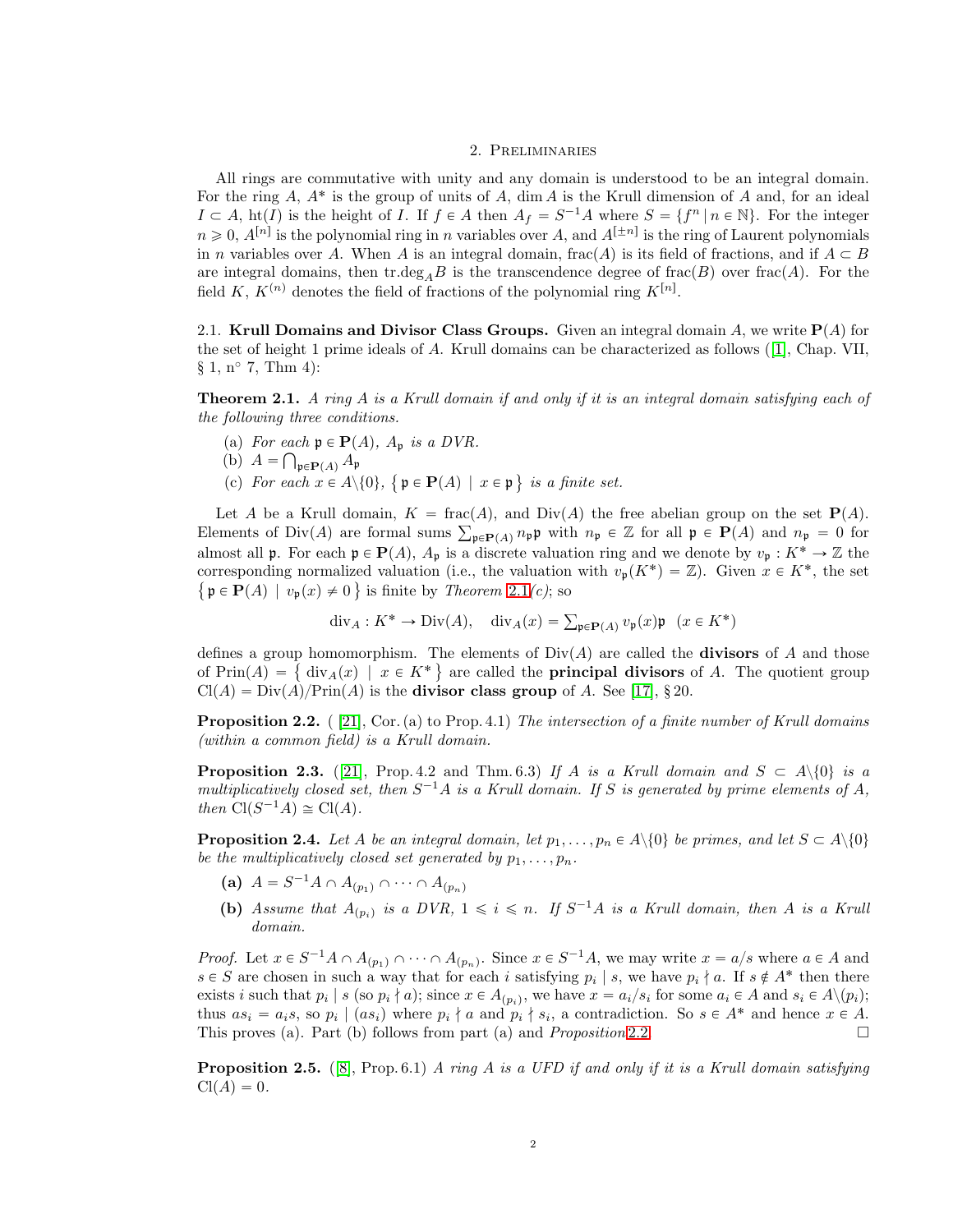2.2. **Nagata's Criterion.** Let A be an integral domain. It is well known that, if A is a UFD, then every localization of  $A$  is a UFD. A partial converse is given by Nagata. Recall that an integral domain is atomic if every nonzero element factors as a finite product of irreducible elements. Recall also that every Krull domain is atomic.

**Theorem 2.6.** Let A be an integral domain and  $S \subset A$  a multiplicatively closed set generated by a set of prime elements,  $0 \notin S$ . Assume that  $S^{-1}A$  is a UFD. If A is an atomic domain, then A is a UFD.

Nagata's original formulation assumed A to be noetherian ([\[20\]](#page-21-6), Lemma 2). Samuel extended it to the case A is a Krull domain  $([21],$  $([21],$  $([21],$  Corollary to Theorem 6.3). Then Kaplansky generalized it to the case where A satisfies the ACCP  $(13]$ , Theorem 177). The version of the criterion stated above, together with an elementary proof, is due to Cohn  $([2], \S 11.3,$  $([2], \S 11.3,$  $([2], \S 11.3,$  Theorem 5).

2.3. Samuel's Criterion. Recall that, in an integral domain A, elements  $a, b \in A \setminus \{0\}$  are relatively prime if  $aA \cap bA = abA$ .

<span id="page-2-1"></span>**Theorem 2.7.** ([\[21\]](#page-21-0), Proposition 7.6.) Assume that A is an integral domain and  $a, b \in A \setminus \{0\}$  are relatively prime. Let  $A[X] \cong A^{[1]}$  and  $A' = A[X]/(aX - b)$ , and consider the subring  $A[b/a]$  of  $frac(A)$ .

- (a) The kernel of the A-surjection  $A[X] \to A[b/a], X \mapsto b/a$  equals  $(aX b)$ . Consequently,  $(aX - b)$  is a prime ideal of  $A[X]$  and  $A' \cong A[b/a]$ .
- (b) If A is a noetherian normal domain and  $aA$  and  $aA + bA$  are prime ideals, then A' is a noetherian normal domain and  $Cl(A') \cong Cl(A)$ .
- (c) If A is a noetherian UFD and  $aA$  and  $aA + bA$  are prime ideals, then A' is a noetherian UFD.

The statement of this result in Samuel's paper does not assume  $a, b \neq 0$  but this was clearly an oversight, since the result is not generally true if  $a = 0$  or  $b = 0$ . Part (a) of this theorem is somewhat stronger than Samuel's original formulation; it states the full consequences of Samuel's proof. We also need:

<span id="page-2-2"></span>**Lemma 2.8.** Assume that A is an integral domain and  $f, g \in A \setminus \{0\}$  are relatively prime.

- (a)  $f^m$  and  $g^n$  are relatively prime for each pair of integers  $m, n \geq 1$ .
- (b) f and  $g + fh$  are relatively prime for each  $h \in A$  such that  $g + fh \neq 0$ .
- (c) Given  $h \in A$ , if  $gh \in fA$ , then  $h \in fA$ .
- (d) Let B be an integral domain containing A. If B is a free A-module, then f and g are relatively prime in B.

The reader can easily verify parts (a), (b) and (c) of this lemma; part (d) is [\[9\]](#page-21-9), Lemma 2.46. Note that part (d) includes the case  $B = A^{[n]}$  for some  $n \geq 1$ .

2.4. Prime Avoidance. The following lemma represents an instance of the Prime Avoidance Lemma.<sup>[1](#page-2-0)</sup>

<span id="page-2-3"></span>**Lemma 2.9.** Given  $n \in \mathbb{N}$  and  $a_1, \ldots, a_n, b, c \in \mathbb{Z}$  with  $gcd(a_1, \ldots, a_n, b, c) = 1$ , there exist  $m_1, \ldots, m_n \in \mathbb{Z}$  with  $gcd(c, b + m_1a_1 + \cdots + m_na_n) = 1.$ 

*Proof.* The lemma is clearly true if  $|c| = 1$ , so assume that  $|c| \ge 2$ . Let  $(a_1, \ldots, a_n) = d\mathbb{Z}$ , and let  $p_1, \ldots, p_s$  be the distinct prime factors of  $c$   $(s \geq 1)$ . Suppose that  $b + d\mathbb{Z} \subset p_1\mathbb{Z} \cup \cdots \cup p_s\mathbb{Z}$ . Let  $\{p_1, \ldots, p_s\} = S_1 \cup S_2$ , where elements of  $S_1$  divide b, and elements of  $S_2$  do not divide b. By hypothesis,  $S_1 \neq \emptyset$ . Set  $\Sigma_i = \bigcup_{p \in S_i} p\mathbb{Z}$   $(i = 1, 2)$  and let  $\lambda = b + d\sigma$ , where  $\sigma$  is the product of the elements of  $S_2$ . Then  $b \in \Sigma_1$ , and by hypothesis, either  $\lambda \in \Sigma_1$  or  $\lambda \in \Sigma_2$ . If  $\lambda \in \Sigma_1$ , then  $d\sigma \in \Sigma_1$ implies  $d \in \Sigma_1$ , a contradiction, since  $gcd(d, b, c) = 1$ . If  $\lambda \in \Sigma_2$ , then  $b \in \Sigma_2$ , also a contradiction.

<span id="page-2-0"></span><sup>&</sup>lt;sup>1</sup>See for example: www.math.lsa.umich.edu/~hochster/615W17/supDim.pdf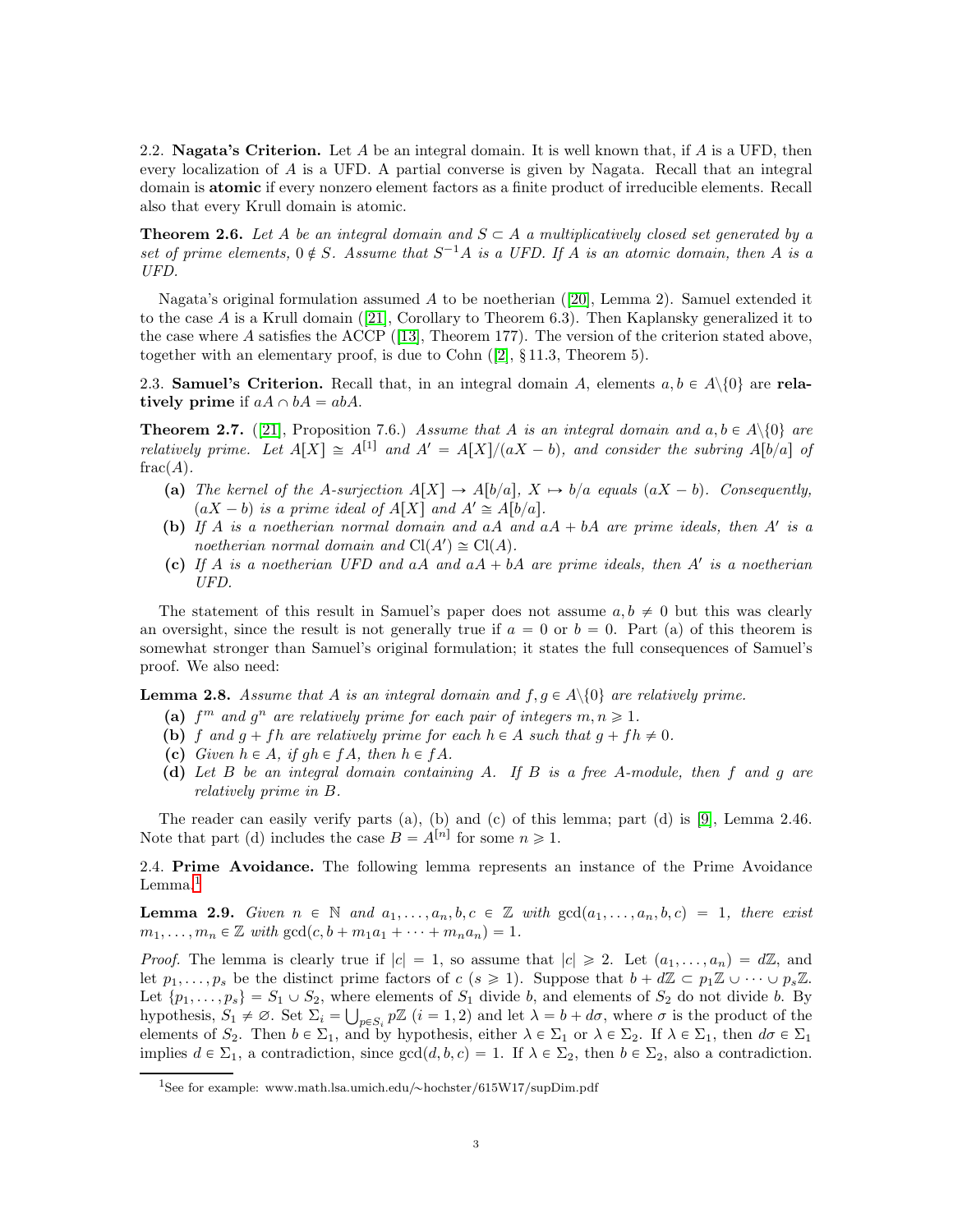Therefore,  $b+d\mathbb{Z}$  is not contained in  $p_1\mathbb{Z}\cup\cdots\cup p_s\mathbb{Z}$ . Pick an element  $b+\sum_{i=1}^n m_ia_i$  not in  $\bigcup_{j=1}^s p_j\mathbb{Z}$ , where  $m_i \in \mathbb{Z}$ . Then  $\gcd(c, b + \sum_{i=1}^n m_i a_i)$  $= 1.$ 

### 2.5. Z-Gradings.

<span id="page-3-3"></span>**Lemma 2.10.** Let A be an integral domain with a non-trivial  $\mathbb{Z}$ -grading and let  $\alpha$  be a nonzero homogeneous element of A. There exist homogeneous elements  $f \in \alpha A \setminus \{0\}$  and  $w \in A_f^*$  such that

$$
A_f = (A_f)_0[w, w^{-1}] \cong (A_f)_0^{[\pm 1]}
$$

where  $(A_f)$ <sup>0</sup> denotes the subring of  $A_f$  of degree zero elements.

*Proof.* Let  $d = \gcd\{i \in \mathbb{Z} \mid A_i \neq 0\}$  and note that  $d > 0$  because the grading is not trivial. There exist homogeneous elements  $a, b \in A \setminus \{0\}$  such that  $\deg(a) - \deg(b) = d$ . Define  $f = \alpha ab \in A$  $\alpha A \setminus \{0\}$  and  $w = a/b$ , then  $w \in A_f^*$  and w is homogeneous of degree d. Given any homogeneous  $x \in A_f$ , we have  $\deg(x) = id$  for some  $i \in \mathbb{Z}$ , so  $x/w^i \in (A_f)_0$  and hence  $x \in (A_f)_0[w, w^{-1}]$ , showing that  $A_f = (A_f)_0[w, w^{-1}]$ . Since  $deg(w) > 0$ , w is algebraically independent over  $(A_f)_0$ , so  $(A_f)_0[w, w^{-1}] \cong (A_f)_0^{[\pm 1]}$ . В последните последните последните последните последните последните последните последните последните последн<br>В 1990 година от селото на селото на селото на селото на селото на селото на селото на селото на селото на сел

## 3. Criteria for a Ring to be a UFD

<span id="page-3-1"></span>3.1. First Criterion. Let A be an integral domain, and let  $(a, b) \in A^2$ . Define the set

 $P(A, (a, b)) =$  set of prime elements p of A satisfying  $a \in pA$  and  $pA + bA \neq A$ .

The pair  $(A, (a, b))$  is said to satisfy **condition** P if it satisfies each of the following four conditions.

 $\mathcal{P}(i)$ : a, b are nonzero and relatively prime, and a is either a unit or a product of primes of A.

 $\mathcal{P}(\text{ii}): pA + bA$  is a prime ideal for every  $p \in P(A, (a, b)).$ 

 $\mathcal{P}$ (iii):  $q \notin pA + bA$  for every non-associate pair  $p, q \in P(A, (a, b)).$ 

 $\mathcal{P}(\text{iv})$ :  $\bigcap_{i \geqslant 0} (pA + bA)^i = (0)$  for every  $p \in P(A, (a, b))$ .

Note that if a is a power of a prime then condition  $\mathcal{P}(iii)$  is satisfied, since there are no non-associate pairs  $p, q \in P(A, (a, b))$  in this case. The following generalizes Theorem [2.7.](#page-2-1)

<span id="page-3-0"></span>**Theorem 3.1.** Let A be a Krull domain, let  $(a, b) \in A^2$ , and define the ring

$$
A' = A[X]/(aX - b)
$$

where  $A[X] \cong A^{[1]}$ . Assume that  $(A, (a, b))$  satisfies condition  $P$ .

- (a) A' is a Krull domain and  $Cl(A') \cong Cl(A)$ .
- (b)  $A'$  is a UFD if and only if  $A$  is a UFD.

Several preliminaries are needed for the proof of this theorem.

Recall that if W is an ideal of a ring A and  $t \in A$ , one defines the ideal  $(W : t)$  by:

 $(W : t) = \{ x \in A \mid tx \in W \}$ 

**Notation 3.2.** Any triple  $(b, s, t)$  of elements of a ring A determines an ideal  $W(b, s, t)$  of A, defined as follows. First, define sequences  $J_n$  and  $W_n$  of ideals of  $A$  ( $n \ge 0$ ) by setting  $W_0 = A$ ,  $J_0 = (W_0 : t) = A$ , and:

$$
W_i = bJ_{i-1} + s^i A, \quad J_i = (W_i : t) \quad \text{for all } i \geq 1.
$$

Then  $W_{i+1} \subset W_i$  and  $J_{i+1} \subset J_i$  for each  $i \geq 0$ . Set  $W(b, s, t) = \bigcap_{i \geq 0} W_i$ .

<span id="page-3-2"></span>**Lemma 3.3.** Let A be a domain,  $a, b \in A \setminus \{0\}$  relatively prime, and let  $s, t \in A$  be such that  $a = st$ and s, t are relatively prime. Let  $A[X] = A^{[1]}$  and  $I = (aX - b)A[X]$ . Then the following are equivalent:

- (a)  $\bigcap_{i \geq 0} (s^i A[X] + I) = I,$
- (b)  $A \cap \bigcap_{i \geq 0} (s^i A[X] + I) = 0.$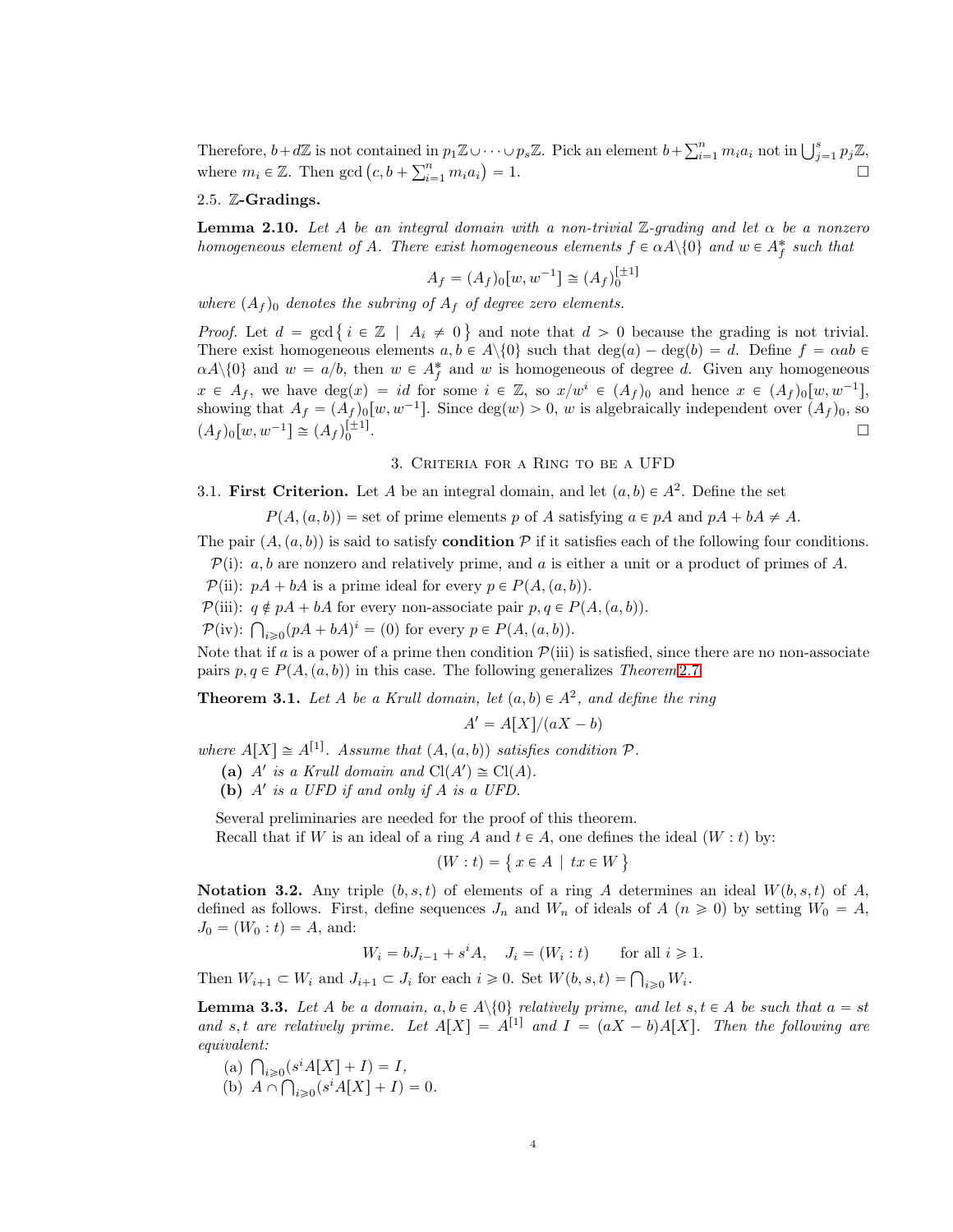Moreover,  $A \cap \bigcap_{i \geqslant 0} (s^i A[X] + I) = W(b, s, t)$ .

*Proof.* Since  $I \cap A = 0$ , it is clear that (a) implies (b). To prove the converse, suppose that (b) is true and consider  $f \in \bigcap_{i \geqslant 0} (s^i A[X] + I)$ . By the division algorithm, there exist  $N \geqslant 0, Q \in A[X]$ and  $r \in A$  such that  $a^N f = (aX - b)Q + r$ . Note that  $r = -(aX - b)Q + a^N f$  where both  $aX - b$ and f belong to  $\bigcap_{i\geqslant 0} (s^i A[X] + I)$ ; so  $r \in A \cap \bigcap_{i\geqslant 0} (s^i A[X] + I)$ . Since (b) is true, we have  $r = 0$ , so  $a^N f = (aX - b)Q$ ; since a, b are relatively prime, Lemma [2.8](#page-2-2) implies  $a^N \mid Q$  in  $A[X]$ , so  $f \in I$ , proving that (a) is true. This shows that (a) and (b) are equivalent.

To prove that  $A \cap \bigcap_{i \geq 0} (s^i A[X] + I) \subset W(b, s, t)$ , consider an element  $r \in A \cap \bigcap_{i \geq 0} (s^i A[X] + I)$ . Fix  $n > 0$  and let us prove that  $r \in W_n$ .

We have  $r = (aX - b)U + s^nV$  for some  $U, V \in A[X]$ . Write  $U = \sum_{i=0}^{\infty} u_iX^i$  and  $V = \sum_{i=0}^{\infty} v_iX^i$ where  $u_i, v_i \in A$  for all  $i \geq 0$  and  $u_i = 0 = v_i$  for  $i \geq 0$ . Then

<span id="page-4-0"></span>(1) 
$$
-bu_0 + s^n v_0 = r \quad \text{and} \quad au_{i-1} - bu_i + s^n v_i = 0 \text{ for all } i > 0.
$$

We claim:

<span id="page-4-1"></span>
$$
(2) \t si | ui for all  $i \in \{0, ..., n\}.$
$$

We proceed by induction on i, the case  $i = 0$  being obvious. Assume that i is such that  $0 < i \leq n$ and  $s^{i-1} \mid u_{i-1}$ ; then [\(1\)](#page-4-0) implies that  $s^i \mid bu_i$ , so  $s^i \mid u_i$ . This proves [\(2\)](#page-4-1). Define  $(u'_0, \ldots, u'_n) \in A^{n+1}$ by  $u'_i = u_i/s^i$   $(0 \le i \le n)$ . Dividing the second part of [\(1\)](#page-4-0) by  $s^i$  gives

<span id="page-4-3"></span>(3) 
$$
tu'_{i-1} - bu'_{i} + s^{n-i}v_{i} = 0 \text{ for all } i \in \{1, ..., n\}.
$$

By descending induction on  $i$ , we shall now prove that

<span id="page-4-2"></span>(4) 
$$
u'_i \in J_{n-i-1}
$$
 for all  $i \in \{0, ..., n-1\}.$ 

Since  $u'_{n-1} \in A = J_0$ , the case  $i = n-1$  of [\(4\)](#page-4-2) is true. If i is such that  $0 < i \leq n-1$  and  $u'_i \in J_{n-i-1}$ , then [\(3\)](#page-4-3) gives  $tu'_{i-1} = bu'_{i} - s^{n-i}v_{i} \in bJ_{n-i-1} + s^{n-i}A = W_{n-i}$ , so  $u'_{i-1} \in (W_{n-i} : t) = J_{n-i}$ . This proves [\(4\)](#page-4-2). It follows that  $u_0 = u'_0 \in J_{n-1}$  and consequently that  $r = -bu_0 + s^n v_0 \in bJ_{n-1} + s^n A =$  $W_n$ . Since *n* is arbitrary,  $r \in W(b, s, t)$ . This shows that  $A \cap \bigcap_{i \geqslant 0} (s^i A[X] + I) \subset W(b, s, t)$ .

For the reverse inclusion, consider an element  $r \in W(b, s, t)$ . Fix  $n > 0$ , and let us prove that  $r \in s^n A[X] + I$ . It is convenient to define  $J_{-1} = A$ , and to note that the relations  $W_i = bJ_{i-1} + s^i A$ and  $J_i = (W_i : t)$  are also valid for  $i = 0$ . We first prove that assertions  $\mathscr{P}(0), \ldots, \mathscr{P}(n)$  are true, where for each  $j \in \{0, \ldots, n\}$  we define

 $\mathscr{P}(j)$ : There exist  $(u'_0, \ldots, u'_j), (v_0, \ldots, v_j) \in A^{j+1}$  satisfying:

- (a)  $r = -bu'_0 + s^n v_0,$
- (b) if  $j > 0$  then  $tu'_{i-1} bu'_i + s^{n-i}v_i = 0$  for all  $i \in \{1, ..., j\}$ ,
- (c)  $u'_j \in J_{n-j-1}$ .

Since  $r \in W(b, s, t)$ , we have  $r \in W_n = bJ_{n-1} + s^n A$  and so we can choose  $u'_0 \in J_{n-1}$  and  $v_0 \in A$  such that  $r = -bu'_0 + s^n v_0$ . So  $\mathscr{P}(0)$  is true. Consider  $j \in \{1, ..., n\}$  such that  $\mathscr{P}(j-1)$ is true. Then we have  $(u'_0, \ldots, u'_{j-1}), (v_0, \ldots, v_{j-1}) \in A^j$  satisfying the above conditions. Since  $u'_{j-1} \in J_{n-j} = (W_{n-j} : t)$ , we have  $tu'_{j-1} \in W_{n-j} = bJ_{n-j-1} + s^{n-j}A$ , so we can choose  $u'_{j} \in J_{n-j-1}$ and  $v_j \in A$  such that  $tu'_{j-1} - bu'_j + s^{n-j}v_j = 0$ . Then  $(u'_0, \ldots, u'_j), (v_0, \ldots, v_j) \in A^{j+1}$  satisfy the requirements of  $\mathscr{P}(j)$ . By induction, it follows that  $\mathscr{P}(0), \ldots, \mathscr{P}(n)$  are true. Since  $\mathscr{P}(n)$  is true, there exist  $(u'_0, \ldots, u'_n), (v_0, \ldots, v_n) \in A^{n+1}$  satisfying  $r = -bu'_0 + s^n v_0$  and [\(3\)](#page-4-3). Then

$$
(aX - b) \left( \sum_{i=0}^{n-1} u_i' s^i X^i \right) + s^n \left( -b u_n' X^n + \sum_{i=0}^{n} v_i X^i \right) = r,
$$

so  $r \in s^n A[X] + I$  and we are done.

<span id="page-4-4"></span>**Lemma 3.4.** Let A be a ring and  $b, s, t \in A$ .

- (a) If  $t \in \bigcap_{i \geq 0} (bA + s^i A)$  then  $W(b, s, t) = \bigcap_{i \geq 0} (bA + s^i A)$ .
- (b) If  $bA + sA + tA = A$ , or if b, s, t is an A-regular sequence, then  $W(b, s, t) = \bigcap_{i \geq 0} (bA + sA)^i$ .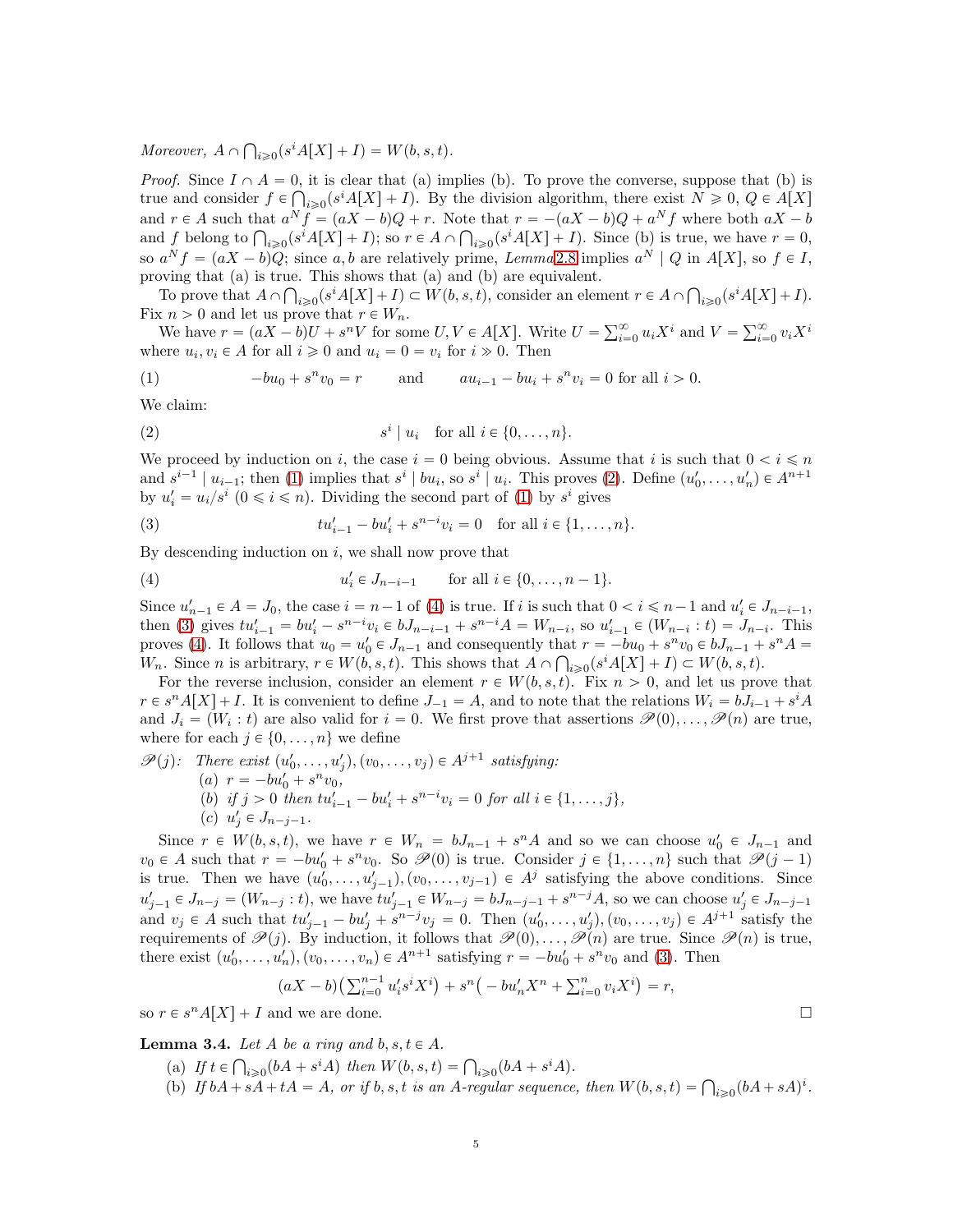*Proof.* (a) If  $t \in \bigcap_{i \geq 0} (bA + s^iA)$  then one can prove by induction that  $W_i = bA + s^iA$  and  $J_i = A$ for all  $i \geqslant 0$ , so the conclusion follows.

<span id="page-5-0"></span>(b) Let  $\mathcal{J} = bA + sA$ . Observe that if the condition

(5) 
$$
(\mathcal{J}^i : t) = \mathcal{J}^i \quad \text{for all } i \geq 0
$$

is satisfied, then it follows by induction that  $W_i = \mathcal{J}^i = J_i$  for all  $i \geq 0$ , from which we get the desired conclusion. So it's enough to prove [\(5\)](#page-5-0). If  $bA + sA + tA = A$  then  $\mathcal{J}^i + tA = A$  for all  $i \geq 0$ , so  $(5)$  is true and we are done. So we may assume that  $b, s, t$  is an A-regular sequence. Also, the case  $i = 0$  of [\(5\)](#page-5-0) is trivially true, and the case  $i = 1$  is an immediate consequence of the fact that  $b, s, t$  is an A-regular sequence. By part (i) of Thm 27 on page 98 of [\[16\]](#page-21-10), it suffices to prove that  $b, s$  is an A-quasiregular sequence. The fact that  $b, s$  is A-quasiregular follows from part (ii) of the same Theorem together with the fact that  $b, s$  is an A-regular sequence.

*Proof of Theorem* [3.1](#page-3-0). Assume that  $(A, (a, b))$  satisfies P. Then A' is an integral domain, by Theo-rem [2.7,](#page-2-1) and A is a subring of A'. We may assume that  $a \notin A^*$ , otherwise the claim is trivial. So, by  $\mathcal{P}(i)$ , a is a nonempty product of primes. Let  $P = P(A,(a, b))$ , and let Q be the set of primes  $p \in A$  such that  $a \in pA$  (note that  $P \subset Q$ ). If  $p \in Q$  then:

$$
A'/pA' \cong A[X]/(aX - b, p) \cong A/(pA + bA)[X] \cong (A/(pA + bA))^{[1]}
$$

Therefore, if  $p \in P$ , then p is a prime element of A'; and if  $p \in Q \backslash P$ , then p is a unit of A'.

Let  $S \subset T$  be the multiplicative sets of A generated by P and Q respectively. Since  $a \in T$ , we have  $T^{-1}A' = T^{-1}A$ ; since  $Q \backslash P \subset A'^*$ , we have  $S^{-1}A' = T^{-1}A'$ ; thus  $S^{-1}A' = T^{-1}A$ . Therefore, by *Proposition* [2.3,](#page-1-2)  $S^{-1}A'$  is a Krull domain.

Since A is a Krull domain, the set  $\{pA \mid p \in P\}$  is finite; consequently,  $\{pA' \mid p \in P\}$  is finite. By Proposition [2.4,](#page-1-3) if  $A'_{(p)}$  is a DVR for each  $p \in P$ , then A' is a Krull domain. We thus need to show:

(6) 
$$
\bigcap_{i\geq 0} p^i A' = (0) \text{ for every } p \in P
$$

Let  $I = (aX - b)A[X]$ . For each  $p \in P$ , define elements  $s(p)$  and  $t(p)$  of A by the conditions:

<span id="page-5-1"></span> $a = s(p) \cdot t(p)$ ,  $s(p)$  is a power of p, and  $t(p) \notin pA$ 

Given  $p \in P$ , the condition  $\bigcap_{i \geq 0} p^i A' = (0)$  is equivalent to  $\bigcap_{i \geq 0} s(p)^i A' = (0)$ , which is equivalent to  $\bigcap_{i\geqslant 0} (s(p)^i A[X] + I) = I$ , which (by Lemma [3.3\)](#page-3-2) is equivalent to  $W(b, s(p), t(p)) = (0)$ . So condition [\(6\)](#page-5-1) is equivalent to:

(7) 
$$
W(b, s(p), t(p)) = (0) \text{ for every } p \in P
$$

We show that condition  $\mathcal{P}(\text{iii})$  implies that  $W(b, s(p), t(p)) = \bigcap_{i \geqslant 0} (pA + bA)^i$  for every  $p \in P$ . By condition  $\mathcal{P}(iv)$ , this suffices to prove [\(6\)](#page-5-1).

Given  $p \in P$ , let  $s = s(p)$  and  $t = t(p)$ . In view of Lemma [3.4](#page-4-4)(b) and of the fact that

$$
\bigcap_{i\geq 0} (pA+bA)^i = \bigcap_{i\geq 0} (sA+bA)
$$

i

it suffices to show that  $bA + sA + tA = A$  or b, s, t is an A-regular sequence. Assume that  $bA + sA + tA = A$  $tA \neq A$  and let us prove that  $b, s, t$  is A-regular. Since  $s = p^e$  for some  $e \geq 1$ , it suffices to show that  $b, p, t$  is A-regular (see [\[16\]](#page-21-10), Thm 26, p. 96). Note that  $\mathfrak{p} := bA + pA$  is a prime ideal, because  $p \in P$ and  $\mathcal{P}$ (ii) is true. Since  $t \notin A^*$  (because  $bA + sA + tA \neq A$ ), and since a is a product of primes, we have  $t = q_1 \cdots q_n$  for some  $q_1, \ldots, q_n \in Q$ . If  $q_i \in P$  then  $q_i \notin \mathfrak{p}$  by condition  $\mathcal{P}$ (iii); if  $q_i \in Q \backslash P$  then  $q_iA + \mathfrak{p} \supset q_iA + bA = A$ , so again  $q_i \notin \mathfrak{p}$ . So  $t \notin \mathfrak{p}$ . Clearly,  $A \stackrel{b}{\to} A$  (multiplication by b) is injective. Since p is prime and  $p \nmid b$ ,  $A/bA \stackrel{p}{\rightarrow} A/bA$  is injective. Since p is a prime ideal and  $t \notin \mathfrak{p}$ ,  $A/\mathfrak{p} \stackrel{t}{\rightarrow} A/\mathfrak{p}$ is injective. So  $b, p, t$  is A-regular, and equation [\(6\)](#page-5-1) is confirmed.

Therefore,  $A'_{(p)}$  is a DVR for each  $p \in P$ , and  $A'$  is a Krull domain. In addition, by *Proposition* [2.3:](#page-1-2)

$$
\operatorname{Cl}(A) \cong \operatorname{Cl}(T^{-1}A) \cong \operatorname{Cl}(S^{-1}A') \cong \operatorname{Cl}(A')
$$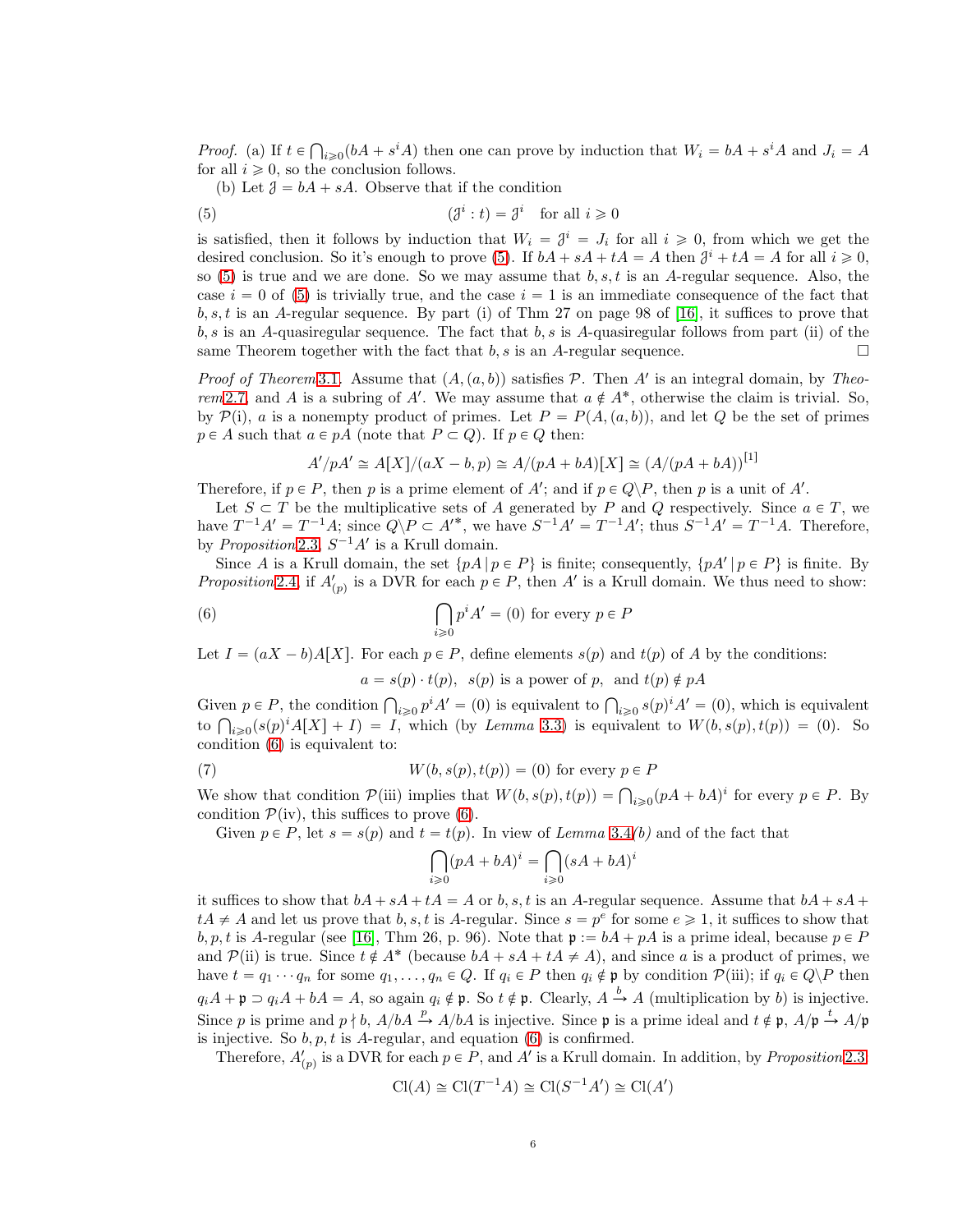This proves assertion (a), and assertion (b) follows immediately from (a) and *Proposition* [2.5.](#page-1-4)  $\square$ 

<span id="page-6-3"></span>**Corollary 3.5.** Let A be a noetherian UFD, and let  $(a, b) \in A^2$ . Define the ring

$$
A' = A[X]/(aX - b)
$$

where  $A[X] \cong A^{[1]}$ . If  $(A, (a, b))$  satisfies  $\mathcal{P}(i)$  and  $\mathcal{P}(ii)$ , then A' is a noetherian UFD.

*Proof.* As in the proof of *Theorem* [3.1,](#page-3-0) A' is an integral domain, each  $p \in P(A,(a, b))$  is prime in A', and  $S^{-1}A' = T^{-1}A$ . Since A' is noetherian, it follows by Nagata's Criterion that A' is a UFD.  $\square$ 

#### 3.2. Second Criterion.

<span id="page-6-2"></span>**Theorem 3.6.** Consider Krull domains  $A \subseteq B$  such that B is finitely generated as an A-module. There exist group homomorphisms

$$
\bar{i}: Cl(A) \to Cl(B)
$$
 and  $\bar{N}: Cl(B) \to Cl(A)$ 

such that  $\overline{N} \circ \overline{i} : Cl(A) \to Cl(A)$  is the map  $\gamma \mapsto n\gamma$  with  $n = [\text{frac}(B) : \text{frac}(A)].$ 

Bourbaki gives a proof of the special case of this theorem where  $A$  and  $B$  are assumed to be noetherian (see [\[1\]](#page-21-3), Chap. VII, § 4, n<sup>o</sup> 8). Being unable to find a reference for the theorem in its general form, we give a proof. In fact, our proof is essentially the one given in Bourbaki. The following pargraphs are preparatory. We use the notations introduced in paragraph [2.1.](#page-1-5)

Consider Krull domains  $A \subset B$  such that B is finitely generated as an A-module. Let  $K = \text{frac}(A)$ and  $L = \text{frac}(B)$ , and let  $n = [L : K]$ . Then for each  $\mathfrak{P} \in \mathbf{P}(B)$ , we have  $\mathfrak{P} \cap A \in \mathbf{P}(A)$ . Moreover, for each  $\mathfrak{p} \in \mathbf{P}(A)$  the set  $\{\mathfrak{P} \in \mathbf{P}(B) \mid \mathfrak{P} \cap A = \mathfrak{p}\}\$ is nonempty and (by Thm [2.1\(](#page-1-0)c)) finite, and  $\{B_{\mathfrak{P}} \mid \mathfrak{P} \in \mathbf{P}(B) \text{ and } \mathfrak{P} \cap A = \mathfrak{p} \}$  is the set of all valuation rings R of L satisfying  $R \cap K = \tilde{A}_{\mathfrak{p}}$ . Caution: if  $\mathfrak{P} \in \mathbf{P}(B)$  and  $\mathfrak{p} = \mathfrak{P} \cap A$  then the map  $v_{\mathfrak{P}} : L^* \to \mathbb{Z}$  is not an extension of the map  $v_{\mathfrak{p}}: K^* \to \mathbb{Z}$ , because both  $v_{\mathfrak{p}}$  and  $v_{\mathfrak{P}}$  are normalized by convention (i.e.,  $v_{\mathfrak{p}}(K^*) = \mathbb{Z}$  and  $v_{\mathfrak{P}}(L^*) = \mathbb{Z}$ ; however, there exists a positive integer  $e(\mathfrak{P}/\mathfrak{p})$  such that the valuation  $v'_{\mathfrak{P}} = \frac{1}{e(\mathfrak{P})}$  $\frac{1}{e(\mathfrak{P}/\mathfrak{p})} v_{\mathfrak{P}} : L^* \to \frac{1}{e(\mathfrak{P}/\mathfrak{p})} \mathbb{Z}$  is an extension of  $v_{\mathfrak{p}}$ . The number  $e(\mathfrak{P}/\mathfrak{p})$  is the ramification index of  $v'_{\mathfrak{P}}$  over  $v_{\mathfrak{p}}$ , and we have  $v_{\mathfrak{P}}(x) = e(\mathfrak{P}/\mathfrak{p})v_{\mathfrak{p}}(x)$  for all  $x \in K^*$ . We shall also consider the residual degree  $f(\mathfrak{P}/\mathfrak{p})$  of  $v'_{\mathfrak{P}}$  over  $v_{\mathfrak{p}}$ , i.e.,  $f(\mathfrak{P}/\mathfrak{p}) = [\kappa(\mathfrak{P}) : \kappa(\mathfrak{p})]$  where  $\kappa(\mathfrak{P}) = B_{\mathfrak{P}}/\mathfrak{P}B_{\mathfrak{P}}$  and  $\kappa(\mathfrak{p}) = A_{\mathfrak{p}}/\mathfrak{p}A_{\mathfrak{p}}$ . Also note that  $\{v_{\mathfrak{P}}' \mid \mathfrak{P} \in \mathbf{P}(B) \text{ and } \mathfrak{P} \cap A = \mathfrak{p} \}$  is a complete system of extensions of  $v_{\mathfrak{p}}$  to L.

Given  $\mathfrak{p} \in \mathbf{P}(A)$ , we write  $\mathfrak{P} | \mathfrak{p}$  as an abbreviation for " $\mathfrak{P} \in \mathbf{P}(B)$  and  $\mathfrak{P} \cap A = \mathfrak{p}$ ". Consider the norm  $N_{L/K}: L^* \to K^*$ . We claim:

<span id="page-6-0"></span>(8) for each  $\mathfrak{p} \in \mathbf{P}(A)$  we have  $\sum_{\mathfrak{P}|\mathfrak{p}} e(\mathfrak{P}/\mathfrak{p})f(\mathfrak{P}/\mathfrak{p}) = n$ ,

<span id="page-6-1"></span>(9) for each 
$$
x \in L^*
$$
 and  $\mathfrak{p} \in \mathbf{P}(A)$  we have  $v_{\mathfrak{p}}(N_{L/K}(x)) = \sum_{\mathfrak{P} | \mathfrak{p}} f(\mathfrak{P}/\mathfrak{p}) v_{\mathfrak{P}}(x)$ ,

where  $\sum_{\mathfrak{P} \mid \mathfrak{p}}$  means  $\sum_{\mathfrak{P} \in X}$  with  $X = \{ \mathfrak{P} \in \mathbf{P}(B) \mid \mathfrak{P} \cap A = \mathfrak{p} \}$ . Indeed, let  $\mathfrak{p} \in \mathbf{P}(A)$ . Then  $A_{\mathfrak{p}} \subset B_{\mathfrak{p}}$  are Krull domains and  $B_{\mathfrak{p}}$  is finitely generated as an  $A_{\mathfrak{p}}$ -module. Let q denote the maximal ideal of  $A_{\mathfrak{p}}$  (so  $\mathbf{P}(A_{\mathfrak{p}}) = \{\mathfrak{q}\}\)$ . The valuations  $v'_{\mathfrak{Q}} = \frac{1}{e(\mathfrak{Q})}$  $\frac{1}{e(\Omega/\mathfrak{q})}v_{\mathfrak{Q}}$  with  $\mathfrak{Q} \in \mathbf{P}(B_{\mathfrak{p}})$  constitute a complete system of extensions of  $v_{\mathfrak{q}} = v_{\mathfrak{p}}$  to L. Since  $B_{\mathfrak{p}}$  is the integral closure of  $A_{\mathfrak{p}}$  in L and  $B_{\mathfrak{p}}$  is finite over  $A_p$ , [\[1\]](#page-21-3), Chap. VI, § 8, n° 5, Thm 2 implies that

$$
\sum_{\mathfrak{Q}\in{\bf P}(B_{\mathfrak{p}})}e(\mathfrak{Q}/\mathfrak{q})f(\mathfrak{Q}/\mathfrak{q})=n,
$$

and Cor. 3 of that Theorem implies that, for all  $x \in L^*$ ,

$$
v_{\mathfrak{q}}(N_{L/K}(x)) = \sum_{\mathfrak{Q} \in \mathbf{P}(B_{\mathfrak{p}})} e(\mathfrak{Q}/\mathfrak{q}) f(\mathfrak{Q}/\mathfrak{q}) v_{\mathfrak{Q}}'(x) = \sum_{\mathfrak{Q} \in \mathbf{P}(B_{\mathfrak{p}})} f(\mathfrak{Q}/\mathfrak{q}) v_{\mathfrak{Q}}(x).
$$

The rule  $\mathfrak{Q} \mapsto \mathfrak{Q} \cap B$  defines a bijection  $\mathbf{P}(B_{\mathfrak{p}}) \to {\mathfrak{P}} \in \mathbf{P}(B) \mid \mathfrak{P} \cap A = \mathfrak{p}$ , and for each  $\mathfrak{Q} \in \mathbf{P}(B_{\mathfrak{p}})$ if we define  $\mathfrak{P} = \mathfrak{Q} \cap B$  then  $e(\mathfrak{Q}/q) = e(\mathfrak{P}/p)$ ,  $f(\mathfrak{Q}/q) = f(\mathfrak{P}/p)$ , and  $v_{\mathfrak{Q}}(x) = v_{\mathfrak{P}}(x)$ . This proves [\(8\)](#page-6-0) and [\(9\)](#page-6-1).

We now proceed with the proof of *Theorem* [3.6.](#page-6-2)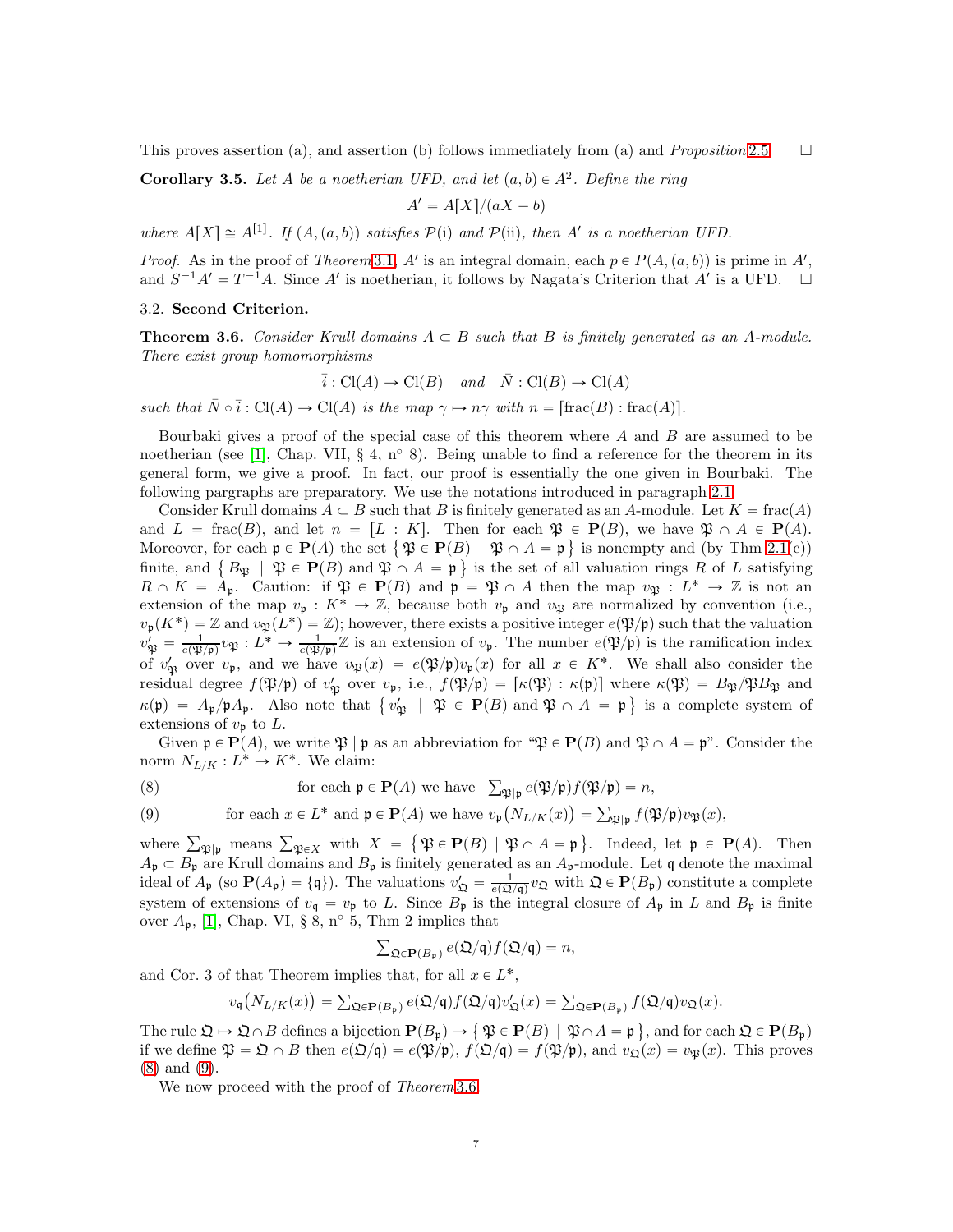*Proof.* Let  $A \subseteq B$  be Krull domains such that B is a finitely generated A-module. Let  $K = \text{frac}(A)$ ,  $L = \text{frac}(B)$ , and  $n = [L : K]$ . Define the map

$$
i: \mathbf{P}(A) \to \text{Div}(B), \quad i(\mathfrak{p}) = \sum_{\mathfrak{P}|\mathfrak{p}} e(\mathfrak{P}/\mathfrak{p}) \mathfrak{P} \text{ (for each } \mathfrak{p} \in \mathbf{P}(A)).
$$

Extend i to a group homomorphism  $i : Div(A) \to Div(B)$ . By [\[1\]](#page-21-3), Chap. VII, § 1, n° 10, Prop. 14, we have

.

<span id="page-7-1"></span>
$$
i(\text{div}_A(x)) = \text{div}_B(x)
$$
, for all  $x \in K^*$ 

So i induces a group homomorphism  $\overline{i}: Cl(A) \to Cl(B)$ .

Define a map  $N : \mathbf{P}(B) \to \text{Div}(A)$  by declaring that if  $\mathfrak{P} \in \mathbf{P}(B)$  and  $\mathfrak{p} = \mathfrak{P} \cap A$  then  $N(\mathfrak{P}) =$  $f(\mathfrak{P}/\mathfrak{p})$ . Extend N to a homomorphism of groups  $N : Div(B) \to Div(A)$ . We claim:

(10) 
$$
N(\text{div}_B(x)) = \text{div}_A (N_{L/K}(x)) \text{ for each } x \in L^*.
$$

Indeed, let  $x \in L^*$  and let  $\phi : \mathbf{P}(B) \to \mathbf{P}(A)$  be the map  $\mathfrak{P} \to \mathfrak{P} \cap A$ . Then

$$
N\big(\operatorname{div}_B(x)\big) = N\big(\sum_{\mathfrak{P}\in\mathbf{P}(B)} v_{\mathfrak{P}}(x)\mathfrak{P}\big) = \sum_{\mathfrak{P}\in\mathbf{P}(B)} v_{\mathfrak{P}}(x)N(\mathfrak{P})
$$
  
=  $\sum_{\mathfrak{P}\in\mathbf{P}(B)} v_{\mathfrak{P}}(x) f(\mathfrak{P}/\phi(\mathfrak{P}))\phi(\mathfrak{P}) = \sum_{\mathfrak{p}\in\mathbf{P}(A)} \sum_{\mathfrak{P}|\mathfrak{p}} v_{\mathfrak{P}}(x) f(\mathfrak{P}/\mathfrak{p})\mathfrak{p}$   
=  $\sum_{\mathfrak{p}\in\mathbf{P}(A)} v_{\mathfrak{p}}\big(N_{L/K}(x)\big)\mathfrak{p} = \operatorname{div}_A\big(N_{L/K}(x)\big),$ 

where the penultimate equality is  $(9)$ . So  $(10)$  is true and, consequently, N induces a group homomorphism  $N : Cl(B) \to Cl(A)$ .

For each  $\mathfrak{p} \in \mathbf{P}(A)$ , we have

$$
N(i(\mathfrak{p})) = N\left(\sum_{\mathfrak{P}|\mathfrak{p}} e(\mathfrak{P}/\mathfrak{p})\mathfrak{P}\right) = \sum_{\mathfrak{P}|\mathfrak{p}} e(\mathfrak{P}/\mathfrak{p})N(\mathfrak{P}) = \sum_{\mathfrak{P}|\mathfrak{p}} e(\mathfrak{P}/\mathfrak{p})f(\mathfrak{P}/\mathfrak{p})\mathfrak{p} = n\mathfrak{p}
$$

by [\(8\)](#page-6-0). So  $N \circ i : Div(A) \to Div(A)$  is multiplication by n, and consequently  $\overline{N} \circ \overline{i} : Cl(A) \to Cl(A)$ is multiplication by  $n$ .

As a corollary to this theorem, we give the following descent property for integral extensions.

Corollary 3.7. Consider  $S \supset R \subset T$  where R is a Krull domain and S, T are UFDs. Assume that S and T are finitely generated R-modules and that the integers

$$
[\operatorname{frac}(S) : \operatorname{frac}(R)] \quad \text{and} \quad [\operatorname{frac}(T) : \operatorname{frac}(R)]
$$

are relatively prime. Then R is a UFD.

*Proof.* By Proposition [2.5,](#page-1-4) we have  $Cl(S) = 0 = Cl(T)$  and it suffices to show that  $Cl(R) = 0$ . Let  $s = \lceil \text{frac}(S) : \text{frac}(R) \rceil$  and  $t = \lceil \text{frac}(T) : \text{frac}(R) \rceil$  (so  $\gcd(s, t) = 1$ ). By Theorem [3.6,](#page-6-2) there exist group homomorphisms

$$
f : \text{Cl}(R) \to \text{Cl}(S)
$$
,  $g : \text{Cl}(S) \to \text{Cl}(R)$ ,  $F : \text{Cl}(R) \to \text{Cl}(T)$ ,  $G : \text{Cl}(T) \to \text{Cl}(R)$ 

such that  $(g \circ f)(\gamma) = s\gamma$  and  $(G \circ F)(\gamma) = t\gamma$  for every  $\gamma \in \mathrm{Cl}(R)$ . Then  $s\gamma = t\gamma = 0$  (and hence  $\gamma = 0$ ) for every  $\gamma \in \text{Cl}(R)$ , i.e.,  $\text{Cl}(R) = 0$  and R is a UFD.

3.3. Third Criterion. The following criterion generalizes Samuel [\[21\]](#page-21-0), Thm. 8.1.

<span id="page-7-0"></span>**Theorem 3.8.** Let A be an integral domain,  $F \in A \setminus \{0\}$ , and  $c > 0$  an integer, and define the ring

$$
B = A[Z]/(Z^c - F)
$$

where  $A[Z] \cong A^{[1]}$ . Assume that there exists a Z-grading of A such that F is homogeneous and  $gcd(c, deg F) = 1$ . Then B is an integral domain and frac $(B) \cong frac(A)$ . Moreover, if F is prime in A then the following hold.

- (a) A is a Krull domain if and only if B is a Krull domain.
- (b) Assume that A, B are Krull domains. Then  $Cl(B)$  is a direct summand of  $Cl(A)\oplus Cl(A)$  and  $Cl(A)$  is a direct summand of  $Cl(B) \oplus Cl(B)$ . Moreover, if one of  $Cl(A), Cl(B)$  is finitely generated then  $Cl(A) \cong Cl(B)$ .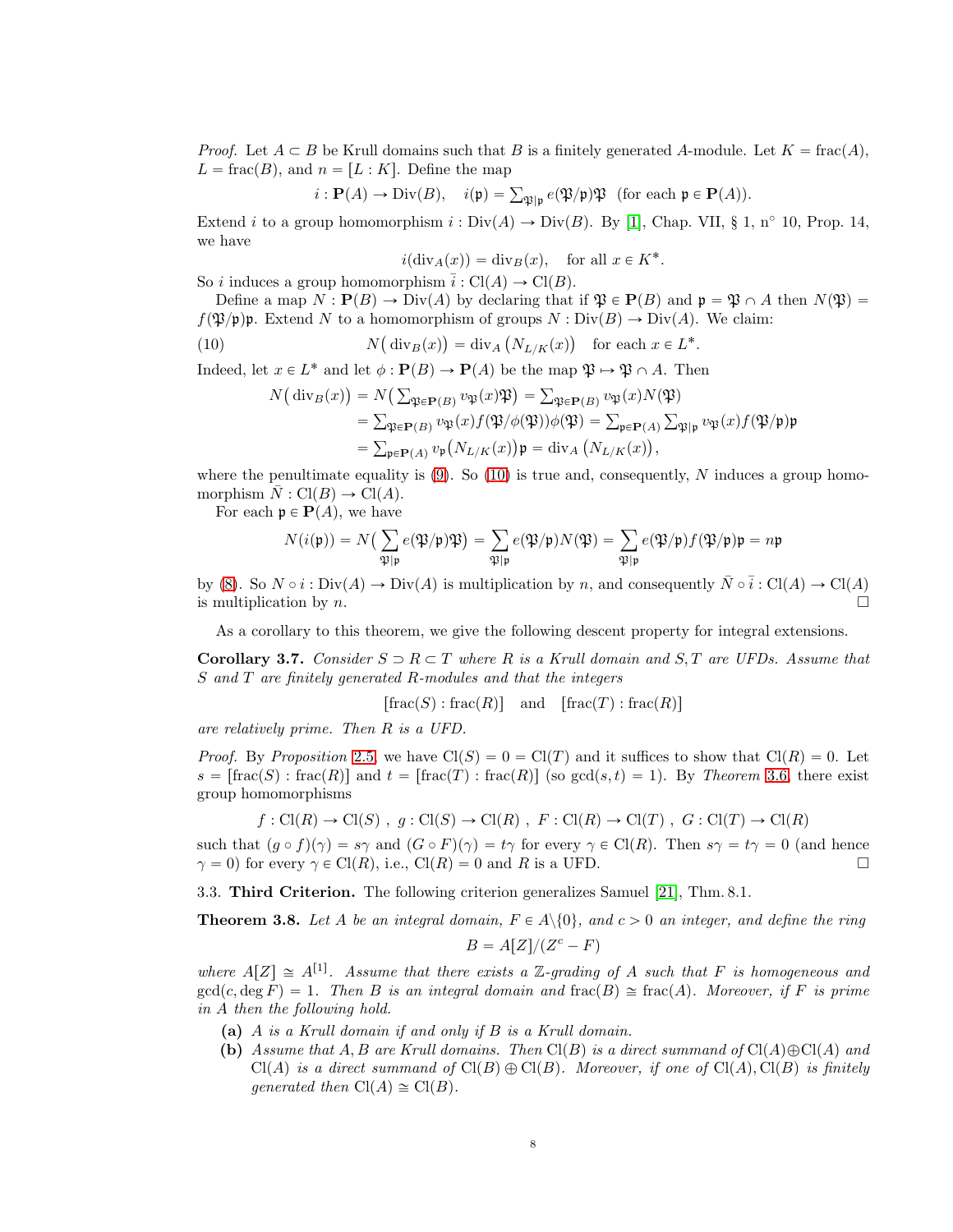(c) A is a UFD if and only if B is a UFD.

**Remark 3.9.** In Theorem [3.8,](#page-7-0) the assertion frac(B)  $\cong$  frac(A) does not mean that the canonical map  $A \rightarrow B$  extends to an isomorphism of the fields of fractions. Actually, the canonical map extends to an embedding frac $(A) \to \text{frac}(B)$  that satisfies  $[\text{frac}(B) : \text{frac}(A)] = c$ .

<span id="page-8-1"></span>**Remark 3.10.** Let g be the Z-grading of A in Theorem [3.8](#page-7-0) and let  $\omega = \deg_{\mathfrak{g}} F$ . Extend the Zgrading c **g** of A to a Z-grading **g'** of  $A[Z]$  by letting Z be homogeneous of degree  $\omega$ . Then  $Z^c - F$ is  $\mathfrak{g}'$ -homogeneous and the quotient  $B = A[Z]/(Z^c - F) = A[z]$  has the Z-grading induced by  $\mathfrak{g}'$ . This Z-grading of B has the property that  $z \in B$  is homogeneous of degree  $\omega$ .

For the proof, we need the following facts. The proof of each of the first two lemmas is straightforward, and left to the reader.

<span id="page-8-0"></span>**Lemma 3.11.** Let R be an integral domain,  $R[x, y] \cong R^{[2]}$ ,  $\lambda \in R^*$  and  $a, b \in \mathbb{Z}$  positive and relatively prime. Then

$$
R[x, y]/(x^{a}y^{b} - \lambda) = R[z, z^{-1}] \cong R^{[\pm 1]}
$$

where  $z = x^n/y^m$  for integers m, n with am + bn = 1.

<span id="page-8-2"></span>**Lemma 3.12.** Let  $(G, +)$  be an abelian group and  $W = \bigoplus_{i \in G} W_i$  a  $G$ -graded ring. Given any group homomorphism  $\theta: G \to W_0^*$ , the map  $\Phi_{\theta}: W \to W$  defined by  $\Phi_{\theta}(\sum_{i \in G} w_i) = \sum_{i \in G} \theta(i) w_i$  (where  $w_i \in W_i$ ) is an automorphism of W, both as a G-graded ring and as a W<sub>0</sub>-algebra.

<span id="page-8-3"></span>**Notation 3.13.** Let  $G, H$  be abelian groups. If  $n \in \mathbb{Z}\backslash\{0\}$ , we write  $G \stackrel{n}{\circlearrowright} H$  as an abbreviation for: There exist group homomorphisms  $G \xrightarrow{\phi} H \xrightarrow{\psi} G$  such that  $\psi \circ \phi : G \to G$  is the multiplication by n.

We write  $G \stackrel{*}{\circlearrowright} H$  as an abbreviation for:

For each  $r \in \mathbb{Z} \setminus \{0\}$ , there exists  $n \in \mathbb{Z} \setminus \{0\}$  such that  $gcd(n, r) = 1$  and  $G \stackrel{n}{\circlearrowright} H$ .

We write rank<sub>0</sub>(G) for the torsion-free rank of G, i.e., the dimension of the Q-vector space  $\mathbb{Q} \otimes_{\mathbb{Z}} G$ .

<span id="page-8-4"></span>**Lemma 3.14.** Let  $G$ ,  $H$  be abelian groups.

- (a) If there exists  $n \in \mathbb{Z} \setminus \{0\}$  such that  $G \stackrel{n}{\circlearrowright} H$ , then  $\text{rank}_0(G) \leq \text{rank}_0(H)$ .
- (b) If there exist  $m, n \in \mathbb{Z} \setminus \{0\}$  such that  $G \stackrel{m}{\circlearrowleft} H$ ,  $G \stackrel{n}{\circlearrowleft} H$  and  $gcd(m, n) = 1$ , then G is a direct summand of  $H \oplus H$ . In particular, if  $G \stackrel{*}{\circlearrowright} H$  then G is a direct summand of  $H \oplus H$ .
- (c) Assume that there exist relatively prime integers  $n, r \neq 0$  satisfying  $G \stackrel{n}{\circlearrowright} H$  and  $rG = 0$ . Then G is a direct summand of H.
- (d) Assume that one of  $G, H$  is finitely generated. If  $G \stackrel{*}{\circlearrowright} H$  and  $H \stackrel{*}{\circlearrowright} G$ , then  $G \cong H$ .

*Proof.* (a) Consider homomorphisms  $G \stackrel{\phi}{\to} H \stackrel{\psi}{\to} G$  such that  $\psi \circ \phi : G \to G$  is the multiplication by n. Then we have  $\mathbb{Q} \otimes_{\mathbb{Z}} G \xrightarrow{\phi'} \mathbb{Q} \otimes_{\mathbb{Z}} H \xrightarrow{\psi'} \mathbb{Q} \otimes_{\mathbb{Z}} G$  where  $\psi' \circ \phi' : \mathbb{Q} \otimes_{\mathbb{Z}} G \to \mathbb{Q} \otimes_{\mathbb{Z}} G$  is the multiplication by n; so  $\psi' \circ \phi'$  is an automorphism of  $\mathbb{Q} \otimes_{\mathbb{Z}} G$ , so  $\phi'$  is injective and  $\text{rank}_0(G) \leq \text{rank}_0(H)$ .

(b) For each  $i \in \{m, n\}$ , let  $G \stackrel{\phi_i}{\longrightarrow} H \stackrel{\psi_i}{\longrightarrow} G$  be homomorphisms such that  $\psi_i \circ \phi_i : G \to G$  is the multiplication by i. Choose  $a, b \in \mathbb{Z}$  such that  $am + bn = 1$  and define  $G \xrightarrow{\phi'} H \oplus H \xrightarrow{\psi'} G$  by declaring that  $\phi'(g) = (\phi_m(g), \phi_n(g))$  for all  $g \in G$  and  $\psi'(x, y) = a\psi_m(x) + b\psi_n(y)$  for all  $x, y \in H$ . Then  $\psi' \circ \phi'$  is the identity map of G, so G is a direct summand of  $H \oplus H$ .

(c) Consider  $G \xrightarrow{\phi} H \xrightarrow{\psi} G$  such that  $\psi \circ \phi : G \to G$  is the multiplication by n. Choose  $u, v \in \mathbb{Z}$ such that  $un + vr = 1$  and define  $\psi': H \to G$  by  $\psi'(y) = u\psi(y)$  for all  $y \in H$ . Then  $x = unx$  for all  $x \in G$ , so  $\psi' \circ \phi$  is the identity map of G, so G is a direct summand of H.

(d) The hypothesis together with (b) implies that G is a direct summand of  $H \oplus H$  and H is a direct summand of  $G \oplus G$ ; so both G, H are finitely generated. By part (a), we have rank<sub>0</sub> $(G) = \text{rank}_{0}(H)$ ,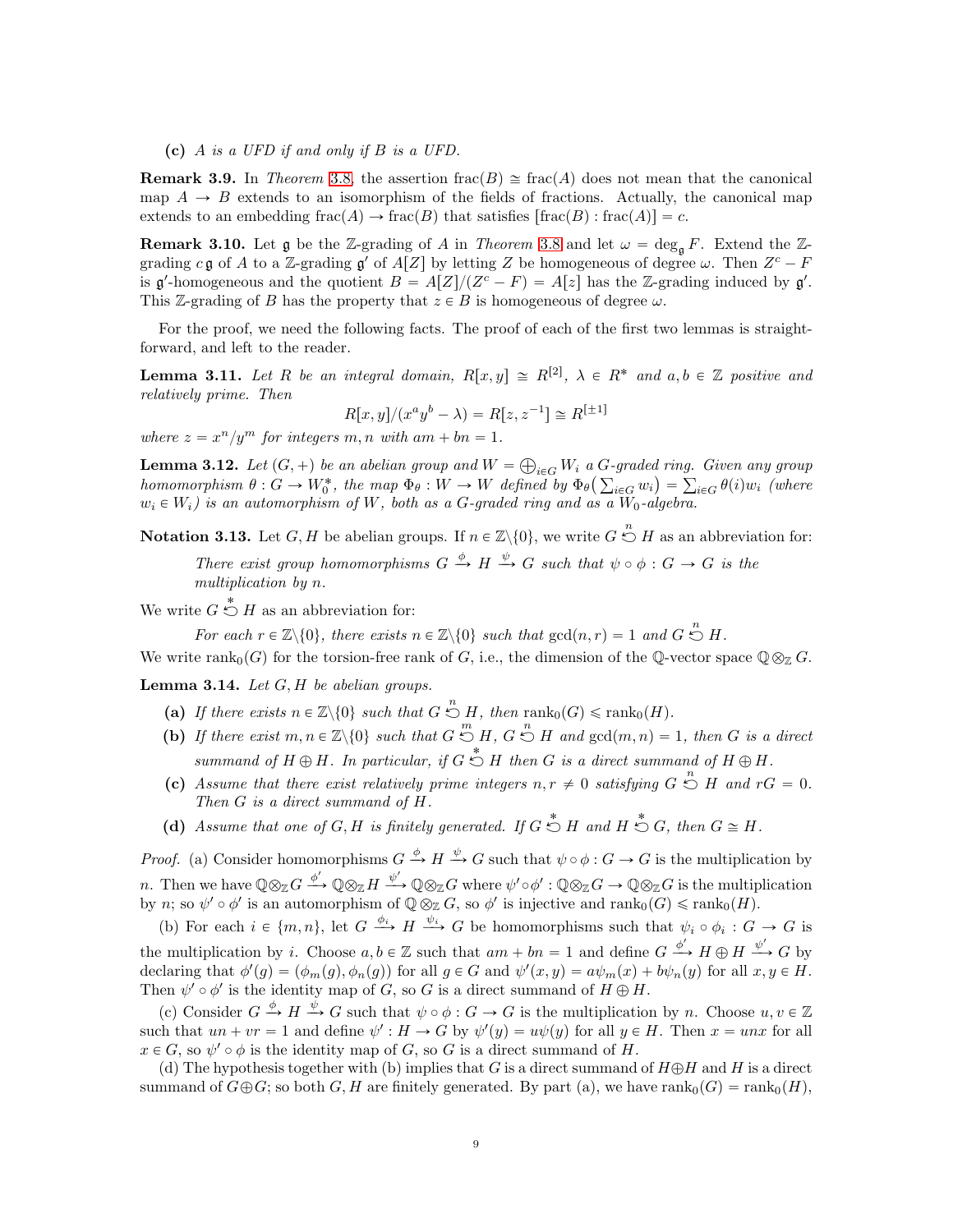so it suffices to show that  $T(G) \cong T(H)$  (where  $T(G)$  denotes the torsion subgroup of G). Since  $G \mapsto T(G)$  is an additive functor, we have  $T(G) \stackrel{n}{\circlearrowright} T(H)$  for each n satisfying  $G \stackrel{n}{\circlearrowright} H$ , so we have  $T(G) \stackrel{*}{\circlearrowright} T(H)$ , and by symmetry  $T(H) \stackrel{*}{\circlearrowright} T(G)$ . Since  $T(G)$  is a finite group, there exists an integer  $r > 0$  satisfying  $rT(G) = 0$ . By (c),  $T(G)$  is a direct summand of  $T(H)$ . By symmetry,  $T(H)$  is a direct summand of  $T(G)$ . Since  $T(G)$ ,  $T(H)$  are finite, they are isomorphic.

*Proof of Theorem* [3.8](#page-7-0). Let  $\omega = \deg(F)$  with respect to the given Z-grading of A. With no loss of generality, we may assume that  $\omega \geq 0$ . If  $\omega = 0$  then  $c = 1$  and  $B \cong A$ , in which case the result is trivial. So we shall assume throughout that  $\omega > 0$ .

Let us first show that  $Z^c - F$  is an irreducible element of  $K[Z]$ , where  $K = \text{frac}(A)$ . In view of [\[15\]](#page-21-11), Theorem 9.1, it suffices to show that F cannot be written in the form  $F = n\xi^d$  with  $\xi \in K$ ,  $n \in \mathbb{Z}\backslash\{0\}$  and  $d > 1$  a divisor of c. By contradiction, suppose that F is written in that form. Write  $\xi = U/V$  where  $U, V \in A$ . Then  $F V^d = nU^d$ , which implies that  $d | \omega$ . Since  $d \mid c, d > 1$  and  $gcd(c, \omega) = 1$ , we have a contradiction. So  $Z<sup>c</sup> - F$  is an irreducible element of K[Z]. Now let  $\tau$  be an element of an algebraic closure of K satisfying  $\tau^c = F$ ; then  $Z^c - F$  is the minimal polynomial of  $\tau$  over K. Consider the surjective A-homomorphism  $\phi : A[Z] \to A[\tau]$ defined by  $\phi(Z) = \tau$ . Clearly,  $(Z^c - F)A[Z] \subset \text{ker }\phi$ . Consider an element  $G(Z) \in \text{ker }\phi$ . By the division algorithm, there exist  $Q(Z), r(Z) \in A[Z]$  such that  $G(Z) = Q(Z)(Z^c - F) + r(Z)$  and  $\deg_Z r(Z) < c$ . Then  $r(\tau) = 0$ . Since  $Z^c - F$  is the minimal polynomial of  $\tau$  over K, we have  $r(Z) = 0$ , so  $G(Z) = Q(Z)(Z^c - F) \in (Z^c - F)A[Z]$ . Thus ker  $\phi = (Z^c - F)A[Z]$  and consequently  $B = A[Z]/(Z^c - F)$  is isomorphic to  $A[\tau]$ . So B is a domain. Moreover, the above argument shows that  $\lceil \operatorname{frac}(B) : \operatorname{frac}(A) \rceil = c$ .

By Lemma [2.10,](#page-3-3) there exist homogeneous  $f \in FA \setminus \{0\}$  and  $x \in (A_f)^*$  (where the Z-grading of A is extended to  $A_f$ ) such that  $A_f = (A_f)_0[x, x^{-1}] \cong (A_f)_0^{[ \pm 1 ]}$ . Interchanging x and  $x^{-1}$  if necessary, we have deg  $x = e$ , where we define  $e = \gcd\{i \in \mathbb{Z} \mid A_i \neq 0\}$ . Since F is homogeneous of degree ω, there exists  $\kappa \in (A_f)_0$  such that  $F = \kappa x^{\omega/e}$  in  $A_f$ . Since  $F | f$ , we have  $F \in A_f^*$ ; so  $\kappa \in A_f^*$  and consequently  $\kappa$  is a unit of  $(A_f)_0$ . Note that the canonical homomorphism  $\pi : A[Z] \to B$  is injective on A. Let  $z = \pi(Z)$ , so that  $B = A[z]$ . Let  $m, n \in \mathbb{Z}$  be such that  $cm + (\omega/e)n = 1$ . By Lemma [3.11](#page-8-0) we see that

$$
B_f = A_f[Z]/(Z^c - F)
$$
  
=  $(A_f)_0[x, x^{-1}, Z]/(Z^c - \kappa x^{\omega/e})$   
=  $(A_f)_0[x, x^{-1}, Z]/((x^{-1})^{\omega/e}Z^c - \kappa)$   
=  $(A_f)_0[x, y, y^{-1}]$   
=  $(A_f)_0[y, y^{-1}] \cong (A_f)_0^{[\pm 1]} \cong A_f$ 

where  $y = z^n x^m$ . So  $B_f \cong A_f$  and in particular frac(B)  $\cong$  frac(A). This proves the first assertion.

Since  $B/zB \cong A/FA$ , it is clear that F is prime in A if and only if z is prime in B. Until the end of the proof, we assume that  $F$  is prime in  $A$  (and  $z$  is prime in  $B$ ).

(a) Choose integers  $s, t > 0$  such that  $sc \equiv 1 \pmod{\omega}$ ,  $tc \equiv 1 \pmod{\omega}$ , and  $gcd(s, t) = 1$  (for instance, first choose  $s > 0$  such that  $sc \equiv 1 \pmod{\omega}$ , and let  $t = s + |\omega|$ . Let U and V be indeterminates over B and define

$$
S = B[U]/(U^{s} - z) = B[u] \text{ and } T = B[V]/(V^{t} - z) = B[v].
$$

Note that  $gcd(s, \omega) = 1$  and that (by *Remark* [3.10\)](#page-8-1) there is a Z-grading of B such that z is homogeneous of degree  $\omega$ ; this allows us to apply the first part of the proof to S and conclude that S is a domain and  $[\text{frac}(S) : \text{frac}(B)] = s$ . Similarly, T is a domain and  $[\text{frac}(T) : \text{frac}(B)] = t$ . Also define  $\Omega = B[Q]/(Q^{st} - z) = B[q]$  where  $B[Q] = B^{[1]}$ ; since  $gcd(st, \omega) = 1$ ,  $\Omega$  is a domain. Then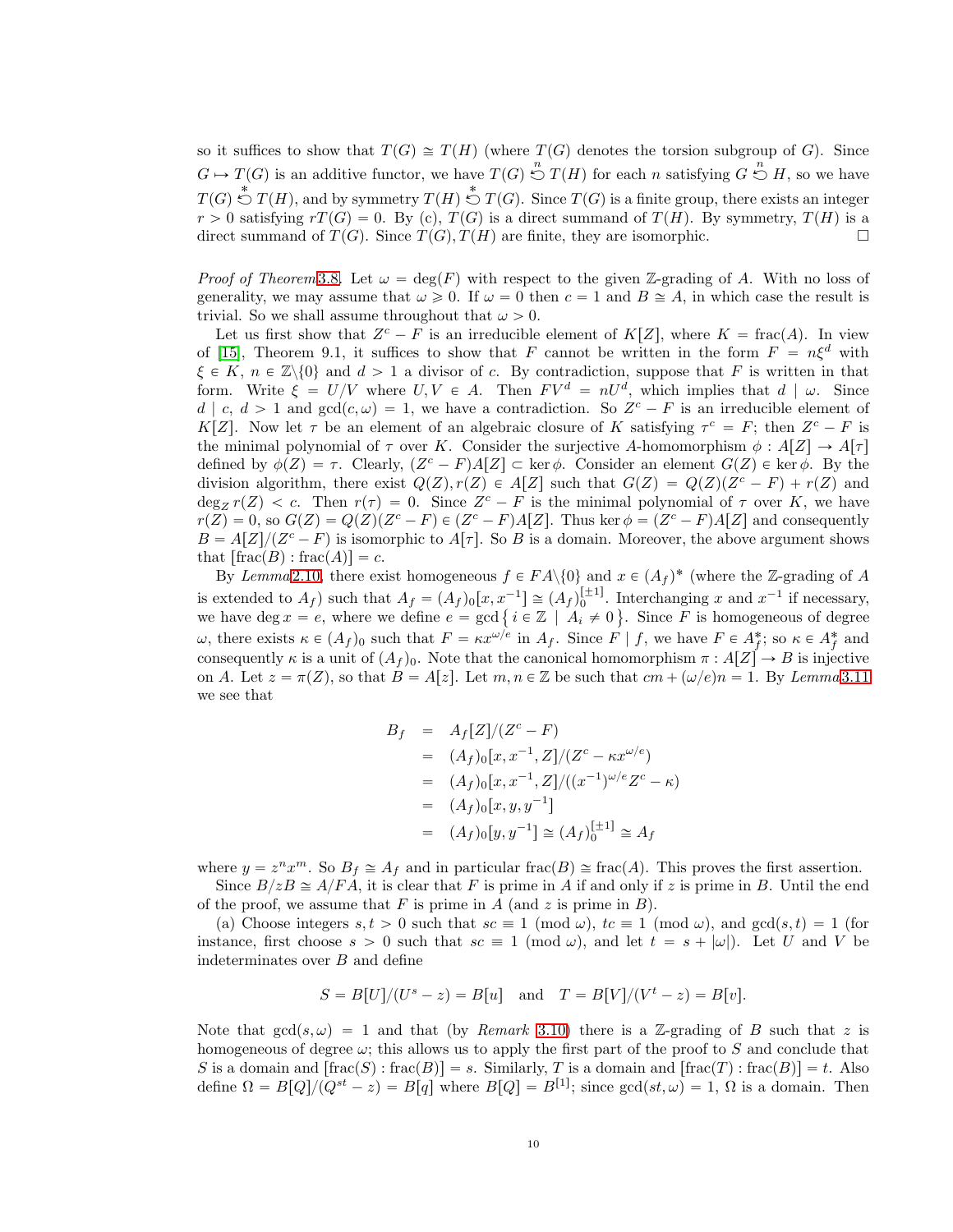$S[X]/(X^t - u) = \Omega = T[Y]/(Y^s - v)$  and we have the commutative diagram of integral domains



where all homomorphisms are injective. The fact that  $gcd(s, t) = 1$  implies that

 $S \cap T = B$  (taking the intersection in  $\Omega$ ).

Indeed, this follows by considering that  $\Omega = B[q]$  is a free B-module with basis  $\{1, q, \ldots, q^{st-1}\}$ , and that  $S = B[q^t]$  and  $T = B[q^s]$  are free B-modules with bases  ${q^{ti}}_{i=0}^{s-1}$  and  ${q^{si}}_{i=0}^{t-1}$  respectively.

Since  $F = z^c = u^{sc}$ , we see that:

$$
S = A[u] \cong A[U]/(U^{sc} - F)
$$

Let  $W = A[U, U^{-1}] \cong A^{[\pm 1]}$ . The Z-grading of A extends to a Z-grading of W in which U is homogeneous of degree 0 and  $W_0 = A_0[U, U^{-1}]$ . Since  $sc \equiv 1 \pmod{\omega}$ , there exists  $d \in \mathbb{Z}$  such that  $sc = d\omega + 1$ . Consider the group homomorphism  $\theta : \mathbb{Z} \to W_0^*, \theta(i) = U^{di}$  and the corresponding automorphism  $\Phi = \Phi_{\theta}: W \to W$  defined in Lemma [3.12.](#page-8-2) Then

$$
\Phi(U^{sc} - F) = U^{sc} - U^{d\omega}F = U^{d\omega}(U - F)
$$

where  $U^{d\omega} \in W^*$ , so  $\Phi$  maps the principal ideal  $(U^{sc} - F)W$  onto the principal ideal  $(U - F)W$ . So  $\Phi$  induces an isomorphism  $\bar{\Phi}$  in:

$$
S_u \overset{\cong}{\longrightarrow} W/(U^{sc}-F) \overset{\cong}{\underset{\bar{\Phi}}{\longrightarrow}} W/(U-F) \overset{\cong}{\longrightarrow} A_F.
$$

Therefore,  $S_u \cong A_F$ . Since t satisfies  $tc \equiv 1 \pmod{\omega}$ , the same argument shows that  $T_v \cong A_F$ .

Assume that A is a Krull domain. Since  $S_u \cong A_F$ ,  $S_u$  is a Krull domain by *Proposition* [2.3.](#page-1-2) In addition, since  $S/uS \cong A/FA$ , u is prime in S. As an A-module, we have:

$$
S = A \oplus Au \oplus \cdots \oplus Au^{sc-1}
$$

Choose  $h \in \bigcap_{i \in \mathbb{N}} u^i S$ , and write  $h = h_0 + h_1 u + \cdots + h_{sc-1} u^{sc-1}$  for  $h_j \in A$ . By hypothesis,

$$
h\in u^{sci}S=F^iS=F^iA\oplus F^iAu\oplus\cdot\cdot\cdot\oplus F^iAu^{sc-1}
$$

for each  $i \in \mathbb{N}$ . Therefore,  $h_j \in F^iA$  for each  $j = 0, \ldots, sc - 1$  and each  $i \in \mathbb{N}$ . Since A is a Krull domain,  $h_j = 0$  for each  $j = 0, \ldots, sc - 1$ , so  $h = 0$ . Therefore,  $\bigcap_i u^i S = (0)$ . Since u is prime in S, it follows that  $S_{(u)}$  is a DVR. By *Proposition* [2.4,](#page-1-3) S is a Krull domain. So T is a Krull domain by the same argument, and  $B = S \cap T$  is a Krull domain by *Proposition* [2.2.](#page-1-1) This shows that if A is a Krull domain then so is B.

Conversely, assume that B is a Krull domain. Since  $S = B[U]/(U<sup>s</sup> - z) = B[u]$  and  $gcd(s, \omega) = 1$ , the above argument shows that S is a Krull domain. As u is prime in S, we get  $\bigcap_j u^j S = 0$ . Using  $u^{sc} = F$ , we see that  $\bigcap_i F^i A \subset \bigcap_j u^j S = 0$ , so  $A_{(F)}$  is a DVR. We also know that  $A_F$  is a Krull domain, because  $S_u \cong A_F$ . By *Proposition* [2.4,](#page-1-3) A is a Krull domain. This proves (a), but let us also observe that, since  $S_u \cong A_F$  where u is prime in S and F is prime in A, Proposition [2.3](#page-1-2) implies that  $Cl(S) \cong Cl(S_u) \cong Cl(A_F) \cong Cl(A).$ 

(b) Assume that A, B are Krull domains. The proof of (a) shows that if  $s \in \mathbb{Z}$  satisfies  $s > 0$ and  $sc \equiv 1 \pmod{\omega}$  then  $S = B[U]/(U^s - z)$  is a Krull domain and a finite B-module such that  $\lceil\text{frac}(S) : \text{frac}(B)\rceil = s$  and  $\text{Cl}(S) \cong \text{Cl}(A)$ . By Theorem [3.6,](#page-6-2) there exist group homomorphisms  $Cl(B) \to Cl(S) \to Cl(B)$  whose composition  $Cl(B) \to Cl(B)$  is multiplication by s. This means that  $Cl(B) \stackrel{s}{\smile} Cl(S)$  (see *Notation* [3.13\)](#page-8-3), and since  $Cl(S) \cong Cl(A)$ , we have in fact shown that  $Cl(B) \stackrel{s}{\circlearrowleft} Cl(A)$  for every integer  $s > 0$  satisfying  $sc \equiv 1 \pmod{\omega}$ . It follows that

<span id="page-10-0"></span>
$$
(11) \t\t\t \t\td{Cl(B) \stackrel{*}{\circlearrowright} Cl(A)}.
$$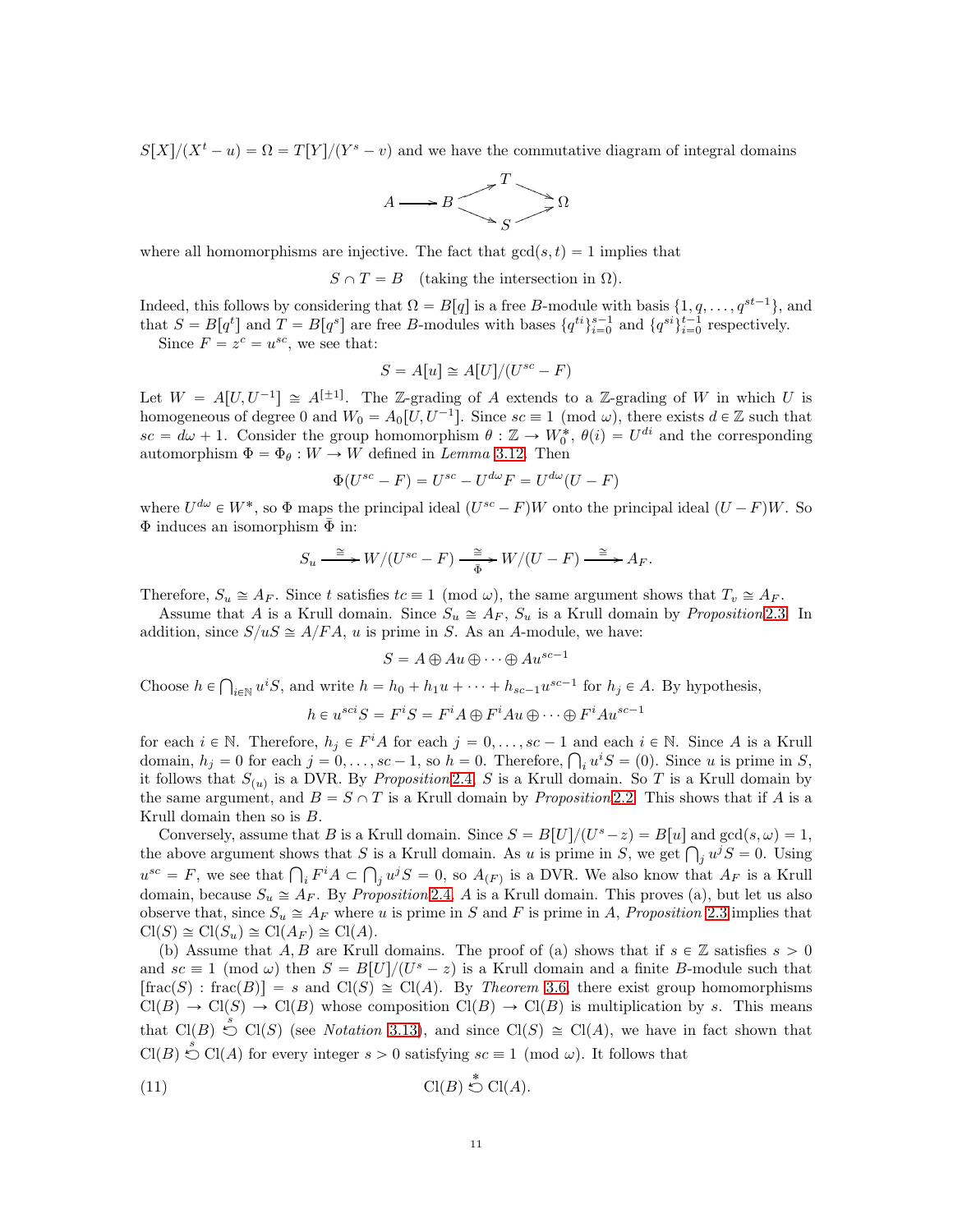Indeed, let  $r \in \mathbb{Z}\backslash\{0\}$ . Choose any  $s_0 \in \mathbb{Z}$  such that  $s_0c \equiv 1 \pmod{\omega}$ . Since  $gcd(\omega, s_0, r) = 1$ , Lemma [2.9](#page-2-3) implies that there exists  $m \in \mathbb{Z}$  satisfying  $gcd(r, s_0 + m\omega) = 1$ ; then for N large enough, the number  $s = s_0 + m\omega + N \cdot |r| \cdot \omega$  satisfies  $s > 0$ ,  $gcd(s, r) = 1$  and  $sc \equiv 1 \pmod{\omega}$ , so  $gcd(s, r) = 1$ and  $Cl(B) \stackrel{s}{\circlearrowright} Cl(A)$ . This proves [\(11\)](#page-10-0). Note that (11) says that we have  $Cl(B) \stackrel{*}{\circlearrowright} Cl(A)$  for any pair of rings  $(A, B)$  that satisfies the hypotheses of assertion (b). Let  $s \in \mathbb{Z}$  be such that  $s > 0$  and  $sc \equiv 1$ (mod  $\omega$ ) and consider  $S = B[U]/(U^s - z)$ ; then, in view of Remark [3.10,](#page-8-1) the pair  $(B, S)$  satisfies the hypotheses of assertion (b), so [\(11\)](#page-10-0) implies that  $Cl(S) \stackrel{*}{\circlearrowright} Cl(B)$ . It follows that  $Cl(A) \stackrel{*}{\circlearrowright} Cl(B)$ , because  $Cl(S) \cong Cl(A)$  was noted at the beginning of the proof of (b). Thus:

$$
Cl(A) \stackrel{*}{\circlearrowright} Cl(B)
$$
 and  $Cl(B) \stackrel{*}{\circlearrowright} Cl(A)$ .

Now assertion (b) follows from Lemma [3.14.](#page-8-4)

Assertion (c) is an immediate consequence of (a), (b) and *Proposition* [2.5.](#page-1-4)

**Corollary 3.15.** Let R be a UFD,  $a_1, \ldots, a_n \in \mathbb{N} \setminus \{0\}$  and  $R[X_1, \ldots, X_n] \cong R^{[n]}$ , where  $n \geq 3$ . Assume that one of the following holds:

(1)  $n \geq 4$  and  $gcd(a_n, a_1 \cdots a_{n-1}) = 1;$ 

(2)  $n = 3$  and  $a_1, a_2, a_3$  are pairwise relatively prime.

Then the ring  $R[X_1, \ldots, X_n]/(X_1^{a_1} + \cdots + X_n^{a_n})$  is a UFD.

*Proof.* Let  $A = R[X_1, \ldots, X_{n-1}]$  and define  $F \in A$  by  $F = -X_1^{a_1} - \cdots - X_{n-1}^{a_{n-1}}$ . The conditions on the  $a_i$  imply that F is irreducible in  $\text{frac}(R)[X_1, \ldots, X_{n-1}]$ , and it follows easily that F is irreducible in A. Let  $\omega = \text{lcm}(a_1, \ldots, a_{n-1})$  and let A have the Z-grading over R for which  $X_i$  is homogeneous of degree  $\omega/a_i$ . Then F is homogeneous of degree  $\omega$  and  $gcd(\omega, a_n) = 1$ . Theorem [3.8](#page-7-0) implies that

$$
R[X_1, ..., X_n]/(X_1^{a_1} + \dots + X_n^{a_n}) \cong A[Z]/(Z^{a_n} - F)
$$
 is a UFD.

### 3.4. Fourth Criterion.

<span id="page-11-0"></span>**Theorem 3.16.** Let A be a Z-graded integral domain, let  $a, b \in A \setminus \{0\}$  be relatively prime, and let  $n > 0$  be such that  $gcd(n, \deg b - \deg a) = 1$ . Let  $A[Z] = A^{[1]}$ .

- (a)  $(aZ^n b)$  is a prime ideal of  $A[Z]$ .
- (b) Assume that A is a noetherian UFD. If b is prime in A and  $(A, (a, b))$  satisfies  $\mathcal{P}(ii)$ , then  $B := A[Z]/(aZ^n - b)$  is a UFD and frac $(B) \cong$  frac $(A)$ .

*Proof.* Extend the Z-grading to  $A[X] \cong A^{[1]}$  so that X is homogeneous and deg  $X = \deg b - \deg a$ . Then  $aX - b$  is homogeneous and the ring  $A' = A[X]/(aX - b)$  is Z-graded. Write  $A' = A[x]$ , where x is the canonical image of X in A' (in particular,  $x \neq 0$ ). Then x is homogeneous and  $\deg x = \deg b - \deg a$ . It follows by *Theorem* [2.7](#page-2-1) that A' is an integral domain. It is also clear that  $frac(A') = frac(A)$ . We have:

$$
B \cong A[X,Z]/(aX - b, Z^n - X) \cong A'[Z]/(Z^n - x)
$$

Since  $gcd(n, deg(x)) = 1$ , Theorem [3.8](#page-7-0) implies that B is an integral domain. This proves part (a).

Assume that the hypotheses of part (b) hold. Then  $(A, (a, b))$  satisfies  $P(i)$  and, since A is a UFD, A' is a UFD by Corollary [3.5.](#page-6-3) Since  $A'/xA' \cong A/bA$ , we see that x is a prime element of A'. So Theorem [3.8](#page-7-0) implies that  $B \cong A'[Z]/(Z^n - x)$  is a UFD, and that frac $(B) \cong \text{frac}(A') = \text{frac}(A)$ . So part (b) is proved.  $\square$ 

### 3.5. Fifth Criterion.

<span id="page-11-1"></span>**Theorem 3.17.** Let  $A = \bigoplus_{i \in \mathbb{Z}} A_i$  be a Z-graded integral domain and let  $F \in A_\omega \setminus \{0\}$ ,  $\omega \in \mathbb{Z}$ . Let  $A[Z_1, \ldots, Z_n] \cong A^{[n]}$  for  $n \geq 1$ , and let  $e_1, \ldots, e_n \geq 1$  be integers such that  $gcd(e_1, \ldots, e_n, \omega) = 1$ . (a)  $(Z_1^{e_1} \cdots Z_n^{e_n} - F)$  is a prime ideal of  $A[Z_1, \ldots, Z_n]$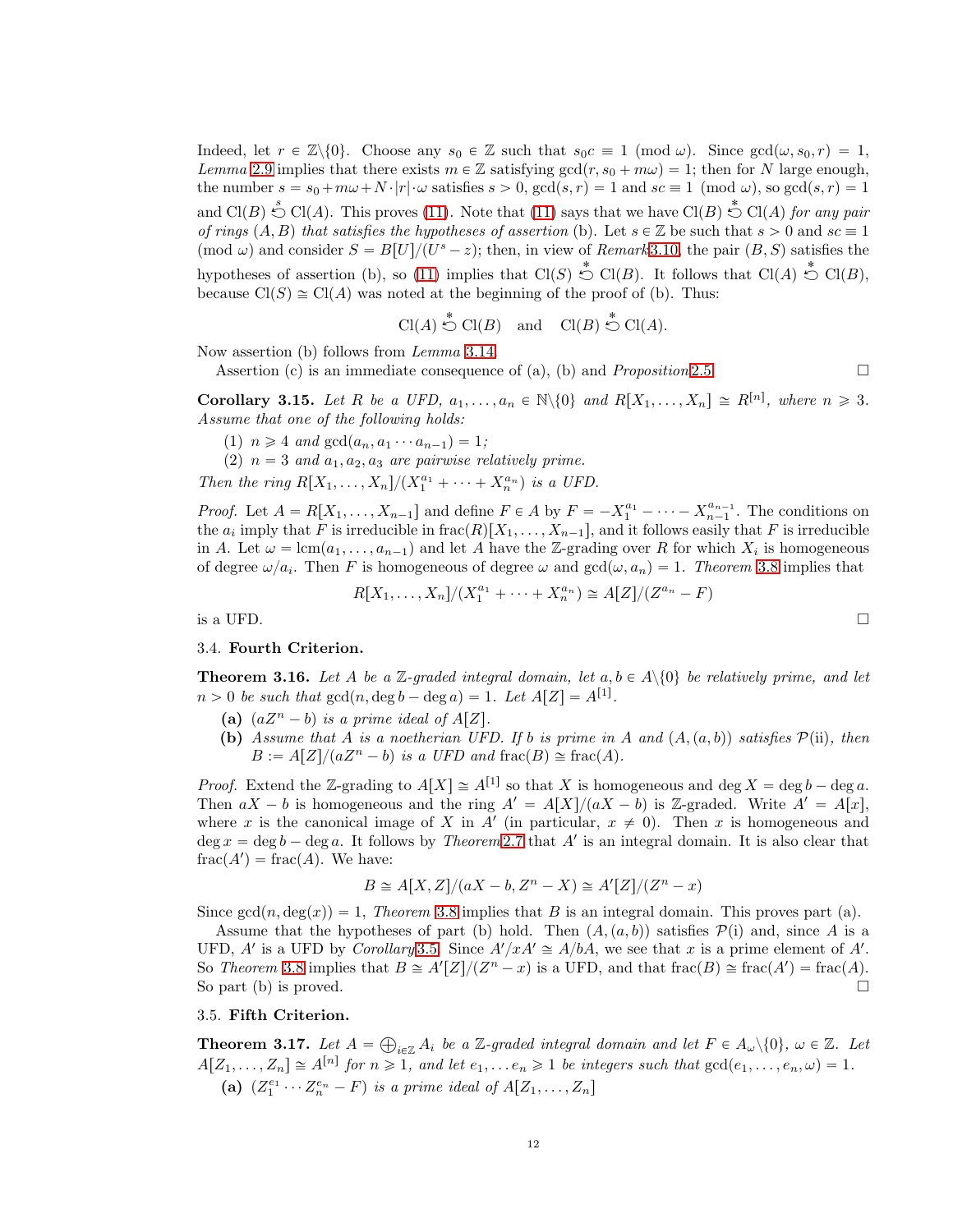(b) Define:

$$
B=A[Z_1,\ldots,Z_n]/(Z_1^{e_1}\cdots Z_n^{e_n}-F)
$$

If A is a noetherian UFD and F is prime in A, then B is a UFD and frac $(B) \cong \text{frac}(A)^{(n-1)}$ .

*Proof.* We may assume that  $n > 1$ , otherwise both parts of the claim follow from Theorem [3.8.](#page-7-0) By Lemma [2.9,](#page-2-3) there exist  $m_1, \ldots, m_{n-1} \in \mathbb{Z}$  so that:

$$
\gcd(e_n, \omega - (m_1e_1 + \cdots + m_{n-1}e_{n-1})) = 1
$$

Extend the Z-grading of A to a Z-grading of  $R := A[Z_1, \ldots, Z_{n-1}]$  by declaring that  $Z_i$  is homogeneous of degree  $m_i$ , noting that R is an integral domain. Define  $a, b \in R$  by  $a = Z_1^{e_1} \cdots Z_{n-1}^{e_{n-1}}$ and  $b = F$ . Then a and b are nonzero elements of R with  $aR \cap bR = abR$ , and deg  $b = \omega$  and deg  $a = m_1e_1 + \cdots + m_{n-1}e_{n-1}$ . Since  $gcd(e_n, deg \, b - deg \, a) = 1$ , Theorem [3.16](#page-11-0)(a) implies that  $(aZ_n^{e_n} - b) = (Z_1^{e_1} \cdots Z_n^{e_n} - F)$  is a prime ideal of  $A[Z_1, \ldots, Z_n]$ . This proves part (a).

Assume that the hypotheses of part (b) hold. Note that  $R$  is a noetherian UFD. It is easy to check that b is prime in R,  $b \nmid a$  in R, and for each  $i \in \{1, \ldots, n-1\}$ ,  $(Z_i, b)$  is a prime ideal of R. So Theorem [3.16](#page-11-0)(b) implies that B is a UFD, and that  $\text{frac}(B) \cong \text{frac}(R) \cong \text{frac}(A)^{(n-1)}$  $\Box$ 

#### 4. Application I: Rational UFDs of Dimension Three

<span id="page-12-0"></span>4.1. A Family of Three-dimensional Affine UFDs. The following lemma generalizes Lemma 10.15 in [\[8\]](#page-21-5), and Lemma 2 in [\[4\]](#page-21-12).

<span id="page-12-1"></span>**Lemma 4.1.** Let D be an integral domain,  $n \ge 0$ ,  $u_1, \ldots, u_n \in D^*$ ,  $R_n = D[Z_0, \ldots, Z_n] \cong D^{[n+1]}$ , and  $a_1, \ldots, a_n, b_1, \ldots, b_n$  positive integers such that  $gcd(a_i, b_1 \cdots b_i) = 1$  for each  $i \in \{1, \ldots, n\}$ . Then

$$
I_n := (u_1 Z_1^{a_1} + Z_0^{b_1}, \dots, u_n Z_n^{a_n} + Z_{n-1}^{b_n})
$$

is a prime ideal of  $R_n$  and  $Z_n \notin I_n$ .

*Proof.* We proceed by induction on n, the case  $n = 0$  being clear:  $I_0 = (0) \subset R_0 = D[Z_0]$ . Let  $n \ge 1$ and assume that  $I_{n-1}$  is a prime ideal of  $R_{n-1} = D[Z_0, \ldots, Z_{n-1}]$  and that  $Z_{n-1} \notin I_{n-1}$ . Define a Z-grading of  $R_{n-1}$  over D for which  $Z_i$  is homogeneous of degree  $b_1 \cdots b_i a_{i+1} \cdots a_{n-1}$ ,  $0 \leq i \leq n-1$ . Then the quotient ring  $A := R_{n-1}/I_{n-1}$  is a Z-graded integral domain.

Let  $F \in A$  be the image of  $Z_{n-1}^{b_n}$ ; since  $Z_{n-1} \notin I_{n-1}$  and  $I_{n-1}$  is prime, we have  $Z_{n-1}^{b_n} \notin I_{n-1}$ and hence  $F \neq 0$ ; note that deg  $F = b_1 \cdots b_n$ . By hypothesis,  $gcd(a_n, deg F) = 1$ . Therefore, by Theorem [3.8](#page-7-0)(a), the ring  $A[Z]/(Z^{a_n} - u_n^{-1}F) \cong R_n/I_n$  is an integral domain, so  $I_n$  is prime. If  $Z_n \in I_n$  then the image of Z in  $A[Z]/(Z^{a_n} - u_n^{-1}F)$  is zero, which is not the case because  $F \neq 0$ . So  $Z_n \notin I_n$  and the proof is complete.

<span id="page-12-2"></span>**Theorem 4.2.** Let K be a noetherian UFD,  $n \in \mathbb{N}$ ,  $K[Z_0, \ldots, Z_{n+1}] \cong K^{[n+2]}$ ,  $u_i, v_i \in K^*$  and  $a_i, b_i$  positive integers such that  $gcd(a_i, b_1 \cdots b_i) = 1, 1 \leq i \leq n$ . Define the ring

$$
A_n = K[Z_0, \dots, Z_{n+1}]/(f_i Z_{i+1} + u_i Z_i^{a_i} + v_i Z_{i-1}^{b_i})_{1 \le i \le n}
$$

where  $f_1, \ldots, f_n \in K \setminus \{0\}$  and the set of prime factors of  $f_i$  in K is the same for all  $i = 1, \ldots, n$ . Then  $A_n$  is a UFD and frac $(A_n) \cong \text{frac}(K[Z_0, Z_1]) \cong (\text{frac } K)^{(2)}$ .

*Proof.* Since  $f_i Z_{i+1} + u_i Z_i^{a_i} + v_i Z_{i-1}^{b_i} = v_i (v_i^{-1} f_i Z_{i+1} + u_i v_i^{-1} Z_i^{a_i} + Z_{i-1}^{b_i}),$  we may assume each  $v_i = 1$ . Let  $\pi_n : K[Z_0, \ldots, Z_{n+1}] \to A_n$  be the standard surjection. The restriction of  $\pi_n$  to K is injective. To see this, observe that the ideal  $(f_i Z_{i+1} + u_i Z_i^{a_i} + Z_{i-1}^{b_i})_{1 \leq i \leq n}$  of  $K[Z_0, \ldots, Z_{n+1}]$  is included in  $(Z_0, ..., Z_{n+1})$ , and  $(Z_0, ..., Z_{n+1}) \cap K = \{0\}$ . So  $K \subset A_n$ .

Let  $P_K$  be the set of prime elements of K dividing some (hence all)  $f_i$ . If  $P_K = \emptyset$  then  $f_1, \ldots, f_n$ are units of K and consequently  $A_n \cong K[Z_0, Z_1] = K^{[2]}$ , in which case the theorem is true. So we may assume, throughout, that  $P_K \neq \emptyset$ . Given  $\kappa \in P_K$  and  $m \in \{0, \ldots, n\}$ , define the ring:

$$
Q(m,\kappa) = (K/\kappa K)[Z_0, \ldots, Z_m]/(\bar{u}_i Z_i^{a_i} + Z_{i-1}^{b_i})_{1 \le i \le m}
$$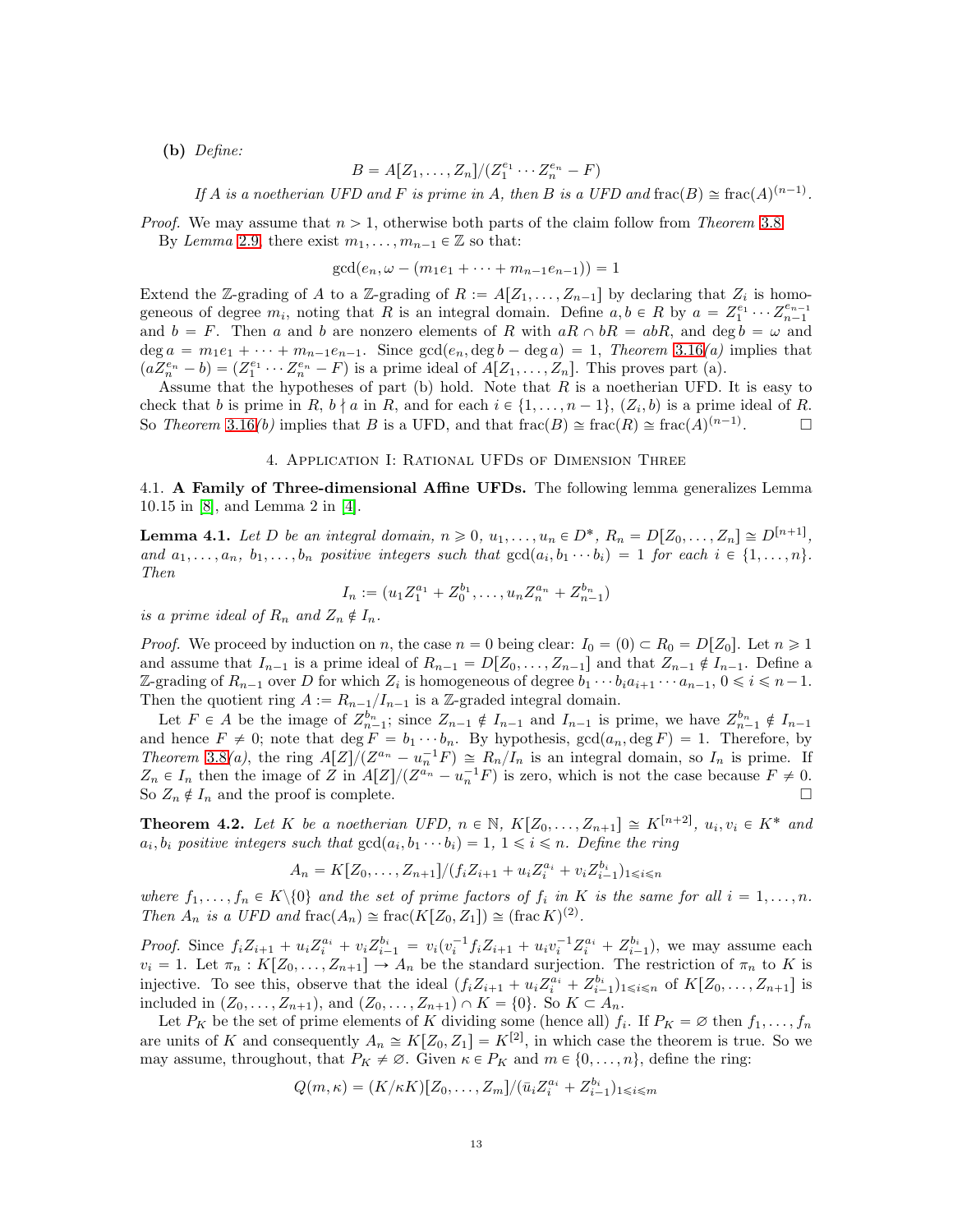where  $\bar{u}_i$  is the class of  $u_i$  in  $K/\kappa K$ . By Lemma [4.1,](#page-12-1)  $Q(m, \kappa)$  is an integral domain. Note that  $\kappa \neq 0$ in  $A_m$  because  $\pi_m$  is injective on K. Moreover,

$$
A_m/\kappa A_m = K[Z_0, \dots, Z_{m+1}]/(\kappa, f_i Z_{i+1} + u_i Z_i^{a_i} + Z_{i-1}^{b_i})_{1 \le i \le m} \cong Q(m, \kappa)[Z_{m+1}] \cong Q(m, \kappa)^{[1]}
$$

.

Assuming that  $m < n$ , define  $h_m \in A_m$  by  $h_m = \pi_m(u_{m+1}Z_{m+1}^{a_{m+1}} + Z_m^{b_{m+1}})$ ; then

$$
A_m/(\kappa A_m + h_m A_m) = K[Z_0, \dots, Z_{m+1}]/(\kappa, u_i Z_i^{a_i} + Z_{i-1}^{b_i})_{1 \le i \le m+1} \cong Q(m+1, \kappa).
$$

Also note that  $h_m \notin \kappa A_m$ . Indeed, the image of  $h_m$  in  $A_m/\kappa A_m \cong Q(m, \kappa)[Z_{m+1}] \cong Q(m, \kappa)^{[1]}$  is not zero, because it has the form  $uZ_{m+1}^{a_{m+1}} + c$  with  $u, c \in Q(m, \kappa), u \neq 0$  and  $a_{m+1} > 0$ . We have shown that for each  $\kappa \in P_K$ , the following two statements are true:

- <span id="page-13-0"></span>(12) For each  $m \in \{0, ..., n\}$ ,  $\kappa A_m$  is a nonzero prime ideal of  $A_m$ .
- <span id="page-13-1"></span>(13) For each  $m \in \{0, \ldots, n-1\}$ ,  $\kappa A_m + h_m A_m$  is a prime ideal of  $A_m$  and  $h_m \notin \kappa A_m$ .

By induction on m, we proceed to show  $A_m$  is a UFD for all  $m = 0, \ldots, n$ . Since  $A_0 = K[Z_0, Z_1] \cong$  $K^{[2]}$ , we have a basis for induction. Consider  $m \in \{0, \ldots, n-1\}$  such that  $A_m$  is a UFD. Let us prove the following assertions:

- (i)  $f_{m+1}, h_m \in A_m \setminus \{0\}$ ,  $f_{m+1}A_m \cap h_mA_m = f_{m+1}h_mA_m$ , and  $f_{m+1}$  is a product of primes in  $A_m$ .
- (ii) For each prime element p of  $A_m$  such that  $f_{m+1} \in pA_m$ , we have  $pA_m + h_mA_m \in \text{Spec } A_m$ .

Since  $P_K \neq \emptyset$ , we have  $f_{m+1} = \kappa_1 \cdots \kappa_r$  for some  $\kappa_1, \ldots, \kappa_r \in P_K$  and  $r \geq 1$ . By [\(12\)](#page-13-0), each  $\kappa_i$ is a prime element of  $A_m$ ; so  $f_{m+1} \neq 0$  in  $A_m$  and  $f_{m+1}$  is a product of primes in  $A_m$ . Since  $h_m \notin \kappa_1 A_m$  by [\(13\)](#page-13-1), we have  $h_m \neq 0$  in  $A_m$ . Actually, (13) gives  $h_m \notin \kappa_i A_m$  for all  $i = 1, \ldots, r$ , so  $f_{m+1}$  and  $h_m$  are relatively prime in  $A_m$  and consequently  $f_{m+1}A_m \cap h_mA_m = f_{m+1}h_mA_m$ . This proves (i). To prove (ii), consider a prime element p of  $A_m$  satisfying  $f_{m+1} \in pA_m$ . Then, for some *i*, we have  $p \mid \kappa_i$  in  $A_m$ . Since  $\kappa_i$  is a prime element of  $A_m$ , we have  $p = u \kappa_i$  for some  $u \in A_m^*$ , so  $pA_m + h_mA_m = \kappa_iA_m + h_mA_m$ . We have  $\kappa_iA_m + h_mA_m \in \text{Spec } A_m$  by [\(13\)](#page-13-1), so (ii) is proved.

It follows from (i) and (ii) that  $(A_m,(f_{m+1}, h_m))$  satisfies the conditions  $P(i)$  and  $P(ii)$  stated just before Theorem [3.1.](#page-3-0) Since  $A_{m+1} = A_m [Z_{m+2}]/(f_{m+1}Z_{m+2} + h_m)$ , Corollary [3.5](#page-6-3) implies that  $A_{m+1}$  is a UFD. By induction, we obtain that  $A_0, \ldots, A_n$  are UFDs. Since  $A_n$  is in particular an integral domain, the assertion  $\text{frac}(A_n) \cong \text{frac}(K[Z_0, Z_1]) \cong (\text{frac } K)^{(2)}$  is now clear.

Let  $k[x] = k^{[1]}$  for a field k,  $u_i, v_i \in k^*$ , and let  $p_1(x), \ldots, p_n(x) \in k[x] \setminus \{0\}$  be such that each  $p_i(x)$  has the same set of prime factors. Define the affine k-algebra

<span id="page-13-3"></span>(14) 
$$
B_n = k[x][z_0, \ldots, z_{n+1}]/(p_i(x)z_{i+1} + u_i z_i^{a_i} + v_i z_{i-1}^{b_i})_{1 \le i \le n}
$$

where  $a_1, \ldots, a_n, b_1, \ldots, b_n$  are positive integers such that  $gcd(a_i, b_1 \cdots b_i) = 1$  for each i. Using  $K = k[x]$  in Theorem [4.2,](#page-12-2) it follows that, for each  $n \geq 1$ ,  $B_n$  is an affine rational UFD of dimension  $3$  over  $k$ .

<span id="page-13-2"></span>**Proposition 4.3.** If  $p_i(x) \notin k$  and  $a_i, b_i \geq 2$  for all i, then the minimum number of generators of  $B_n$  as a k-algebra is  $n + 3$ .

*Proof.* It suffices to prove the case where k is algebraically closed. Let d be the minimum number of generators of  $B_n$  over k. Then clearly  $d \leq n + 3$ . Set  $X = \text{Spec}(B_n) \subset \mathbb{A}_k^{n+3}$ , affine n space over k. For  $1 \leq i \leq n$ , let  $f_i = p_i(x)z_{i+1} + u_i z_i^{a_i} + v_i z_{i-1}^{b_i}$ . Let J be the Jacobian matrix of  $(f_1, \ldots, f_n)$ , namely:

$$
J = \left(\frac{\partial f_i}{\partial x}, \frac{\partial f_i}{\partial z_j}\right)_{1 \le i \le n, 0 \le j \le n+1}
$$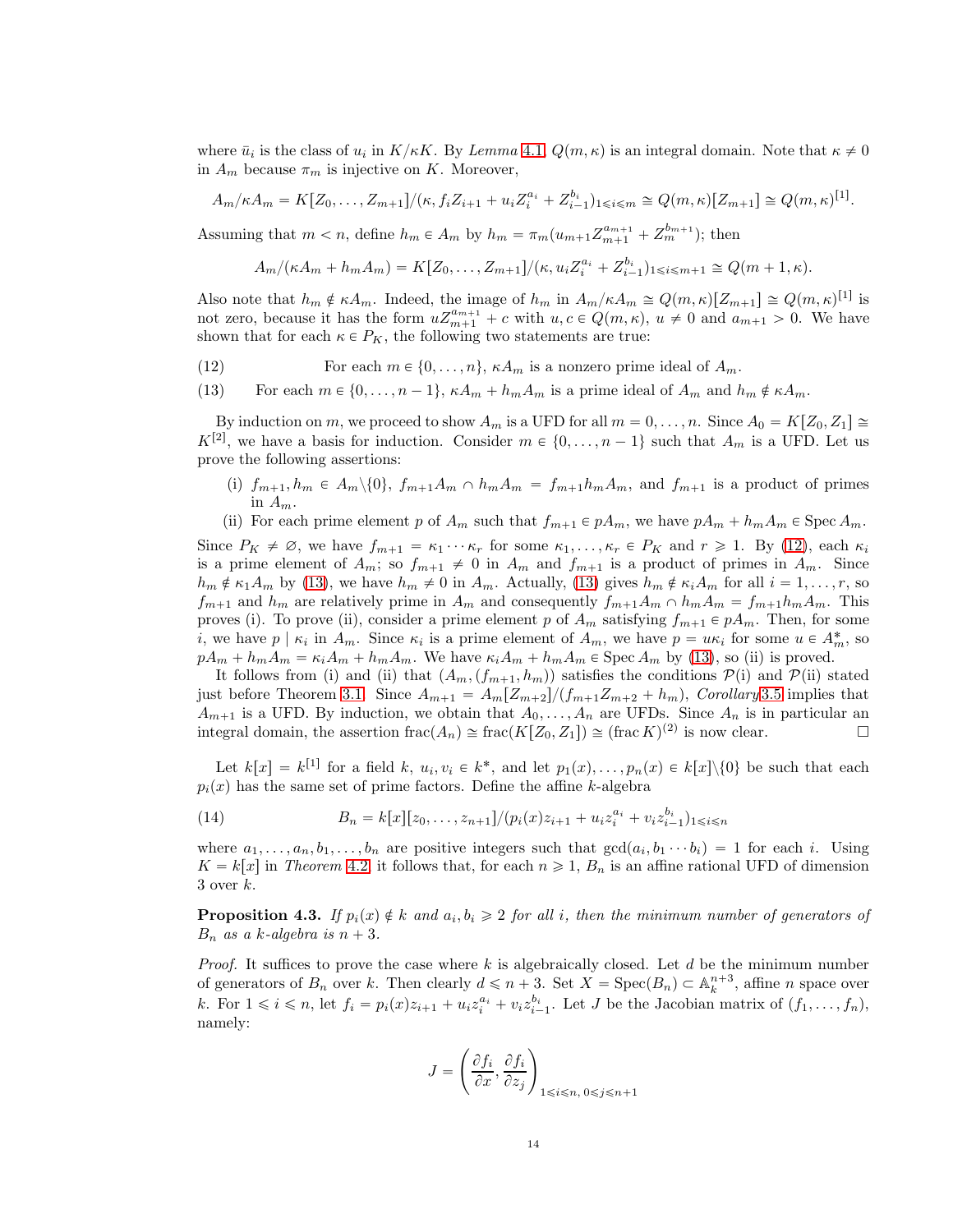Then *J* is a matrix of size  $n \times (n+3)$ . For  $1 \leq i \leq n$  and  $0 \leq j \leq n+1$ , we have  $\partial f_i/\partial x = p'_i(x)z_{i+1}$ and:

$$
\frac{\partial f_i}{\partial z_j} = \begin{cases} p_i(x) & (j = i + 1) \\ u_i a_i z_i^{a_i - 1} & (j = i) \\ v_i b_i z_{i-1}^{b_i - 1} & (j = i + 1) \\ 0 & \text{(otherwise)} \end{cases}
$$

For a maximal ideal  $\mathfrak{m}$  of  $B_n$ , we denote by  $J(\mathfrak{m})$  the Jacobian matrix at  $\mathfrak{m}$ , that is,

$$
J(\mathfrak{m}) = \left(\frac{\partial f_i}{\partial x}(\mathfrak{m}), \frac{\partial f_i}{\partial z_j}(\mathfrak{m})\right)_{1 \le i \le n, 0 \le j \le n+1}
$$

where for  $g \in B_n$ ,  $g(\mathfrak{m})$  means the image of g in  $B_n/\mathfrak{m}$ .

Take a common prime divisor  $q(x) \in k[x]$  of  $p_1(x), \ldots, p_n(x)$ , which is possible since  $p_i(x) \notin k$ and each  $p_i(x)$  generates the same radical ideal in k[x]. Let m be the maximal ideal of  $B_n$  generated by  $q(x), z_0, \ldots, z_{n+1}$ . Since  $a_i, b_i \geq 2$  for each i, we see that rank $(J(\mathfrak{m})) = 0$ , hence we have:

$$
\dim_k(\mathfrak{m}/\mathfrak{m}^2) = (n+3) - \operatorname{rank}(J(\mathfrak{m})) = n+3
$$

Therefore, the dimension of the tangent space at  $\mathfrak{m}$  is  $n + 3$ , which implies  $d \geq n + 3$ .

**Example 4.4.** In [\[4\]](#page-21-12), the authors give the following rings. Let  $k$  be a field of characteristic zero, and let  $p, q$  be prime integers with  $p^2 < q$ . Given  $n \geq 0$ , define

$$
\Omega_n = k[X, Z_0, \dots, Z_{n+1}]/(X Z_{i+1} + Z_i^p + Z_{i-1}^q)_{1 \le i \le n}
$$

where  $X, Z_0, \ldots, Z_{n+1}$  are indeterminates over k. Then for each  $n \geq 0$ , there exists a locally nilpotent derivation of  $k^{[4]}$  with kernel isomorphic to  $\Omega_n$ . Moreover, *Proposition* [4.3](#page-13-2) shows that  $\Omega_n$ is minimally generated by  $n + 3$  elements over k.

Remark 4.5. One motivation to consider UFDs of the type given in this section comes from the study of locally nilpotent derivations of polynomial rings  $\mathbb{C}^{[n]}$  for the field  $\mathbb C$  of complex numbers. The kernel A of such a derivation is a UFD of transcendence degree  $n-1$  over C. It is known that A is quasi-affine [\[22\]](#page-21-13) and frac(A) is ruled [\[6\]](#page-21-14); that  $A \cong \mathbb{C}^{[n-1]}$  if  $1 \leq n \leq 3$  [\[18\]](#page-21-15); and that A is generally non-noetherian if  $n \geq 5$  [\[3,](#page-21-16) [10\]](#page-21-17). For  $n = 4$ , it is further known that A is rational [\[6\]](#page-21-14) and that there can be no *a priori* bound on the number of generators needed  $[4]$ . But the question whether A must be affine when  $n = 4$ , or even noetherian, is open. We are thus led to study quasi-affine rational UFDs of transcendence degree 3 over C.

4.2. A Graded Rational Non-Noetherian UFD of Dimension 3. Let  $k$  be a field and let  $\Lambda = k[X, Z_0, Z_1, Z_2, \ldots]$  be the polynomial ring in a countably infinite number of variables  $X, Z_i$ ,  $i \geqslant 0$ . Define

$$
\Omega = k[X, Z_0, Z_1, Z_2, \ldots]/(X^{2^i} Z_{i+1} + Z_i + Z_{i-1}^2)_{i \geq 1} = k[x, z_0, z_1, z_2, \ldots]
$$

where  $x, z_i$  denote the images of  $X, Z_i$  under the standard surjection of  $\Lambda$  onto  $\Omega$ . For each  $n \geq 1$ , define:

$$
f_n = X^{2^n} Z_{n+1} + Z_n + Z_{n-1}^2 \in \Lambda_n := k[X, Z_0, \dots, Z_{n+1}] \cong k^{[n+3]}
$$

Since the ring displayed in [\(14\)](#page-13-3) is a UFD, hence a domain, we see that the ideal  $I_n := (f_1, \ldots, f_n)$ is a prime ideal of  $\Lambda_n$ . Let  $I \subset \Lambda$  be the ideal  $I = (f_1, f_2, f_3, \ldots)$ . Then  $I = \bigcup_{n \geq 1} I_n$ , which implies that I is a prime ideal and  $\Omega$  is an integral domain. In addition:

$$
\Omega[x^{-1}] = k[x, x^{-1}, z_0, z_1] \cong k[x, x^{-1}]^{[2]} \implies \text{frac}(\Omega) \cong k^{(3)}
$$

Define ideals in  $\Omega$  by:

$$
\mathfrak{p} = (z_0, z_1, z_2, \ldots)
$$
 and  $\mathfrak{m} = (x, z_0)$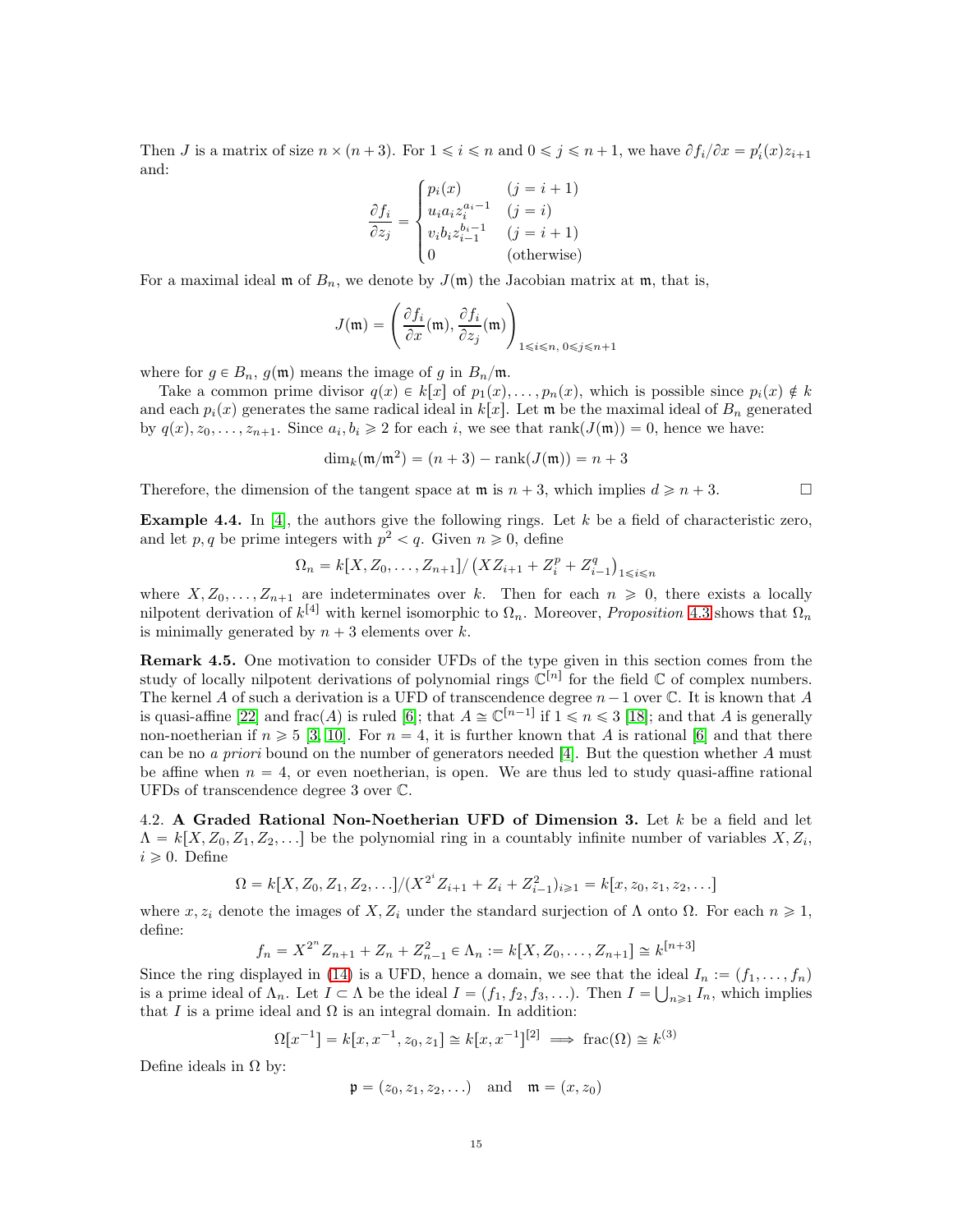**Lemma 4.6.** m is a maximal ideal of  $\Omega$ , and x  $\Omega$  and p are prime ideals properly contained in m. In addition:

(a)  $z_i + z_0^{2^i} \in x \Omega$  for each  $i \geq 1$ , and (b)  $z_i \notin x \Omega$  for each  $i \geqslant 0$ .

*Proof.* Define the subring  $R \subset \Lambda$  and maximal ideal  $J \subset R$  by:

$$
R = k[X, Z_i + Z_{i-1}^2]_{i \geq 1}
$$
 and  $J = (X, Z_i + Z_{i-1}^2)_{i \geq 1}$ 

Then  $\Lambda = R[Z_0] \cong R^{[1]}$  and  $J\Lambda = X\Lambda + I$ . It follows that

$$
\Omega/x \Omega \cong \Lambda/J\Lambda = (R/J)[\bar{Z}_0] = k[\bar{Z}_0] \cong k^{[1]} \implies \Omega/x \Omega = k[\bar{z}_0] \cong k^{[1]}
$$

where  $\bar{Z}_0$  is the image of  $Z_0$  in  $\Lambda/J\Lambda$  and  $\bar{z}_0$  is the image of  $z_0$  in  $\Omega/x \Omega$ . Therefore,  $x \Omega$  is a prime ideal and  $z_0 \notin x\Omega$ . For each  $i \geq 1$ , we have  $z_i + z_{i-1}^2 \in x\Omega$ . Parts (a) and (b) now follow by induction. Since  $f_i \in (Z_0, Z_1, Z_2, ...)$  for each  $i \geq 1$ , we see hat

$$
\Omega/\mathfrak{p}\cong k[x]\cong k^{[1]}
$$

and p is prime. Since  $\Omega/\mathfrak{m} \cong k$ ,  $\mathfrak{m}$  is maximal. Part (a) shows  $\mathfrak{p} \subset \mathfrak{m}$ . Since neither  $x \Omega$  nor p is maximal, their containment in  $\mathfrak m$  is proper.

Define a Z-grading  $\Omega = \bigoplus_{d \in \mathbb{Z}} \Omega_d$  by letting x and each  $z_i$  be homogeneous, deg  $x = -1$  and  $\deg z_i = 2^i$ . A monomial  $\mu \in \Omega$  is of the form  $\mu = x^r \prod_{i \in \mathbb{N}} z_i^{e_i}$  for  $r, e_i \in \mathbb{N}$ . Note that each monomial is homogeneous, and that the set of all monomials forms a multiplicative monoid. Define:

$$
|\mu| = \min \left\{ \sum_i \epsilon_i \, \middle| \, \mu = x^s \prod_i z_i^{\epsilon_i}, \, s, \epsilon_i \in \mathbb{N} \right\}
$$

Given  $d \in \mathbb{N}$ , let  $d = \sum_{i\geqslant 0} d_i 2^i$  be its binary expansion, where  $d_i \in \{0, 1\}$  for each i and  $d_i = 0$  for all but finitely many  $i$ . Define the function:

$$
\sigma : \mathbb{N} \to \Omega \ , \ d \mapsto F_d = \prod_{i \geq 0} z_i^{d_i}
$$

Since  $F_d \in \Omega_d$  for  $d \in \mathbb{N}$ , it follows that  $\sigma$  is injective. Note that, since  $z_i \notin x \Omega$  for all  $i \geq 0$ ,  $F_d \notin x \Omega$ for all  $d \in \mathbb{N}$ .

<span id="page-15-0"></span>**Lemma 4.7.** Given  $d \in \mathbb{Z}$ , the set  $\mathcal{B}_d = \{x^m F_n \mid m, n \in \mathbb{N}, n - m = d\}$  is a k-basis of  $\Omega_d$ .

*Proof.* Fix  $d \in \mathbb{Z}$ .

Suppose that  $c_1x^{m_1}F_{n_1} + \cdots + c_sx^{m_s}F_{n_s} = 0$  for  $c_i \in k^*$ ,  $s \geq 2$ , and distinct  $(m_i, n_i) \in \mathbb{N}^2$  with  $n_i - m_i = d$ . Note that  $m_1, \ldots, m_s$  are distinct; we may assume  $m_1 = \min_i m_i$ . Then  $F_{n_1} \in x \Omega$  in contradiction to the above stated property. Therefore, elements of  $\mathcal{B}_d$  are k-linearly independent.

Let  $V \subset \Omega_d$  be the subspace spanned by  $\mathcal{B}_d$ . We proceed by induction on  $|\mu|$  to show that every monomial  $\mu \in \Omega_d$  is in V. From this it follows that  $V = \Omega_d$ .

Let  $\mu \in \Omega_d$  be a monomial where  $\mu = x^r \prod_i z_i^{e_i}$  and  $|\mu| = \sum_i e_i$ .

If  $|\mu| = 0$ , then  $\mu = x^r F_0 \in V$ .

Assume that  $\lambda \in V$  whenever  $\lambda \in \Omega_d$  is a monomial with  $0 \leq |\lambda| < |\mu|$ . If max<sub>i</sub>  $e_i \leq 1$ , then  $\mu = x^r F_{d+r} \in V$ . Otherwise, let  $e_m = \max_i e_i \geq 2$  and write  $e_m = 2a + b$  for integers  $a \geq 1$  and  $b \in \{0, 1\}$ . Let  $P = \mu / z_m^{e_m}$ . Then:

$$
\mu = P z_m^{e_m} = P z_m^b (z_m^2)^a
$$
  
=  $(-1)^a P z_m^b (x^{2^{m+1}} z_{m+2} + z_{m+1})^a$   
=  $(-1)^a P z_m^b \sum_{j=0}^a \binom{a}{j} x^{j2^{m+1}} z_{m+2}^j z_{m+1}^{a-j}$   
=  $(-1)^a \sum_{j=0}^a \binom{a}{j} x^{j2^{m+1}} P z_m^b z_{m+1}^{a-j} z_{m+2}^j$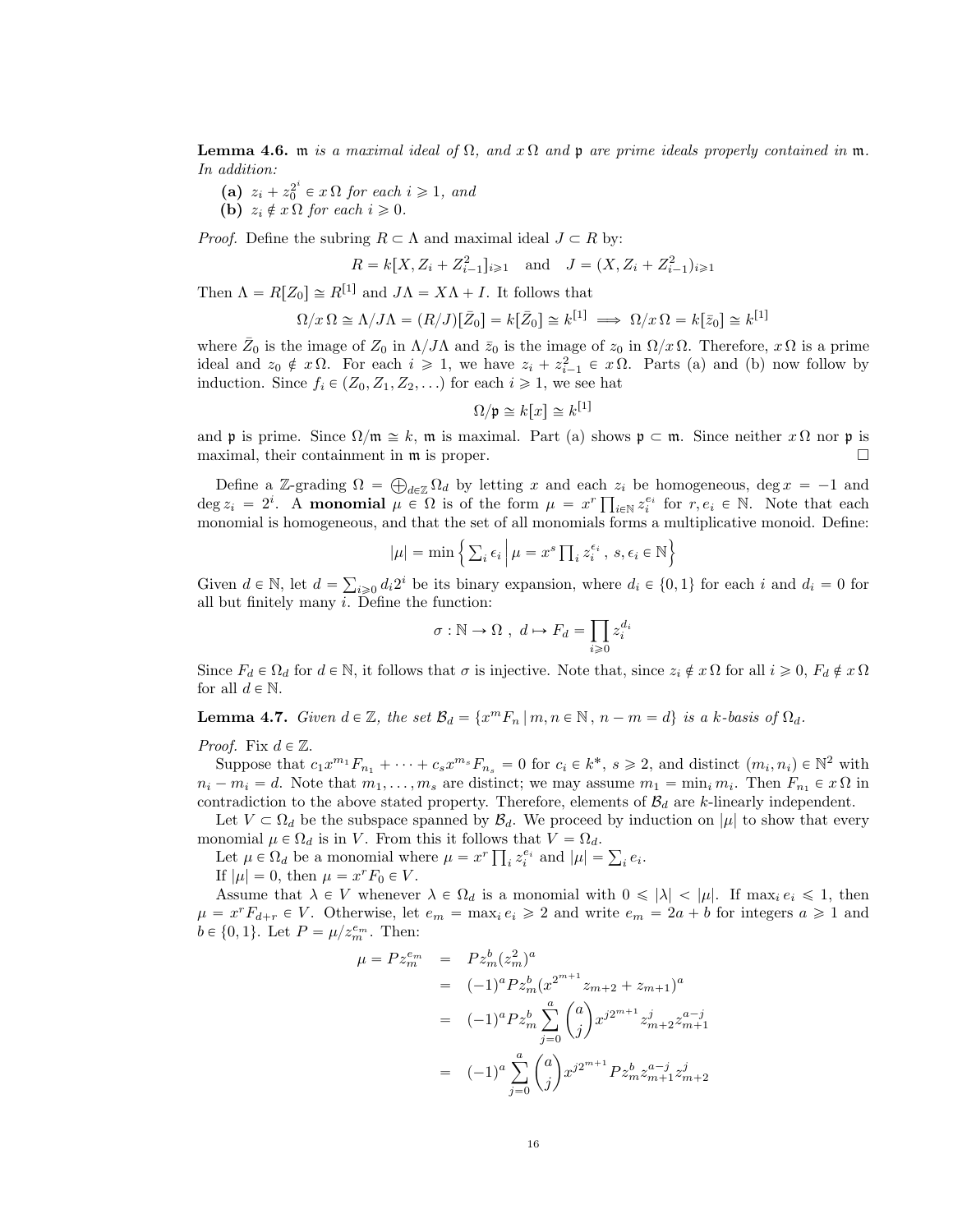For each j, we see that  $M_j := x^{j2^{m+1}} P z_m^b z_{m+1}^{a-j} z_{m+2}^j$  is a monomial in  $\Omega_d$  and that:

$$
|M_j| \le (\sum_{i \neq m} e_i) + b + (a - j) + j < \sum_i e_i = |\mu|
$$

By the inductive hypothesis,  $M_j \in V$ . It follows that  $\mu \in V$ .

<span id="page-16-2"></span>Lemma 4.8.  $\bigcap_{m\geqslant 0} x^m \Omega = (0)$ 

*Proof.* Since  $J = \bigcap_{m\geq 0} x^m \Omega$  is a graded ideal, it suffices to show that  $J \cap \Omega_d = 0$  for every  $d \in \mathbb{Z}$ . Arguing by contradiction, assume that  $0 \neq f \in J \cap \Omega_d$  for some  $d \in \mathbb{Z}$ . Then, by Lemma [4.7,](#page-15-0)  $f = \sum_{i \geqslant \max(0, -d)} a_i x^i F_{d+i}$  where  $a_i \in k$  for all i. Let  $m = \min\{i \mid a_i \neq 0\}$ . Then  $\sum_{i \geqslant m} a_i x^i F_{d+i}$  $x^{m+1}\Omega$  and (since  $f \in J$ )  $f \in x^{m+1}\Omega$ , so  $x^m F_{d+m} \in x^{m+1}\Omega$ , so  $F_{d+m} \in x\Omega$ , a contradiction.

<span id="page-16-3"></span>Theorem 4.9.  $\Omega$  is a UFD.

*Proof.* Let  $\mathfrak{q} = x\Omega$ . By Lemma [4.8,](#page-16-2)  $\Omega_{\mathfrak{q}}$  is a discrete valuation ring. Since  $\Omega = \Omega[x^{-1}] \cap \Omega_{\mathfrak{q}}$ , Prop. 2.4 implies that  $\Omega$  is a Krull domain. Since  $\Omega[x^{-1}]$  is a UFD and x is prime, it follows by Nagata's Criterion that  $\Omega$  is a UFD.

### Corollary 4.10.  $z_0\Omega$  is a prime ideal properly contained in p.

Proof. Since  $\Omega[x^{-1}] = k[x, x^{-1}, z_0, z_1] \cong k[x, x^{-1}]^{[2]}$ ,  $z_0$  is irreducible in  $\Omega[x^{-1}]$ . Since  $z_0 \notin x\Omega$ ,  $z_0$ is irreducible in  $\Omega$ . By *Theorem* [4.9,](#page-16-3)  $\Omega$  is a UFD. Therefore,  $z_0$  is prime in  $\Omega$ .

The inclusion  $z_0\Omega \subset \mathfrak{p}$  is clear. Suppose that  $z_1 \in z_0\Omega$ . Then

$$
z_1 \in z_0 \Omega[x^{-1}]
$$
 where  $\Omega[x^{-1}] = k[x, x^{-1}, z_0, z_1] \cong k[x, x^{-1}]^{[2]}$ 

which is not possible. Therefore,  $z_0\Omega \subsetneq \mathfrak{p}$ .

**Theorem 4.11.** dim  $\Omega = 3$  and  $\text{ht}(\mathfrak{m}) = 3$ . Consequently,  $\Omega$  is not noetherian.

*Proof.* Since frac $(\Omega) = k^{(3)}$  we see that tr.deg<sub>k</sub> $(\Omega) = 3$ . Since dim  $\Omega \leq \text{tr.deg}_k(\Omega)$  (see, for example, [\[14\]](#page-21-18), Theorem 5.5), we have dim  $\Omega \leq 3$ . Since

$$
(0) \subsetneq z_0\Omega \subsetneq \mathfrak{p} \subsetneq \mathfrak{m}
$$

<span id="page-16-0"></span>is a chain of primes in  $\Omega$ , it follows that  $\text{ht}(\mathfrak{m}) = 3$  and dim  $\Omega = 3$ . Since  $\mathfrak{m}$  is generated by two elements, it follows from the Krull dimension theorem ([\[7\]](#page-21-19), Theorem 10.2) that  $\Omega$  cannot be  $\Box$ noetherian.  $\Box$ 

### 5. Application II: Affine UFDs Defined by Trinomial Relations

Let  $k$  be a field. Assume that the following data are given.

(D.1) An integer  $n \geq 2$  and partition  $n = n_0 + n_1 + \cdots + n_r$  where  $r \geq 2$  and  $n_i \geq 1$  for  $0 \leq i \leq r$ . This induces a partition of variables  $t_{ij}$  in the polynomial ring  $k^{[n]}$ :

$$
k^{[n]} = k[T_0, T_1, \ldots, T_r]
$$
, where  $T_i = \{t_{i1}, \cdots, t_{in_i}\}$ ,  $0 \le i \le r$ 

(D.2) A sequence  $\beta_0, \ldots, \beta_r$  where  $\beta_i = (\beta_{i1}, \ldots, \beta_{in_i}) \in \mathbb{Z}_+^{n_i}$ ,  $0 \leq i \leq r$  satisfy:

If 
$$
d_i = \gcd(\beta_{i1}, \dots, \beta_{in_i}), 0 \le i \le r
$$
, then  $d_0, \dots, d_r$  are pairwise relatively prime.

This induces a sequence  $T_0^{\beta_0}, \ldots, T_r^{\beta_r} \in k[T_0, \ldots, T_r]$  of monomials:

$$
T_i^{\beta_i} = t_{i1}^{\beta_{i1}} \cdots t_{in_i}^{\beta_{in_i}} , 0 \leqslant i \leqslant r
$$

(D.3) A sequence of distinct elements  $\lambda_2, \ldots, \lambda_r \in k^*$ .

<span id="page-16-1"></span>**Theorem 5.1.** Given the data and notation in  $(D.1)$ ,  $(D.2)$  and  $(D.3)$  above, the ring

$$
B := k[T_0, \dots, T_r]/(T_0^{\beta_0} + \lambda_i T_1^{\beta_1} + T_i^{\beta_i})_{2 \le i \le r}
$$

is an affine rational UFD of dimension  $n-r+1$  over k, and the image of  $T_0^{\beta_0} + \mu T_1^{\beta_1}$  in B is prime for each  $\mu \in k^* \setminus {\{\lambda_2, \ldots, \lambda_r\}}$ .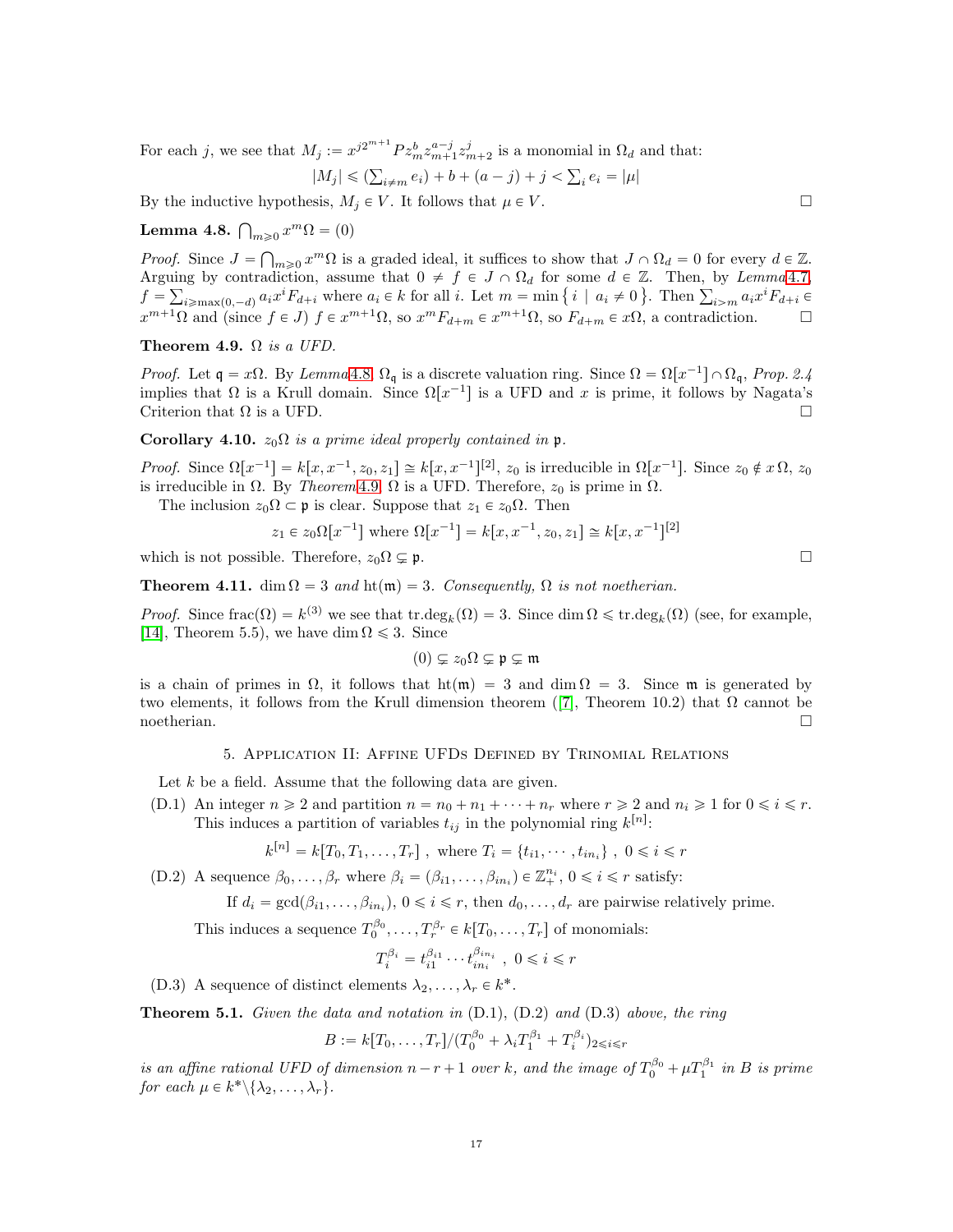*Proof.* In a slight abuse of notation, we use  $T_i$  and  $t_{ij}$  to denote their images in B. We proceed by induction on r. Define subrings  $B_1 \subset B_2 \subset \cdots \subset B_r = B$  by:

$$
B_m = k[T_0, \dots, T_m]/(T_0^{\beta_0} + \lambda_i T_1^{\beta_1} + T_i^{\beta_i})_{2 \le i \le m}
$$

Note that  $B_1 = k[T_0, T_1] \cong k^{[n_0+n_1]}$ , which is a rational UFD. Moreover, it follows easily from Theorem [3.17](#page-11-1)(a) that  $T_0^{\beta_0} + \mu T_1^{\beta_1}$  is prime in  $B_1$  for each  $\mu \in k^*$ . This gives a basis for induction.

Assume that, for some  $m \ge 2$ ,  $B_1, \ldots, B_{m-1}$  are rational UFDs over k and that  $T_0^{\beta_0} + \mu T_1^{\beta_1}$  is prime in  $B_{m-1}$  for every  $\mu \in k^* \setminus {\lambda_2, \ldots, \lambda_{m-1}}$ . Let  $F = T_0^{\beta_0} + \lambda_m T_1^{\beta_1}$ . Given i with  $0 \leqslant i \leqslant m-1$ , suppose that  $d_i = d_{i1}\beta_{i1} + \cdots + d_{in_i}\beta_{in_i}$  for  $d_{ij} \in \mathbb{Z}$ . Put an N-grading on  $B_{m-1}$  by letting  $t_{ij}$  be homogeneous with  $\deg(t_{ij}) = d_{ij}d_0 \cdots \hat{d}_i \cdots d_{m-1}$ . Then for each monomial  $T_i^{\beta_i}$ ,  $0 \leq i \leq m-1$ , we have:

$$
\deg T_i^{\beta_i} = \deg(t_{i1}^{\beta_{i1}} \cdots t_{in_i}^{\beta_{in_i}}) = (d_{i1}\beta_{i1} + \cdots + d_{in_i}\beta_{in_i})(d_0 \cdots \hat{d}_i \cdots d_{m-1}) = d_0 \cdots d_{m-1}
$$

Therefore, F is homogeneous and  $\deg F = d_0 \cdots d_{m-1}$ . Since  $B_m = B_{m-1}[T_m]/(T_m^{\beta_m} + F)$  and  $gcd(\beta_{m1}, \ldots, \beta_{mn_m}, \deg F) = 1$ , Theorem [3.17](#page-11-1)(b) implies that  $B_m$  is a UFD, and that frac $(B_m) \cong$  $\text{frac}(B_{m-1})^{(n_m-1)}$ . Since  $B_{m-1}$  is rational over k, it follows that  $B_m$  is rational over k.

Given  $\mu \in k^* \setminus {\lambda_2, \ldots, \lambda_m}$ , let  $G = T_0^{\beta_0} + \mu T_1^{\beta_1}$  and  $\bar{B}_{m-1} = B_{m-1}/GB_{m-1}$ . Since G is a homogeneous prime of  $B_{m-1}$ , it follows that  $\bar{B}_{m-1}$  is a Z-graded integral domain. We have

$$
B_m / GB_m = B_{m-1} [T_m] / (T_0^{\beta_0} + \mu T_1^{\beta_1}, T_m^{\beta_m} + T_0^{\beta_0} + \lambda_m T_1^{\beta_1})
$$
  
=  $\bar{B}_{m-1} [T_m] / (T_m^{\beta_m} + (\lambda_m - \mu) T_1^{\beta_1})$ 

and Theorem [3.17](#page-11-1)(a) implies that this ring is an integral domain. So G is prime in  $B_m$ .

By induction, it follows that  $B_r = B$  is a rational UFD over k and  $T_0^{\beta_0} + \mu T_1^{\beta_1}$  is prime in B for each  $\mu \in k^* \setminus {\lambda_2, \ldots, \lambda_r}$ .

Example 5.2. In [\[19\]](#page-21-20), Mori classified affine UFDs of dimension two over an algebraically closed field k which admit a nontrivial N-grading. Each such ring is of the form

$$
k[x, y, z_1, \ldots, z_N]/(x^a + \mu_i y^b + z_i^{c_i})_{1 \le i \le N}
$$

where  $N \geq 0$ ;  $a, b, c_1, \ldots, c_N \geq 2$  are pairwise relatively prime; and  $1 = \mu_1, \ldots, \mu_N \in k^*$  are distinct. These rings conform to the data (D.1)  $n = N + 2$ ,  $r = N + 1$ , where  $T_0 = x$ ,  $T_1 = y$  and  $T_i = z_{i-1}$ ,  $2 \le i \le r$ ; (D.2)  $\beta_0 = a, \beta_1 = b$  and  $\beta_i = c_{i-1}, 2 \le i \le r$ ; (D.3)  $\lambda_i = \mu_{i-1}, 2 \le i \le r$ .

**Remark 5.3.** A UFD B of the type presented in *Theorem* [5.1](#page-16-1) admits a non-degenerate<sup>[2](#page-17-0)</sup> grading by  $\mathbb{Z}^{n-r}$ . When k is algebraically closed, this means that the variety  $X = \text{Spec}(B)$  admits a torus action of complexity one. Surfaces and threefolds of this type were classified by Mori [\[19\]](#page-21-20) and Ishida [\[12\]](#page-21-21), respectively. More recently, Hausen, Herppich and Süss [\[11\]](#page-21-2) classified all such varieties in terms of Cox rings, under the additional assumption that the characteristic of  $k$  is zero. Their description matches that given in Theorem [5.1](#page-16-1) in that, when  $k$  is algebraically closed of characteristic zero, every k-affine rational UFD of dimension d that admits a non-degenerate  $\mathbb{Z}^{d-1}$ -grading is one of the rings of Theorem [5.1.](#page-16-1) However, our description uses simpler data, aligning with Mori's description for surfaces. Moreover, Theorem [5.1](#page-16-1) is valid for any field  $k$ .

# 6. A Counterexample

The Bourbaki volume [\[1\]](#page-21-3) includes the following exercise (p.549, Exercise 15(b), VII, § 1).

"Let A be a Krull domain and  $a, b$  two [nonzero]<sup>[3](#page-17-1)</sup> elements of A such that Aa and  $Aa + Ab$  are prime and distinct. Show that  $A[X]/(aX + b)$  is a Krull domain and that [the divisor class group]  $C(A[X]/(aX + b))$  is isomorphic to  $C(A)$ ."

<sup>&</sup>lt;sup>2</sup>Let  $(G, +)$  be an abelian group and  $R = \bigoplus_{i \in G} R_i$  a G-graded ring. We say that the grading is **non-degenerate** if  $\{i \in G \mid R_i \neq 0\}$  is a generating set of G.

<span id="page-17-1"></span><span id="page-17-0"></span><sup>&</sup>lt;sup>3</sup>The hypothesis that  $a, b \neq 0$  appears in part (a) of the exercise.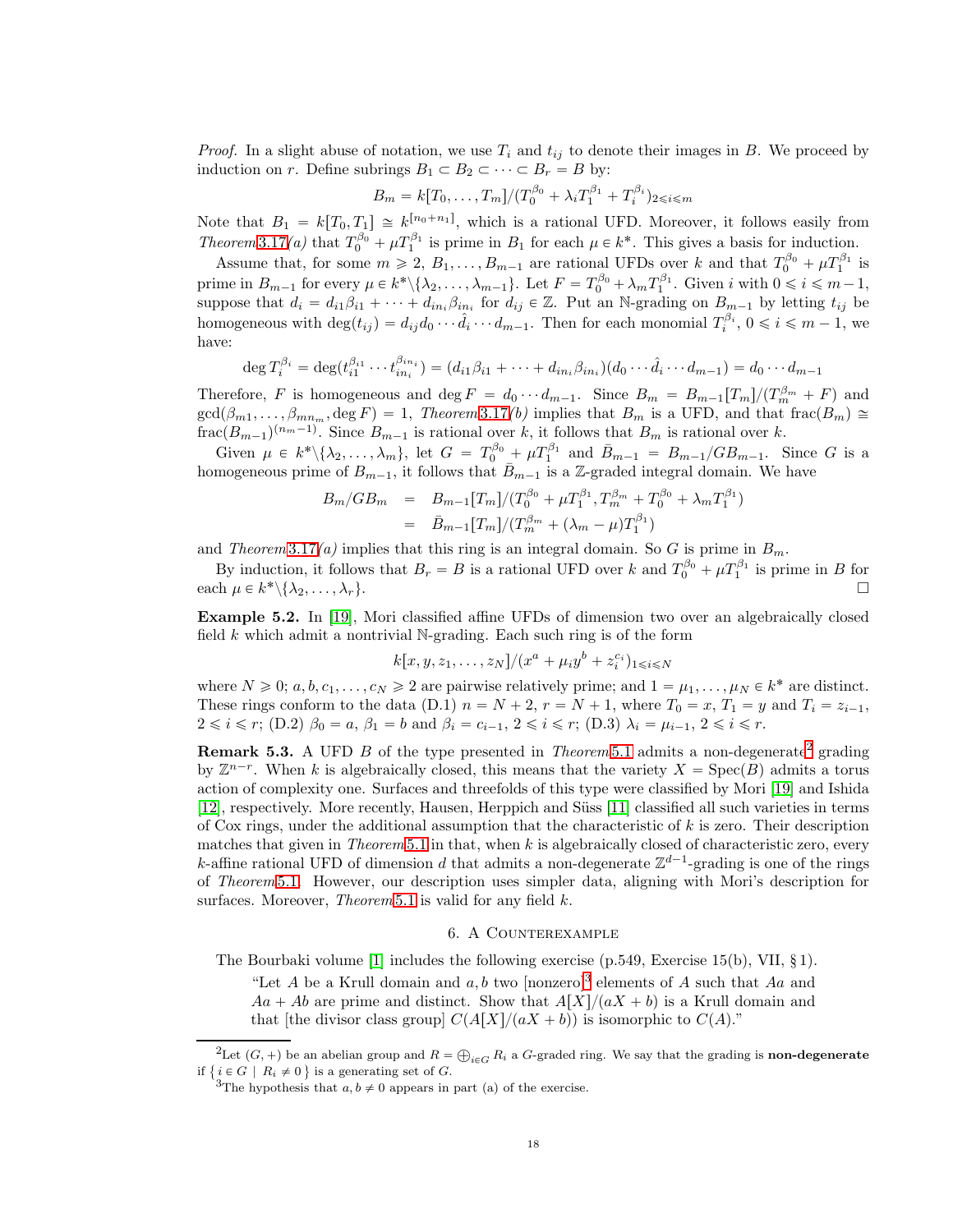In this section, we construct a counterexample to this assertion.

Let k be a field of characteristic zero and let  $A = k[x, y] \approx k^{[2]}$ . Define a sequence of integers  $s(n)$ by  $s(1) = 2, s(2) = 3$  and  $s(n) = n \prod_{1 \le i \le n-2} s(i)$  for  $n \ge 3$ . Let  $A[Z_0, Z_1, Z_2, \ldots]$  be the polynomial ring in a countably infinite number of variables  $Z_i$  over A, and define:

 $B = A[Z_0, Z_1, Z_2, \ldots]/(xZ_{i+1} + y^{s(i+1)-1}Z_i^{s(i+1)} - Z_{i-1})_{i \geq 1}$ 

Theorem 6.1. The following properties hold.

- (a) B is a non-noetherian UFD of transcendence degree 4 over k, the surjection of  $A[Z_0, Z_1, \ldots]$ onto B is injective on A,  $x, y \in B$  are non-associated primes of B, and  $xB+yB$  is a maximal ideal.
- (b) Let  $B[T] \cong B^{[1]}$ . The ring  $B' = B[T]/(xT y)$  is an integral domain which does not satisfy the ascending chain condition on principal ideals.

The proof consists of the following series of lemmas.

<span id="page-18-2"></span>**Lemma 6.2.** Let k be a field, R a k-algebra and  $R_1 \subset R_2 \subset R_3 \subset \cdots$  finitely generated subalgebras of R such that  $R = \bigcup_{n \geq 1} R_n$ . Consider  $J_1 \subset J_2 \subset J_3 \subset \cdots$  where, for each  $n \geq 1$ ,  $J_n$  is a prime ideal of  $R_n$ . Then  $J = \bigcup_{n \geq 1} J_n$  is a prime ideal of R. Moreover, consider the following conditions:

- (i) there exists a positive integer d such that  $\text{tr.deg}_k(R_n/J_n) = d$  for all  $n \geq 1$ ;
- (ii) for each  $n \geq 2$ ,  $R_n/J_n$  is an algebraic extension of the image of  $R_{n-1} \to R_n/J_n$ ;
- (ii') for each  $n \geq 2$ ,  $R_n/J_n$  is a birational extension of the image of  $R_{n-1} \to R_n/J_n$ .

Then the following hold.

- (a) If (i) and (ii) hold then  $J \cap R_n = J_n$  and  $\text{tr. deg}_k(R/J) = \text{tr. deg}_k(R_n/J_n)$  for all  $n \geq 1$ .
- <span id="page-18-0"></span>(b) If (i) and (ii') hold then  $J \cap R_n = J_n$  and  $\text{frac}(R/J) = \text{frac}(R_n/J_n)$  for all  $n \ge 1$ .

*Proof.* It is clear that  $J$  is a prime ideal of  $R$ . Assume that (i) and (ii) hold and let us prove:

(15) for all  $m, n$  such that  $1 \leq m \leq n$ , we have  $J_n \cap R_m = J_m$ .

It suffices to prove the case where  $m = n - 1$ . So fix  $n \geq 2$  and let  $\phi : R_{n-1} \to R_n/J_n$  be the composition  $R_{n-1} \hookrightarrow R_n \to R_n/J_n$ . Assumptions (i) and (ii) give the first two equalities in:

<span id="page-18-1"></span> $\text{tr. deg}_k(R_{n-1}/J_{n-1}) = \text{tr. deg}_k(R_n/J_n) = \text{tr. deg}_k(\phi(R_{n-1})) = \text{tr. deg}_k(R_{n-1}/(J_n \cap R_{n-1})).$ 

We have  $J_{n-1} \subset J_n \cap R_{n-1}$ , where both  $J_{n-1}$  and  $J_n \cap R_{n-1}$  are prime ideals of  $R_{n-1}$ ; so the equality tr.  $\deg_k(R_{n-1}/J_{n-1}) = \text{tr.} \deg_k(R_{n-1}/(J_n \cap R_{n-1}))$  implies that  $J_{n-1} = J_n \cap R_{n-1}$ , as desired. This proves [\(15\)](#page-18-0). It follows that

(16) 
$$
J \cap R_n = J_n \text{ for all } n \geq 1.
$$

Indeed, consider  $f \in J \cap R_n$ . Then there exists  $N \geq n$  such that  $f \in J_N$ , so  $f \in J_N \cap R_n = J_n$  by  $(15)$ , so  $(16)$  is proved.

Let  $S = R/J$ , let  $\pi : R \to S$  be the canonical surjection and let  $S_n = \pi(R_n)$  for each  $n \geq 1$ . Then [\(16\)](#page-18-1) implies that  $S_n \cong R_n/J_n$  for all  $n \geq 1$ . Moreover, assumption (ii) implies that  $S_n$  is an algebraic extension of  $S_{n-1}$  for every  $n \geq 2$ ; since  $S = \bigcup_{n \geq 1} S_n$ , it follows that S is an algebraic extension of  $S_n$  (so tr.  $\deg_k(R/J) = \text{tr.} \deg_k(R_n/J_n)$ ) for all  $n \geq 1$ .

If (i) and (ii') hold then all of the above is true and  $S_n$  is a birational extension of  $S_{n-1}$  for every  $n \geq 2$ ; so S is a birational extension of  $S_n$  (so frac $(R/J)$  = frac $(R_n/J_n)$ ) for all  $n \geq 1$ .

<span id="page-18-3"></span>**Lemma 6.3.** The canonical map  $A \to B$  is injective, B is a domain and frac  $B = (\text{frac }A)^{(2)} = k^{(4)}$ .

*Proof.* We use Lemma [6.2](#page-18-2) with  $R = A[Z_0, Z_1, \dots]$  and, for each  $n \ge 1$ ,

$$
R_n = A[Z_0, ..., Z_{n+1}]
$$
 and  $J_n = (xZ_{i+1} + y^{s(i+1)-1}Z_i^{s(i+1)} - Z_{i-1})_{i=1}^n$ .

Let  $J = \bigcup_{n \geq 1} J_n = (xZ_{i+1} + y^{s(i+1)-1}Z_i^{s(i+1)} - Z_{i-1})_{i \geq 1}$ , then  $R/J = B$ . Since  $J \subset (Z_0, Z_1, \dots)$ and  $(Z_0, Z_1, \dots) \cap A = (0)$ , we have  $J \cap A = (0)$ , so  $A \rightarrow B$  is injective. By the same argument,  $A \to R_n/J_n$  is injective for each  $n \geq 1$ .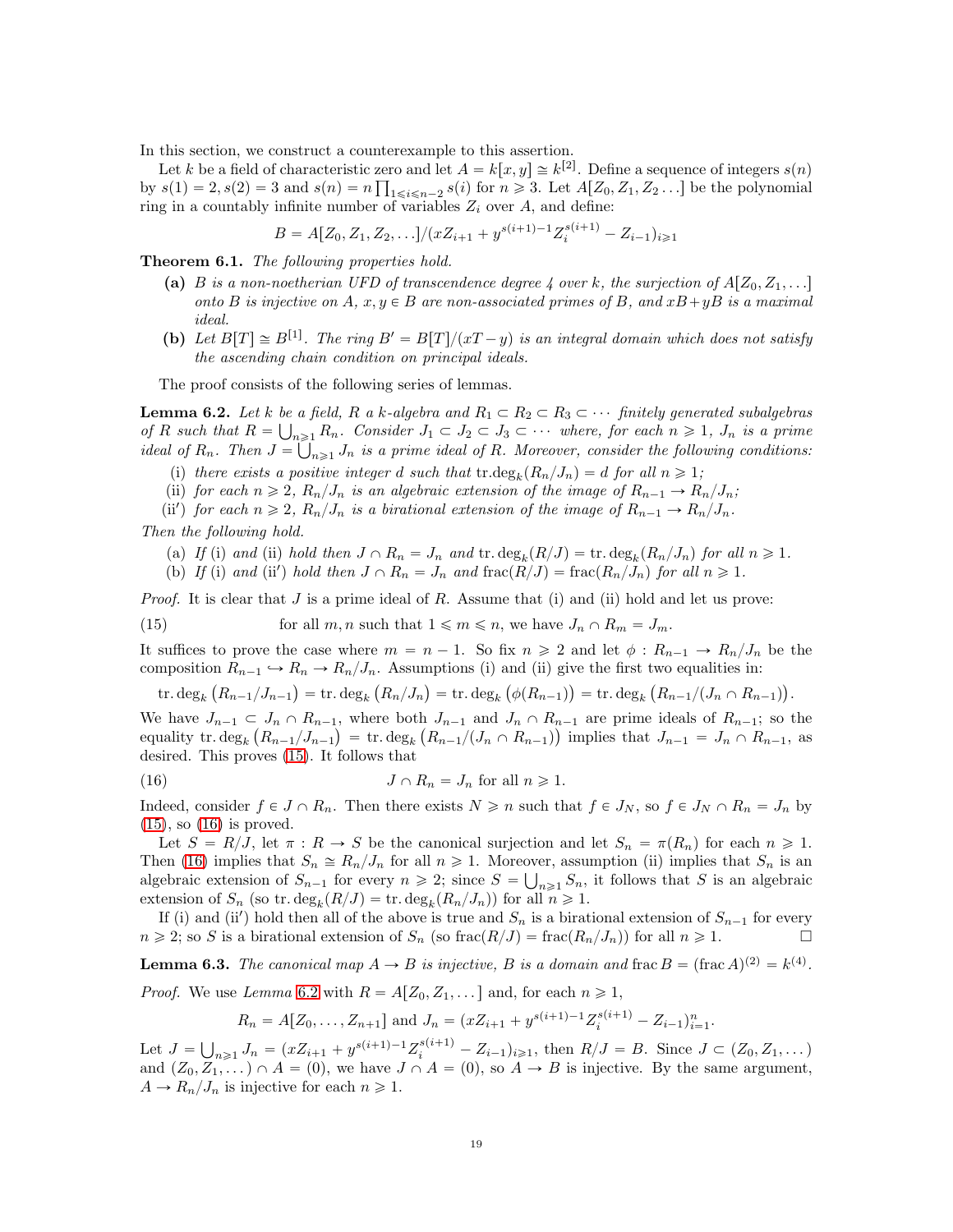Fix  $n \geq 1$ . For each  $i \in \{1, ..., n\}$ , let  $\phi_i$  be the A-automorphism of  $R_n$  defined by  $\phi_i(Z_{i-1})$  $Z_{i-1} + xZ_{i+1} + y^{s(i+1)-1}Z_i^{s(i+1)}$  and  $\phi_i(Z_j) = Z_j$  for all  $j \in \{0, ..., n+1\} \setminus \{i-1\}$ . Then  $\phi_n \circ \cdots \circ \phi_1$ maps  $J_n$  onto  $(Z_0, \ldots, Z_{n-1})$ , so  $R_n/J_n \cong A^{[2]}$ . So condition (i) of Lemma [6.2](#page-18-2) is satisfied. Write  $R_n/J_n = A[z_0, \ldots, z_{n+1}]$  where  $z_i$  is the image of  $Z_i$  by the canonical surjection  $R_n \to R_n/J_n$ . Since  $A \to R_n/J_n$  is injective, we have  $x \neq 0$  in  $R_n/J_n$ , so  $xz_{n+1} + y^{s(n+1)-1} z_n^{s(n+1)} - z_{n-1} = 0$ implies  $z_{n+1} \in \text{frac}(A[z_0, \ldots, z_n])$ , showing that  $R_n/J_n$  is a birational extension of the image of  $R_{n-1} \to R_n/J_n$ , i.e., condition (ii) of Lemma [6.2](#page-18-2) is satisfied. By that lemma, B is a domain and frac  $B = \text{frac}(R_n/J_n) = (\text{frac }A)^{(2)} = k^{(4)}$ . В последните поставите на селото на селото на селото на селото на селото на селото на селото на селото на се<br>Селото на селото на селото на селото на селото на селото на селото на селото на селото на селото на селото на

<span id="page-19-1"></span>**Lemma 6.4.**  $B/xB$  is a domain of transcendence degree 2 over k.

*Proof.* We use Lemma [6.2](#page-18-2) with  $R = A[Z_0, Z_1, \dots]$  and, for each  $n \ge 1$ ,

$$
R_n = A[Z_0, ..., Z_{n+1}]
$$
 and  $J_n = (x) + (xZ_{i+1} + y^{s(i+1)-1}Z_i^{s(i+1)} - Z_{i-1})_{i=1}^n$ .

Let  $J = \bigcup_{i \geq 1} J_n$ , then  $B/xB = R/J$ . Fix  $n \geq 1$ . Then  $J_n = (x) + (y^{s(i+1)-1}Z_i^{s(i+1)} - Z_{i-1})_{i=1}^n$ . If we write  $V_{i-1} = y^{s(i+1)-1}Z_i^{s(i+1)} - Z_{i-1}$  for  $i = 1, ..., n$ , then  $R_n = k[x, y, V_0, ..., V_{n-1}, Z_n, Z_{n+1}]$ and  $J_n = (x, V_0, \ldots, V_{n-1}),$  so  $R_n / J_n = k^{[3]}$  and  $J_n$  is a prime ideal of  $R_n$  of height  $n + 1$ . It follows from Lemma [6.2](#page-18-2) that J is a prime ideal of R and hence that  $B/xB$  is a domain. Let us prove:

<span id="page-19-0"></span>(17) the composition 
$$
k[y, Z_0] \hookrightarrow R \to R/J = B/xB
$$
 is injective.

To see this, it's enough to show that  $k[y, Z_0] \cap J = (0)$ ; so it's enough to show that  $k[y, Z_0] \cap J_n = (0)$ for all  $n \geq 1$ . Let  $n \geq 1$ . If  $y \in J_n$  then we see that  $Z_0, \ldots, Z_{n-1} \in J_n$  (and  $x, y \in J_n$ ) so ht  $J_n > n+1$ , a contradiction. So  $y \notin J_n$ . If  $Z_0 \in J_n$  then (using that  $J_n$  is prime and that  $y \notin J_n$ ) we see that  $Z_0, \ldots, Z_n \in J_n$  (and  $x \in J_n$ ), so ht  $J_n > n + 1$ , a contradiction. So  $Z_0 \notin J_n$ . Consider the khomomorphism  $\pi : R_n \to k[y, Z_0]$  defined by  $\pi(x) = 0 = \pi(Z_1) = \cdots \pi(Z_{n+1}), \pi(y) = y$  and  $\pi(Z_0) = Z_0$ . If f is a nonzero element of  $k[y, Z_0] \cap J_n$ , write  $f = Z_0^m g$  where  $m \in \mathbb{N}$ ,  $g \in k[y, Z_0]$  and  $Z_0 \nmid g$ ; since  $J_n$  is prime and  $Z_0 \notin J_n$ , we have  $g \in J_n$ ; write  $g = xg_0 + \sum_{i=1}^n (y^{s(i+1)-1}Z_i^{s(i+1)} - Z_{i-1})g_i$  $(g_0, \ldots, g_n \in R_n)$  and note that  $g = \pi(g) = -Z_0\pi(g_1) \in Z_0k[y, Z_0]$ , a contradiction. This shows that f does not exist, i.e.,  $k[y, Z_0] \cap J_n = (0)$ . So [\(17\)](#page-19-0) is true.

Write  $B/xB = k[y, z_0, z_1, \dots]$  where  $z_i$  is the canonical image of  $Z_i$  in  $R/J = B/xB$ . Then  $y^{s(i+1)-1}z_i^{s(i+1)} - z_{i-1} = 0$  in  $B/xB$  for all  $i \geq 1$ . Since  $y \neq 0$  in  $B/xB$ , it follows that  $z_i$  is algebraic over  $k(y, z_0, \ldots, z_{i-1})$  for all  $i \geq 1$ . So frac $(B/xB)$  is an algebraic extension of  $k(y, z_0)$ . We have  $k(y, z_0) = k^{(2)}$  by [\(17\)](#page-19-0), so tr.  $deg_k(B/xB) = 2$ .

<span id="page-19-2"></span>**Lemma 6.5.**  $B/yB$  is a domain and  $\text{frac}(B/yB) = k^{(3)}$ .

*Proof.* We use Lemma [6.2](#page-18-2) with  $R = A[Z_0, Z_1, \dots]$  and, for each  $n \ge 1$ ,

$$
R_n = A[Z_0, ..., Z_{n+1}]
$$
 and  $J_n = (y) + (xZ_{i+1} + y^{s(i+1)-1}Z_i^{s(i+1)} - Z_{i-1})_{i=1}^n$ .

Let  $J = \bigcup_{i \geq 1} J_n$ , then  $B/yB = R/J$ . Fix  $n \geq 1$ . Then  $J_n = (y) + (xZ_{i+1} - Z_{i-1})_{i=1}^n$ . If we define  $V_{i-1} = xZ_{i+1} - Z_{i-1}$  for  $i = 1, ..., n$ , then  $R_n = k[x, y, V_0, ..., V_{n-1}, Z_n, Z_{n+1}]$  and  $J_n = (y, V_0, \ldots, V_{n-1}),$  so  $R_n/J_n = k^{3}$  and  $J_n$  is a prime ideal of  $R_n$  of height  $n+1$ . By Lemma [6.2,](#page-18-2) J is a prime ideal of R, so  $B/yB$  is a domain. Note that  $x \neq 0$  in  $R_n/J_n$  (otherwise we would have  $x \in J_n$ , so  $x, y, Z_0, \ldots, Z_{n-1} \in J_n$ , so ht  $J_n > n + 1$ , a contradiction). Write  $R_n/J_n =$  $k[x, z_0, \ldots, z_{n+1}]$  where  $z_i$  is the canonical image of  $Z_i$  in  $R_n/J_n$ . Since  $xz_{n+1} - z_{n-1} = 0$  and  $x \neq 0$ in  $R_n/J_n$ , we have  $z_{n+1} \in k(x, z_0, \ldots, z_n)$ , so condition (ii') of Lemma [6.2](#page-18-2) is satisfied. It follows that  $\operatorname{frac}(B/yB) = \operatorname{frac}(R_n/J_n) = k^{(3)}$ .

<span id="page-19-3"></span>**Lemma 6.6.** B is a UFD, x, y are prime elements of B such that  $x \nmid y$ , and  $\mathfrak{m} := xB + yB$  is a maximal ideal of B.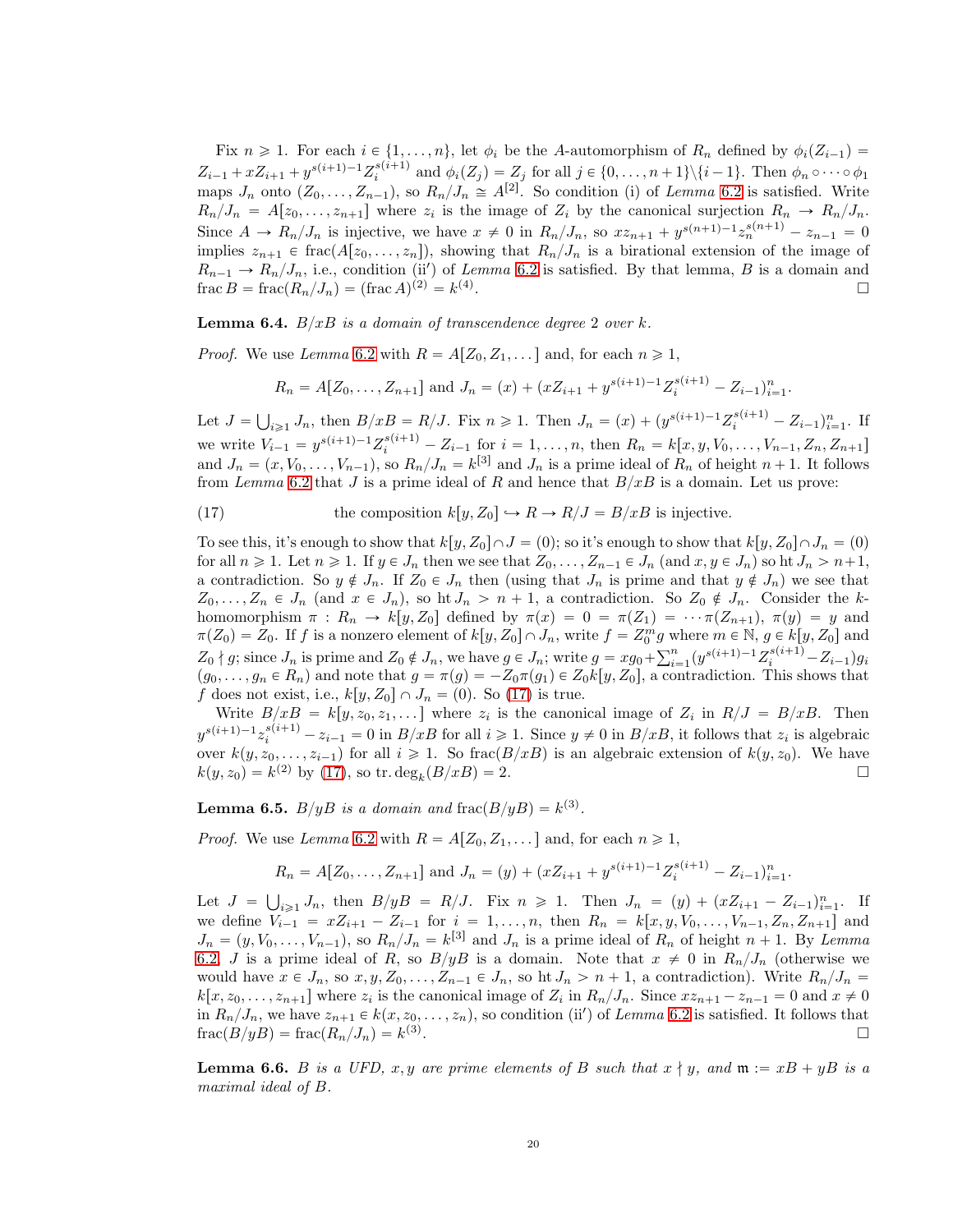*Proof.* Define  $L = k(y)$ ,  $S = k[y] \setminus \{0\}$ ,  $A_L = S^{-1}A = L[x]$ , and  $B_L = S^{-1}B$ . Then

$$
B_L = L[x][Z_0, Z_1, Z_2, \ldots]/(xZ_{i+1} + y^{s(i+1)-1}Z_i^{s(i+1)} - Z_{i-1})_{i \geq 1}.
$$

According to [\[5\]](#page-21-1) the ring

$$
R := L[x][Z_0, Z_1, Z_2, \ldots]/(xZ_{i+1} + Z_i^{s(i+1)} - Z_{i-1})_{i \geq 1}
$$

is a UFD. Let  $\phi$  be the L[x]-automorphism of  $L[x][Z_0, Z_1, Z_2, \ldots]$  defined by  $\phi(Z_i) = yZ_i$  for all  $i \geq 0$ . Then  $\phi$  maps the ideal  $(xZ_{i+1} + Z_i^{s(i+1)} - Z_{i-1})_{i \geq 1}$  of  $L[x][Z_0, Z_1, Z_2, \ldots]$  onto the ideal  $(xZ_{i+1} + y^{s(i+1)-1}Z_i^{s(i+1)} - Z_{i-1})_{i \geq 1}$  of  $L[x][Z_0, Z_1, Z_2, \ldots]$ . So  $B_L \cong_L R$  and  $B_L$  is a UFD. Write  $B = k[x, y, z_0, z_1, \dots]$  where  $z_i$  is the canonical image of  $Z_i$  in B. Then

$$
xz_{i+1}+y^{s\left( i+1\right) -1}z_{i}^{s\left( i+1\right) }-z_{i-1}=0
$$

in B for all  $i \geq 1$ ; since  $x \neq 0$  in B (because  $A \to B$  is injective), it follows that  $B_x = A_x[z_0, z_1]$ . Since frac  $B = k^{(4)}$  by Lemma [6.3,](#page-18-3)  $z_0, z_1$  must be algebraically independent over A. So

$$
B_x = A_x^{[2]}
$$
 is a UFD.

Next, we claim that  $B = B_x \cap B_L$ . Indeed, define  $B_n = A[z_n, z_{n+1}]$  for all  $n \ge 0$ . Since

$$
xz_{i+1} + y^{s(i+1)-1}z_i^{s(i+1)} - z_{i-1} = 0
$$

for all  $i \geq 1$ , we have  $z_n \in B_{n+1}$  and hence  $B_n \subset B_{n+1}$  for all  $n \geq 0$ . This gives the filtration  $B = \bigcup_{n\geq 0} B_n$ . Since  $z_0, z_1$  are algebraically independent over A, and since  $z_0, z_1 \in B_n = A[z_n, z_{n+1}]$ for all  $n \geq 0$ ,  $z_n, z_{n+1}$  are algebraically independent over A and hence  $B_n = A^{[2]}$  for all  $n \geq 0$ . So

$$
B_x = \bigcup_{n \ge 0} A_x[z_n, z_{n+1}] \quad \text{and} \quad B_L = \bigcup_{n \ge 0} A_L[z_n, z_{n+1}]
$$

where  $A_x[z_n, z_{n+1}] = A_x^{[2]}$  and  $A_L[z_n, z_{n+1}] = A_L^{[2]}$  for all  $n \ge 0$ . Given  $f \in B_x \cap B_L$ , choose  $n \ge 0$ so that  $f \in A_x[z_n, z_{n+1}] \cap A_L[z_n, z_{n+1}]$  and write:

$$
f = \sum_{i,j} \alpha_{ij} z_n^i z_{n+1}^j = \sum_{i,j} \beta_{ij} z_n^i z_{n+1}^j \quad (\alpha_{ij} \in A_x, \ \beta_{ij} \in A_L).
$$

By uniqueness of coefficients in  $\text{frac}(A)[z_n, z_{n+1}] \cong \text{frac}(A)^{[2]}$ , we see that  $\alpha_{ij} = \beta_{ij}$  for each pair  $i, j \geq 0$ , so these coefficients belong to  $A_x \cap A_L = A$ . So  $f \in B_n \subset B$ , and  $B = B_x \cap B_L$  is proved.

Since B is the intersection of two UFDs, it is a Krull domain. Since x is prime in B and  $B_x$  is a UFD, it follows by Nagata's Criterion that  $B$  is a UFD.

Since (by Lemma [6.4](#page-19-1) and Lemma [6.5\)](#page-19-2) tr.  $deg_k(B/xB) = 2$  and tr.  $deg_k(B/yB) = 3$ , the prime ideals xB and yB are nonzero and distinct, so x, y are prime elements of B and  $x \nmid y$ . We have  $B/\mathfrak{m} = k[x, y, Z_0, Z_1, \ldots]/J$  where

$$
J = (x, y) + (xZ_{i+1} + y^{s(i+1)-1}Z_i^{s(i+1)} - Z_{i-1})_{i \geq 1} = (x, y, Z_0, Z_1, \dots),
$$

so  $B/\mathfrak{m} = k$  and  $\mathfrak{m}$  is a maximal ideal of B.

We continue to use the notation  $B = k[x, y, z_0, z_1, \dots]$  where  $z_i$  is the canonical image of  $Z_i$  in B.

<span id="page-20-0"></span>**Lemma 6.7.** We have  $0 \neq z_0 \in \bigcap_{n \geq 1} \mathfrak{m}^n$ . Moreover, B is not noetherian.

*Proof.* For each  $i \geq 1$ , we have  $xz_{i+1} + y^{s(i+1)-1}z_i^{s(i+1)} - z_{i-1} = 0$  and hence  $z_{i-1} \in \mathfrak{m}z_i + \mathfrak{m}z_{i+1}$ . So  $z_0 \in \sum_{j\geqslant 1} \mathfrak{m} z_j$  and, for each  $n \geqslant 1$ :

$$
\sum_{j\geqslant 1}\mathfrak{m}^nz_j\subset\sum_{j\geqslant 1}\mathfrak{m}^n(\mathfrak{m}z_{j+1}+\mathfrak{m}z_{j+2})\subset\sum_{j\geqslant 1}\mathfrak{m}^{n+1}z_j
$$

It follows that  $z_0 \in \sum_{j\geqslant 1} \mathfrak{m}^n z_j$  for all  $n \geqslant 1$ , so  $z_0 \in \bigcap_{n\geqslant 1} \mathfrak{m}^n$ . Note that  $z_0 \neq 0$ , because  $\text{frac}(B) =$  $k(x, y, z_0, z_1) \cong k^{(4)}$ . Since **m** is a proper ideal of the domain B, the fact that  $\bigcap_{n\geq 1} \mathfrak{m}^n \neq (0)$  implies that B is non-noetherian, by the Krull Intersection Theorem ([\[7\]](#page-21-19), Corollary 5.4).

$$
\mathbb{L}^2
$$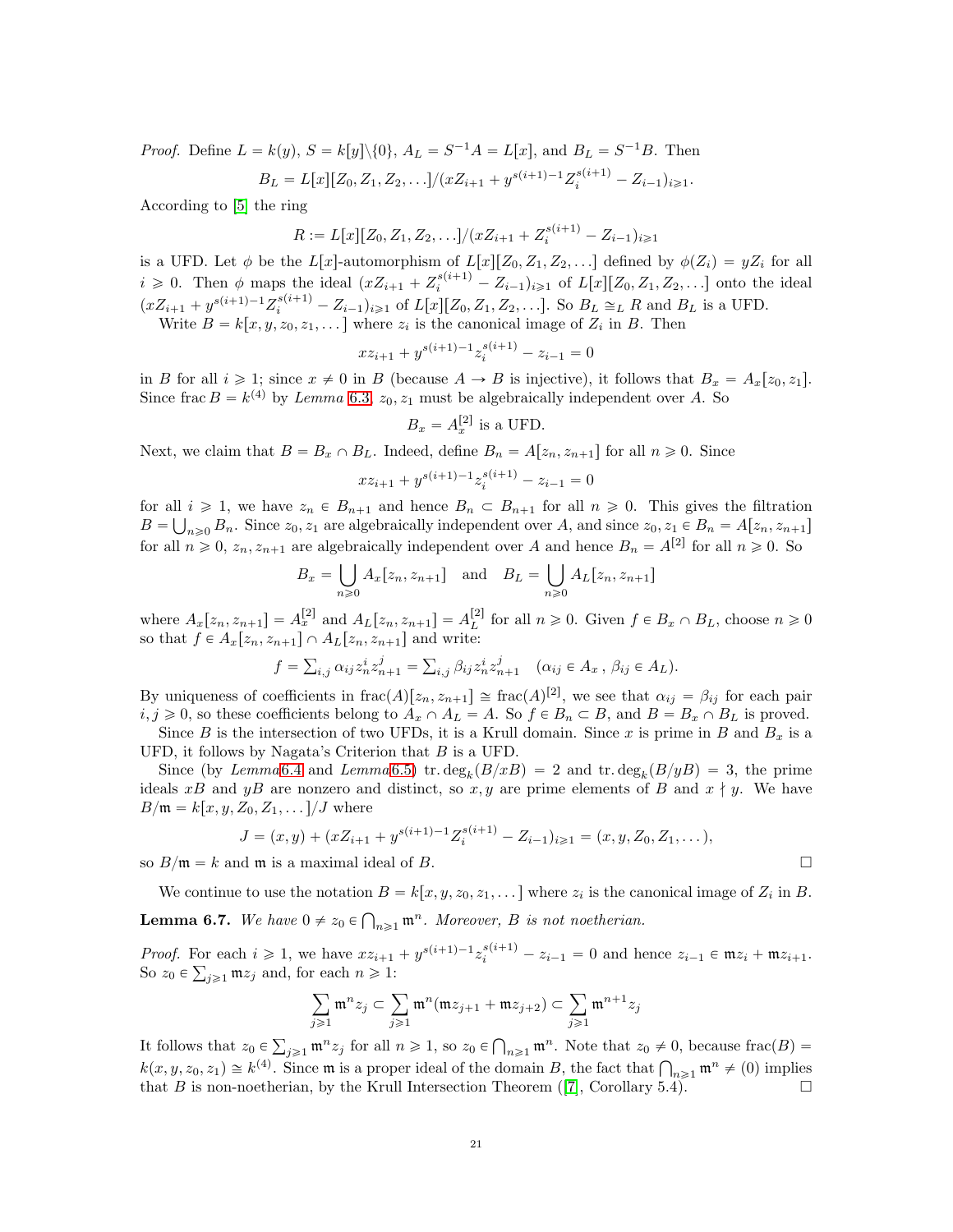**Lemma 6.8.** Let  $B' = B[T]/(xT - y)$ , where  $B[T] \cong B^{[1]}$ . Then  $B' \cong B[y/x] \subset \text{frac}(B)$  and  $B'$ does not satisfy the ascending chain condition on principal ideals. In particular,  $B'$  is not a UFD.

*Proof.* By Lemma [6.6,](#page-19-3) B is a UFD and  $x, y \in B$  are nonzero relatively prime elements. By Samuel's Criterion (*Theorem* [2.7\)](#page-2-1), B' is an integral domain isomorphic to  $B[y/x]$ . Since  $y \in xB'$ , Lemma [6.7](#page-20-0) shows that:

$$
0 \neq z_0 \in \bigcap_{n \geqslant 0} x^n B'.
$$

Using that  $\mathfrak m$  is a proper ideal of B and that  $x, y$  are relatively prime in B, we find that x is not a unit of  $B'$ . Consequently,  $B'$  does not satisfy the ascending chain condition on principal ideals, so  $B'$  is not a UFD.

Acknowledgments. The work of the third author was supported by JSPS Overseas Challenge Program for Young Researchers (No. 201880243) and JSPS KAKENHI Grant Numbers JP18J10420 and JP20K22317. The authors gratefully acknowledge the helpful advice of S. Bhatwadekar and Xiasong Sun in preparing this article. The third author wishes to express his gratitude to members of the Department of Mathematics at Western Michigan University, which he visited for periods in 2018 and 2019.

#### **REFERENCES**

- <span id="page-21-8"></span><span id="page-21-3"></span>[1] N. Bourbaki, Commutative Algebra, Elements of Math., Addison-Wesley, 1972, Reading, MA.
- <span id="page-21-16"></span>[2] P. Cohn, Algebra, Vol. 2, John Wiley and Sons, 1977, Chichester, New York.
- [3] D. Daigle and G. Freudenburg, A counterexample to Hilbert's Fourteenth Problem in dimension five, J. Algebra 221 (1999), 528–535.
- <span id="page-21-12"></span><span id="page-21-1"></span>[4]  $\ldots$ , A note on triangular derivations of  $k[X_1, X_2, X_3, X_4]$ , Proc. Amer. Math. Soc. 129 (2001), 657–662.
- [5] J. David, A characteristic zero non-noetherian factorial ring of dimension three, Trans. Amer. Math. Soc. 180  $(1973), 315 - 325.$
- <span id="page-21-19"></span><span id="page-21-14"></span>J. Deveney and D. Finston, Fields of  $\mathbb{G}_a$  invariants are ruled, Canad. Math. Bull. 37 (1994), 37-41.
- [7] D. Eisenbud, Commutative Algebra with a View Toward Algebraic Geometry, Graduate Texts in Mathematics, vol. 150, Springer-Verlag, 1995.
- <span id="page-21-5"></span>[8] R. Fossum, The Divisor Class Group of a Krull Domain, Ergebnisse der Mathematik und ihrer Grenzgebiete, vol. 74, Springer-Verlag, Berlin, Heidelberg, New York, 1973.
- <span id="page-21-9"></span>[9] G. Freudenburg, Algebraic Theory of Locally Nilpotent Derivations, second ed., Encyclopaedia of Mathematical Sciences, vol. 136, Springer-Verlag, Berlin, Heidelberg, New York, 2017.
- <span id="page-21-17"></span><span id="page-21-2"></span>[10] G. Freudenburg and S. Kuroda, Cable algebras and rings of  $\mathbb{G}_a$ -invariants, Kyoto J. Math. 57 (2017), 325–363.
- [11] J. Hausen, E. Herppich, and H. Süss, Multigraded factorial rings and Fano varieties with torus actions, Doc. Math. 16 (2011), 71–109.
- <span id="page-21-21"></span><span id="page-21-7"></span>[12] M. Ishida, Graded factorial rings of dimension 3 of a restricted type, J. Math. Kyoto Univ. 17 (1977), 441–456.
- <span id="page-21-18"></span>[13] I. Kaplansky, Commutative Rings (Revised Edition), University of Chicago Press (Chicago), 1974.
- <span id="page-21-11"></span>[14] G. Kemper, A Course in Commutative Algebra, Graduate Texts in Mathematics, vol. 256, Springer Verlag, 2011. [15] S. Lang, Algebra (Third Edition), Addison Wesley, 1993.
- <span id="page-21-10"></span>
- [16] H. Matsumura, Commutative Algebra (Second Edition), Math. Lecture Note Series, vol. 56, Benjamin/Cummings Publishing (Reading, Mass.), 1980.
- <span id="page-21-15"></span><span id="page-21-4"></span>[17] , Commutative Ring Theory, Cambridge Studies in Adv. Math., vol. 8, Cambridge University Press, 1986.
- [18] M. Miyanishi, Normal affine subalgebras of a polynomial ring, Algebraic and Topological Theories—to the memory of Dr. Takehiko Miyata (Tokyo), Kinokuniya, 1985, pp. 37–51.
- <span id="page-21-20"></span><span id="page-21-6"></span>[19] S. Mori, Graded factorial domains, Japan J. Math. 3 (1977), 224–238.
- <span id="page-21-0"></span>[20] M. Nagata, A remark on the unique factorization theorem, J. Math. Soc. Japan 9 (1957), 143–145.
- [21] P. Samuel, Lectures on unique factorization domains, Tata Institute of Fundamental Research Lectures on Mathematics, vol. 30, Tata Institute of Fundamental Research, Bombay, 1964.
- <span id="page-21-13"></span>[22] J. Winkelmann, Invariant rings and quasiaffine quotients, Math. Z. 244 (2003), 163–174.

Department of Mathematics. and Statistics University of Ottawa Ottawa, Ontario K1N 6N5